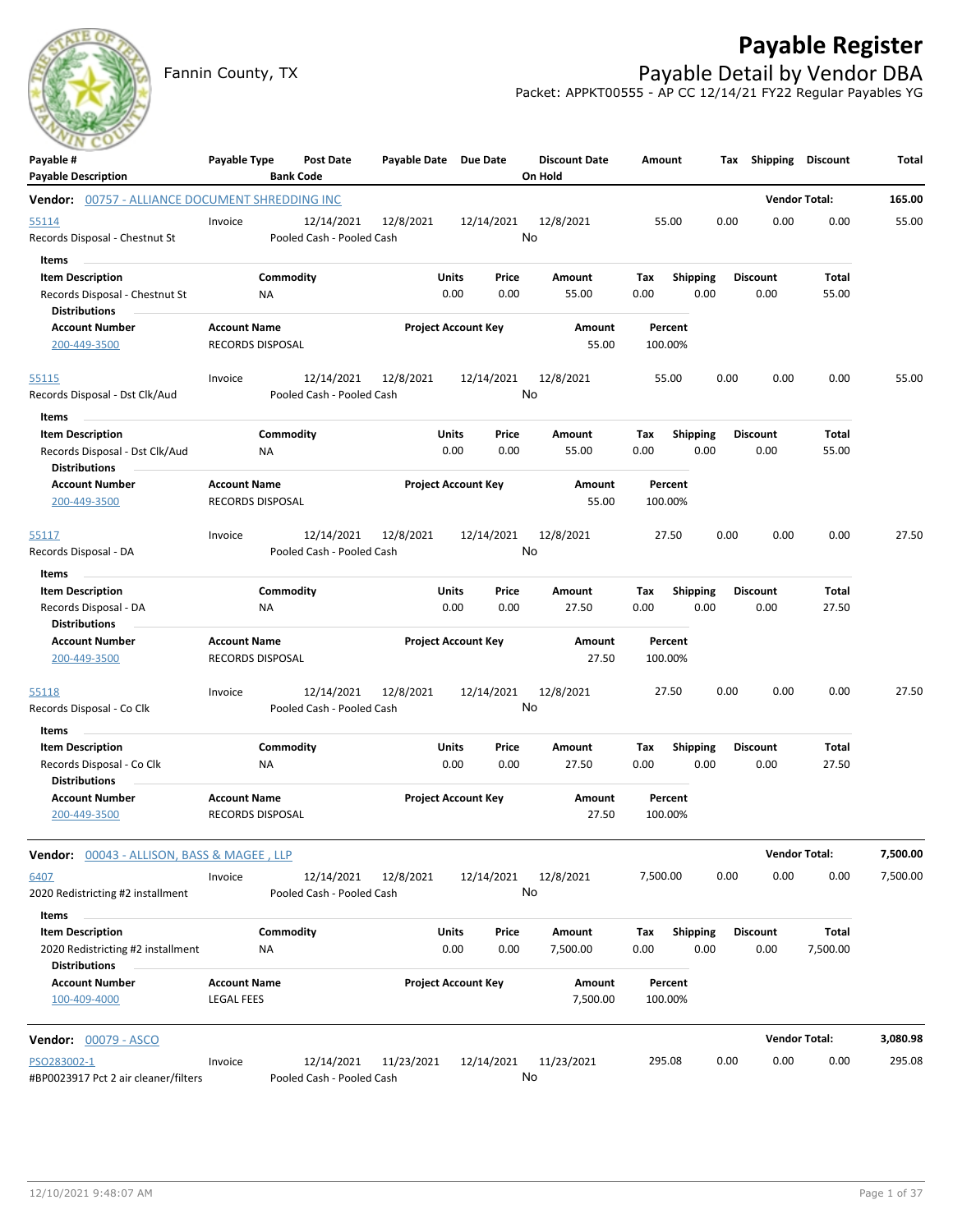| <b>Payable Register</b>                                                                 |                                             |                                         |                       |                                |                                 |             |                         |      |                         | Packet: APPKT00555 - AP CC 12/14/21 FY22 Regular Payables YG |          |
|-----------------------------------------------------------------------------------------|---------------------------------------------|-----------------------------------------|-----------------------|--------------------------------|---------------------------------|-------------|-------------------------|------|-------------------------|--------------------------------------------------------------|----------|
| Payable #<br><b>Payable Description</b>                                                 | Payable Type                                | <b>Post Date</b><br><b>Bank Code</b>    | Payable Date Due Date |                                | <b>Discount Date</b><br>On Hold | Amount      |                         |      |                         | Tax Shipping Discount                                        | Total    |
| Items                                                                                   |                                             |                                         |                       |                                |                                 |             |                         |      |                         |                                                              |          |
| <b>Item Description</b><br>#BP0023917 Pct 2 air cleaner/filters<br><b>Distributions</b> |                                             | Commodity<br><b>NA</b>                  |                       | Units<br>Price<br>0.00<br>0.00 | Amount<br>295.08                | Tax<br>0.00 | Shipping<br>0.00        |      | <b>Discount</b><br>0.00 | <b>Total</b><br>295.08                                       |          |
| <b>Account Number</b>                                                                   | <b>Account Name</b>                         |                                         |                       | <b>Project Account Key</b>     | Amount                          |             | Percent                 |      |                         |                                                              |          |
| 220-622-4580                                                                            |                                             | <b>R&amp;M MACHINERY PARTS</b>          |                       |                                | 295.08                          | 100.00%     |                         |      |                         |                                                              |          |
| SWO189126-1<br>#BP0023917 Pct 2 Case 621F repair                                        | Invoice                                     | 12/14/2021<br>Pooled Cash - Pooled Cash | 11/26/2021            | 12/14/2021                     | 11/26/2021<br>No                | 2,785.90    |                         | 0.00 | 0.00                    | 0.00                                                         | 2,785.90 |
| Items                                                                                   |                                             |                                         |                       |                                |                                 |             |                         |      |                         |                                                              |          |
| <b>Item Description</b>                                                                 |                                             | Commodity                               |                       | Units<br>Price                 | Amount                          | Tax         | <b>Shipping</b>         |      | <b>Discount</b>         | Total                                                        |          |
| #BP0023917 Pct 2 Case 621F repair<br><b>Distributions</b>                               |                                             | ΝA                                      |                       | 0.00<br>0.00                   | 2,785.90                        | 0.00        | 0.00                    |      | 0.00                    | 2,785.90                                                     |          |
| <b>Account Number</b>                                                                   | <b>Account Name</b>                         |                                         |                       | <b>Project Account Key</b>     | Amount                          |             | Percent                 |      |                         |                                                              |          |
| 220-622-4580                                                                            |                                             | <b>R&amp;M MACHINERY PARTS</b>          |                       |                                | 2,785.90                        | 100.00%     |                         |      |                         |                                                              |          |
| <b>Vendor:</b> 00025 - ATMOS ENERGY                                                     |                                             |                                         |                       |                                |                                 |             |                         |      |                         | <b>Vendor Total:</b>                                         | 107.08   |
| INV0003821<br>#3034861434 Pct 2 gas 11/4-12/2/21                                        | Invoice                                     | 12/14/2021<br>Pooled Cash - Pooled Cash | 12/2/2021             | 12/14/2021                     | 12/2/2021<br>No                 | 107.08      |                         | 0.00 | 0.00                    | 0.00                                                         | 107.08   |
| Items                                                                                   |                                             |                                         |                       |                                |                                 |             |                         |      | <b>Discount</b>         |                                                              |          |
| <b>Item Description</b><br>#3034861434 Pct 2 gas 11/4-12/2/21<br><b>Distributions</b>   |                                             | Commodity<br>ΝA                         |                       | Units<br>Price<br>0.00<br>0.00 | Amount<br>107.08                | Tax<br>0.00 | <b>Shipping</b><br>0.00 |      | 0.00                    | <b>Total</b><br>107.08                                       |          |
| <b>Account Number</b><br>220-622-4410                                                   | <b>Account Name</b><br>UTILITY GAS          |                                         |                       | <b>Project Account Key</b>     | Amount<br>107.08                | 100.00%     | Percent                 |      |                         |                                                              |          |
| <b>Vendor:</b> 00481 - BBC Consulting                                                   |                                             |                                         |                       |                                |                                 |             |                         |      |                         | <b>Vendor Total:</b>                                         | 900.00   |
| 8370                                                                                    | Invoice                                     | 12/14/2021                              | 12/1/2021             | 12/14/2021                     | 12/1/2021                       | 900.00      |                         | 0.00 | 0.00                    | 0.00                                                         | 900.00   |
| Dec 2021 consulting fee<br>Items                                                        |                                             | Pooled Cash - Pooled Cash               |                       |                                | No                              |             |                         |      |                         |                                                              |          |
| <b>Item Description</b>                                                                 |                                             | Commodity                               |                       | Units<br>Price                 | Amount                          | Tax         | <b>Shipping</b>         |      | <b>Discount</b>         | Total                                                        |          |
| Dec 2021 consulting fee<br><b>Distributions</b>                                         |                                             | ΝA                                      |                       | 0.00<br>0.00                   | 900.00                          | 0.00        | 0.00                    |      | 0.00                    | 900.00                                                       |          |
| <b>Account Number</b><br>100-503-1070                                                   | <b>Account Name</b>                         | SALARY PART-TIME TECHNICIAN             |                       | <b>Project Account Key</b>     | Amount<br>900.00                | 100.00%     | Percent                 |      |                         |                                                              |          |
| <b>Vendor:</b> 00227 - BELDEN, MICAH PC                                                 |                                             |                                         |                       |                                |                                 |             |                         |      |                         | <b>Vendor Total:</b>                                         | 1,192.50 |
| <b>INV0003834</b><br>CR-20-27661 Gilbert Dst Ct 10/7/21                                 | Invoice                                     | 12/14/2021<br>Pooled Cash - Pooled Cash | 10/31/2021            | 12/14/2021                     | 10/31/2021<br>No                |             | 90.00                   | 0.00 | 0.00                    | 0.00                                                         | 90.00    |
| Items                                                                                   |                                             |                                         |                       |                                |                                 |             |                         |      |                         |                                                              |          |
| <b>Item Description</b><br>CR-20-27661 Gilbert Dst Ct 10/7/21                           |                                             | Commodity<br>ΝA                         |                       | Units<br>Price<br>0.00<br>0.00 | Amount<br>90.00                 | Tax<br>0.00 | <b>Shipping</b><br>0.00 |      | <b>Discount</b><br>0.00 | <b>Total</b><br>90.00                                        |          |
| <b>Distributions</b>                                                                    |                                             |                                         |                       |                                |                                 |             | Percent                 |      |                         |                                                              |          |
| <b>Account Number</b><br>100-435-4370                                                   | <b>Account Name</b><br><b>ATTORNEY FEES</b> |                                         |                       | <b>Project Account Key</b>     | Amount<br>90.00                 | 100.00%     |                         |      |                         |                                                              |          |
| <b>INV0003894</b><br>CR-21-2791 Carbaugh Dst Ct 10/1-8/21                               | Invoice                                     | 12/14/2021<br>Pooled Cash - Pooled Cash | 10/31/2021            | 12/14/2021                     | 10/31/2021<br>No                | 382.50      |                         | 0.00 | 0.00                    | 0.00                                                         | 382.50   |
| Items                                                                                   |                                             |                                         |                       |                                |                                 |             |                         |      |                         |                                                              |          |
| <b>Item Description</b>                                                                 |                                             | Commodity                               |                       | Units<br>Price                 | Amount                          | Tax         | <b>Shipping</b>         |      | <b>Discount</b>         | Total                                                        |          |
| CR-21-2791 Carbaugh Dst Ct 10/1-8/21<br><b>Distributions</b>                            |                                             | NA                                      |                       | 0.00<br>0.00                   | 382.50                          | 0.00        | 0.00                    |      | 0.00                    | 382.50                                                       |          |
| <b>Account Number</b><br>100-435-4370                                                   | <b>Account Name</b><br><b>ATTORNEY FEES</b> |                                         |                       | <b>Project Account Key</b>     | Amount<br>382.50                | 100.00%     | Percent                 |      |                         |                                                              |          |
| <b>INV0003924</b><br>CR-20-27851 Hailey Dst Ct 10/8-22/21                               | Invoice                                     | 12/14/2021<br>Pooled Cash - Pooled Cash | 10/31/2021            | 12/14/2021                     | 10/31/2021<br>No                | 247.50      |                         | 0.00 | 0.00                    | 0.00                                                         | 247.50   |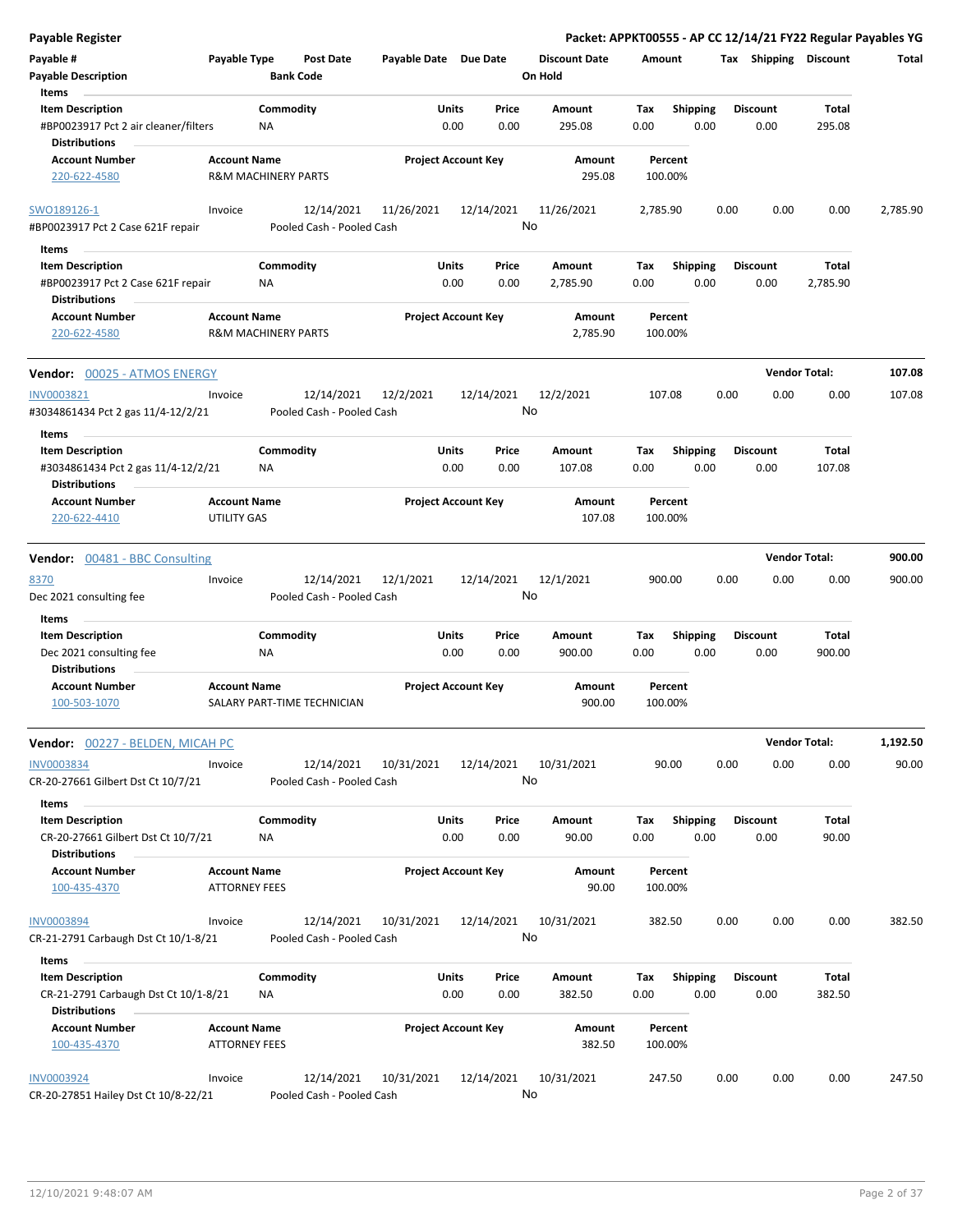| <b>Payable Register</b>                                                  |                                             |                                |                       |                            |                      |         |                 |      |                       | Packet: APPKT00555 - AP CC 12/14/21 FY22 Regular Payables YG |        |
|--------------------------------------------------------------------------|---------------------------------------------|--------------------------------|-----------------------|----------------------------|----------------------|---------|-----------------|------|-----------------------|--------------------------------------------------------------|--------|
| Payable #                                                                | Payable Type                                | <b>Post Date</b>               | Payable Date Due Date |                            | <b>Discount Date</b> | Amount  |                 |      | Tax Shipping Discount |                                                              | Total  |
| <b>Payable Description</b>                                               |                                             | <b>Bank Code</b>               |                       |                            | On Hold              |         |                 |      |                       |                                                              |        |
| Items                                                                    |                                             |                                |                       |                            |                      |         |                 |      |                       |                                                              |        |
| <b>Item Description</b>                                                  |                                             | Commodity                      | Units                 | Price                      | Amount               | Tax     | <b>Shipping</b> |      | <b>Discount</b>       | Total                                                        |        |
| CR-20-27851 Hailey Dst Ct 10/8-22/21<br><b>Distributions</b>             |                                             | NA                             |                       | 0.00<br>0.00               | 247.50               | 0.00    | 0.00            |      | 0.00                  | 247.50                                                       |        |
| <b>Account Number</b>                                                    | <b>Account Name</b>                         |                                |                       | <b>Project Account Key</b> | Amount               |         | Percent         |      |                       |                                                              |        |
| 100-435-4370                                                             | <b>ATTORNEY FEES</b>                        |                                |                       |                            | 247.50               | 100.00% |                 |      |                       |                                                              |        |
| <b>INV0003925</b>                                                        | Invoice                                     | 12/14/2021                     | 10/31/2021            | 12/14/2021                 | 10/31/2021           | 472.50  |                 | 0.00 | 0.00                  | 0.00                                                         | 472.50 |
| CR-20-27765 Jackson Dst Ct 4/27-10/22/21                                 |                                             | Pooled Cash - Pooled Cash      |                       |                            | No                   |         |                 |      |                       |                                                              |        |
| Items                                                                    |                                             |                                |                       |                            |                      |         |                 |      |                       |                                                              |        |
| <b>Item Description</b>                                                  |                                             | Commodity                      | Units                 | Price                      | Amount               | Tax     | <b>Shipping</b> |      | <b>Discount</b>       | Total                                                        |        |
| CR-20-27765 Jackson Dst Ct 4/27-10/22/21 NA                              |                                             |                                |                       | 0.00<br>0.00               | 472.50               | 0.00    | 0.00            |      | 0.00                  | 472.50                                                       |        |
| <b>Distributions</b>                                                     |                                             |                                |                       |                            |                      |         |                 |      |                       |                                                              |        |
| <b>Account Number</b><br>100-435-4370                                    | <b>Account Name</b><br><b>ATTORNEY FEES</b> |                                |                       | <b>Project Account Key</b> | Amount<br>472.50     | 100.00% | Percent         |      |                       |                                                              |        |
| Vendor: 00800 - Bonham Quick Lube                                        |                                             |                                |                       |                            |                      |         |                 |      |                       | <b>Vendor Total:</b>                                         | 325.00 |
| 117564                                                                   | Invoice                                     | 12/14/2021                     | 12/2/2021             | 12/14/2021                 | 12/2/2021            |         | 7.00            | 0.00 | 0.00                  | 0.00                                                         | 7.00   |
| Sheriff 2011 Chev #5514 inspection                                       |                                             | Pooled Cash - Pooled Cash      |                       |                            | No                   |         |                 |      |                       |                                                              |        |
| Items                                                                    |                                             |                                |                       |                            |                      |         |                 |      |                       |                                                              |        |
| <b>Item Description</b>                                                  |                                             | Commodity                      | Units                 | Price                      | Amount               | Tax     | <b>Shipping</b> |      | <b>Discount</b>       | Total                                                        |        |
| Sheriff 2011 Chev #5514 inspection<br><b>Distributions</b>               |                                             | ΝA                             |                       | 0.00<br>0.00               | 7.00                 | 0.00    | 0.00            |      | 0.00                  | 7.00                                                         |        |
| <b>Account Number</b>                                                    | <b>Account Name</b>                         |                                |                       | <b>Project Account Key</b> | Amount               |         | Percent         |      |                       |                                                              |        |
| 100-560-4540                                                             |                                             | <b>R &amp; M AUTOMOBILES</b>   |                       |                            | 7.00                 | 100.00% |                 |      |                       |                                                              |        |
| 117577                                                                   | Invoice                                     | 12/14/2021                     | 12/2/2021             | 12/14/2021                 | 12/2/2021            |         | 47.00           | 0.00 | 0.00                  | 0.00                                                         | 47.00  |
| Pct 1 2011 Chev #2974 oil change                                         |                                             | Pooled Cash - Pooled Cash      |                       |                            | No                   |         |                 |      |                       |                                                              |        |
| Items                                                                    |                                             |                                |                       |                            |                      |         |                 |      |                       |                                                              |        |
| <b>Item Description</b>                                                  |                                             | Commodity                      | Units                 | Price                      | Amount               | Tax     | Shipping        |      | <b>Discount</b>       | Total                                                        |        |
| Pct 1 2011 Chev #2974 oil change                                         |                                             | <b>NA</b>                      |                       | 0.00<br>0.00               | 47.00                | 0.00    | 0.00            |      | 0.00                  | 47.00                                                        |        |
| <b>Distributions</b>                                                     |                                             |                                |                       |                            |                      |         |                 |      |                       |                                                              |        |
| <b>Account Number</b>                                                    | <b>Account Name</b>                         |                                |                       | <b>Project Account Key</b> | Amount               |         | Percent         |      |                       |                                                              |        |
| 210-621-4580                                                             |                                             | <b>R&amp;M MACHINERY PARTS</b> |                       |                            | 47.00                | 100.00% |                 |      |                       |                                                              |        |
| 117579                                                                   | Invoice                                     | 12/14/2021                     | 12/2/2021             | 12/14/2021                 | 12/2/2021            |         | 62.00           | 0.00 | 0.00                  | 0.00                                                         | 62.00  |
| Enviro Devel 2013 Ford #7763 oil change/tire r Pooled Cash - Pooled Cash |                                             |                                |                       |                            | No                   |         |                 |      |                       |                                                              |        |
| Items                                                                    |                                             |                                |                       |                            |                      |         |                 |      |                       |                                                              |        |
| <b>Item Description</b>                                                  |                                             | Commodity                      | Units                 | Price                      | Amount               | Tax     | <b>Shipping</b> |      | <b>Discount</b>       | Total                                                        |        |
| Enviro Devel 2013 Ford #7763 oil change/t NA<br><b>Distributions</b>     |                                             |                                |                       | 0.00<br>0.00               | 62.00                | 0.00    | 0.00            |      | 0.00                  | 62.00                                                        |        |
| <b>Account Number</b>                                                    | <b>Account Name</b>                         |                                |                       | <b>Project Account Key</b> | <b>Amount</b>        |         | Percent         |      |                       |                                                              |        |
| 100-590-3300                                                             |                                             | AUTO EXPENSE GAS & OIL         |                       |                            | 47.00                |         | 75.81%          |      |                       |                                                              |        |
| 100-590-4540                                                             | R&M AUTO                                    |                                |                       |                            | 15.00                |         | 24.19%          |      |                       |                                                              |        |
| 117641                                                                   | Invoice                                     | 12/14/2021                     | 12/3/2021             | 12/14/2021                 | 12/3/2021            |         | 50.00           | 0.00 | 0.00                  | 0.00                                                         | 50.00  |
| Sheriff 2019 Can-AM oil change                                           |                                             | Pooled Cash - Pooled Cash      |                       |                            | No                   |         |                 |      |                       |                                                              |        |
| Items                                                                    |                                             |                                |                       |                            |                      |         |                 |      |                       |                                                              |        |
| <b>Item Description</b>                                                  |                                             | Commodity                      | Units                 | Price                      | Amount               | Tax     | <b>Shipping</b> |      | <b>Discount</b>       | Total                                                        |        |
| Sheriff 2019 Can-AM oil change                                           |                                             | ΝA                             |                       | 0.00<br>0.00               | 50.00                | 0.00    | 0.00            |      | 0.00                  | 50.00                                                        |        |
| <b>Distributions</b>                                                     |                                             |                                |                       |                            |                      |         |                 |      |                       |                                                              |        |
| <b>Account Number</b>                                                    | <b>Account Name</b>                         |                                |                       | <b>Project Account Key</b> | Amount               |         | Percent         |      |                       |                                                              |        |
| 562-560-4540                                                             |                                             | R&M AUTO, BOATS, ATV           |                       |                            | 50.00                | 100.00% |                 |      |                       |                                                              |        |
| 117741                                                                   | Invoice                                     | 12/14/2021                     | 12/6/2021             | 12/14/2021                 | 12/6/2021            | 112.00  |                 | 0.00 | 0.00                  | 0.00                                                         | 112.00 |
| Sheriff 2020 Chev #2574 oil change/air filter                            |                                             | Pooled Cash - Pooled Cash      |                       |                            | No                   |         |                 |      |                       |                                                              |        |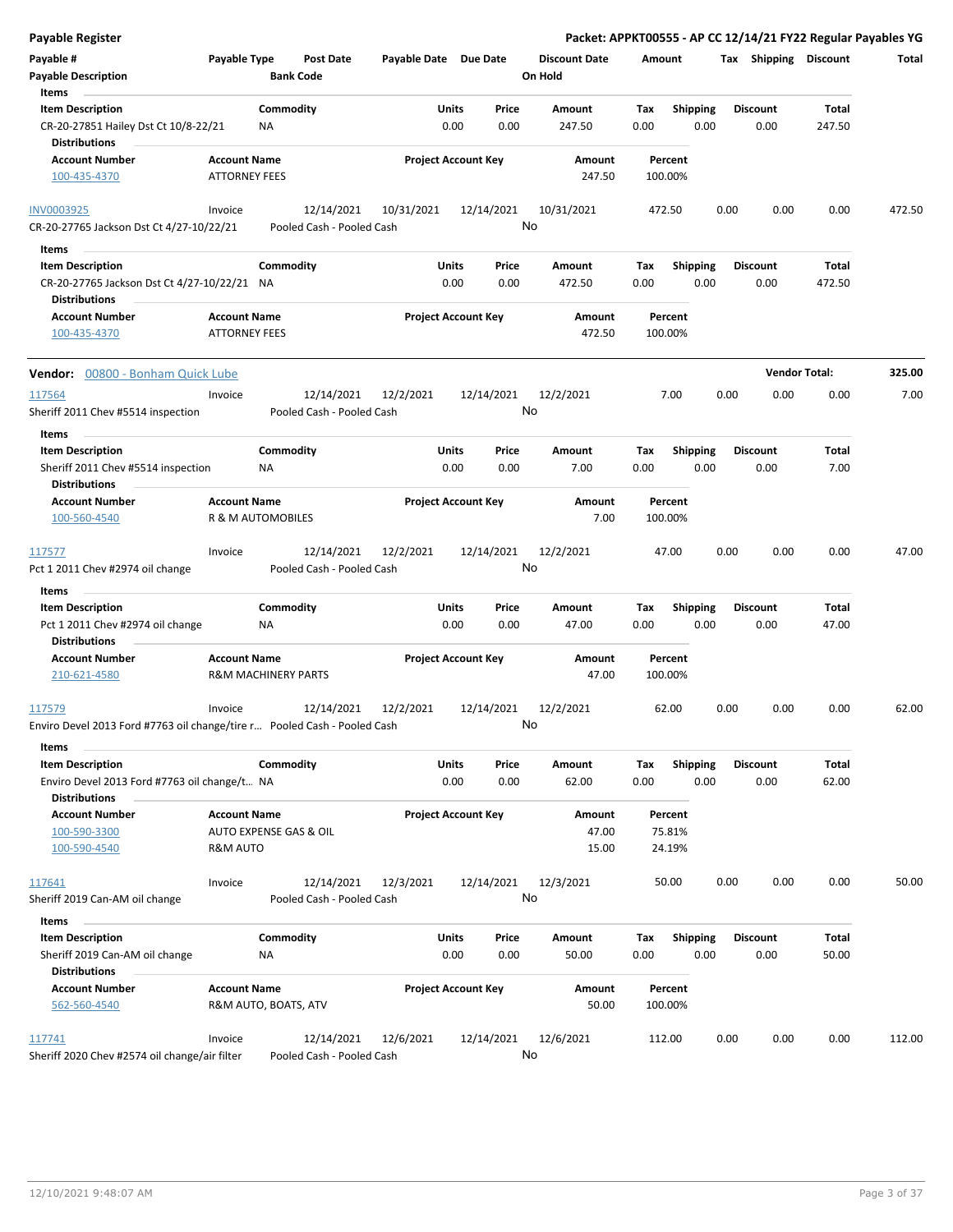| Payable Register                                                                          |                                                |                                         |                       |                            |                                 |                    |                         | Packet: APPKT00555 - AP CC 12/14/21 FY22 Regular Payables YG |                      |          |
|-------------------------------------------------------------------------------------------|------------------------------------------------|-----------------------------------------|-----------------------|----------------------------|---------------------------------|--------------------|-------------------------|--------------------------------------------------------------|----------------------|----------|
| Payable #<br><b>Payable Description</b>                                                   | Payable Type<br><b>Bank Code</b>               | <b>Post Date</b>                        | Payable Date Due Date |                            | <b>Discount Date</b><br>On Hold | Amount             |                         | Tax Shipping Discount                                        |                      | Total    |
| Items<br><b>Item Description</b>                                                          | Commodity                                      |                                         | Units                 | Price                      | Amount                          | Tax                | <b>Shipping</b>         | <b>Discount</b>                                              | Total                |          |
| Sheriff 2020 Chev #2574 oil change/air filt NA<br><b>Distributions</b>                    |                                                |                                         | 0.00                  | 0.00                       | 112.00                          | 0.00               | 0.00                    | 0.00                                                         | 112.00               |          |
| <b>Account Number</b>                                                                     | <b>Account Name</b>                            |                                         |                       | <b>Project Account Key</b> | Amount                          | Percent            |                         |                                                              |                      |          |
| 100-560-4540                                                                              | R & M AUTOMOBILES                              |                                         |                       |                            | 112.00                          | 100.00%            |                         |                                                              |                      |          |
| 117774<br>Sheriff 2019 Ford #4616 oil change                                              | Invoice                                        | 12/14/2021<br>Pooled Cash - Pooled Cash | 12/6/2021             | 12/14/2021                 | 12/6/2021<br>No                 | 47.00              |                         | 0.00<br>0.00                                                 | 0.00                 | 47.00    |
|                                                                                           |                                                |                                         |                       |                            |                                 |                    |                         |                                                              |                      |          |
| Items                                                                                     |                                                |                                         |                       |                            |                                 |                    |                         |                                                              |                      |          |
| <b>Item Description</b><br>Sheriff 2019 Ford #4616 oil change                             | Commodity<br>NA.                               |                                         | Units<br>0.00         | Price<br>0.00              | Amount<br>47.00                 | Tax<br>0.00        | Shipping<br>0.00        | <b>Discount</b><br>0.00                                      | Total<br>47.00       |          |
| <b>Distributions</b><br><b>Account Number</b><br>100-560-4540                             | <b>Account Name</b><br>R & M AUTOMOBILES       |                                         |                       | <b>Project Account Key</b> | Amount<br>47.00                 | Percent<br>100.00% |                         |                                                              |                      |          |
| Vendor: 00046 - BONHAM, CITY OF                                                           |                                                |                                         |                       |                            |                                 |                    |                         |                                                              | <b>Vendor Total:</b> | 1,700.16 |
| <b>INV0003822</b><br>#205-0050150-001 S Annex water/trash 10/8- Pooled Cash - Pooled Cash | Invoice                                        | 12/14/2021                              | 11/29/2021            | 12/14/2021                 | 11/29/2021<br>No                | 272.44             |                         | 0.00<br>0.00                                                 | 0.00                 | 272.44   |
| Items                                                                                     |                                                |                                         |                       |                            |                                 |                    |                         |                                                              |                      |          |
| <b>Item Description</b><br>#205-0050150-001 S Annex water/trash 1 NA                      | Commodity                                      |                                         | Units<br>0.00         | Price<br>0.00              | Amount<br>272.44                | Tax<br>0.00        | <b>Shipping</b><br>0.00 | <b>Discount</b><br>0.00                                      | Total<br>272.44      |          |
| <b>Distributions</b>                                                                      |                                                |                                         |                       |                            |                                 |                    |                         |                                                              |                      |          |
| <b>Account Number</b>                                                                     | <b>Account Name</b>                            |                                         |                       | <b>Project Account Key</b> | Amount                          | Percent            |                         |                                                              |                      |          |
| 100-513-4420<br>100-513-4430                                                              | UTILITIES WATER<br><b>TRASH PICKUP SERVICE</b> |                                         |                       |                            | 184.88<br>87.56                 | 67.86%<br>32.14%   |                         |                                                              |                      |          |
| INV0003823<br>#204-0041367-001 Courthouse 10/8-11/23/21                                   | Invoice                                        | 12/14/2021<br>Pooled Cash - Pooled Cash | 11/29/2021            | 12/14/2021                 | 11/29/2021<br>No                | 12.51              |                         | 0.00<br>0.00                                                 | 0.00                 | 12.51    |
| <b>Items</b>                                                                              |                                                |                                         |                       |                            |                                 |                    |                         |                                                              |                      |          |
| <b>Item Description</b><br>#204-0041367-001 Courthouse 10/8-11/2 NA                       | Commodity                                      |                                         | Units<br>0.00         | Price<br>0.00              | Amount<br>12.51                 | Tax<br>0.00        | <b>Shipping</b><br>0.00 | <b>Discount</b><br>0.00                                      | Total<br>12.51       |          |
| <b>Distributions</b>                                                                      |                                                |                                         |                       |                            |                                 |                    |                         |                                                              |                      |          |
| <b>Account Number</b><br>100-510-4420                                                     | <b>Account Name</b><br>UTILITIES WATER         |                                         |                       | <b>Project Account Key</b> | Amount<br>12.51                 | Percent<br>100.00% |                         |                                                              |                      |          |
| INV0003824<br>#209-0092782-001 Pct 4 10/27-23/21                                          | Invoice                                        | 12/14/2021<br>Pooled Cash - Pooled Cash | 11/29/2021            | 12/14/2021                 | 11/29/2021<br>No                | 76.49              |                         | 0.00<br>0.00                                                 | 0.00                 | 76.49    |
| Items                                                                                     |                                                |                                         |                       |                            |                                 |                    |                         |                                                              |                      |          |
| <b>Item Description</b><br>#209-0092782-001 Pct 4 10/27-23/21                             | Commodity<br>NA                                |                                         | Units<br>0.00         | Price<br>0.00              | Amount<br>76.49                 | Tax<br>0.00        | <b>Shipping</b><br>0.00 | <b>Discount</b><br>0.00                                      | Total<br>76.49       |          |
| <b>Distributions</b><br><b>Account Number</b><br>240-624-4420                             | <b>Account Name</b><br>UTILITY WATER           |                                         |                       | <b>Project Account Key</b> | Amount<br>76.49                 | Percent<br>100.00% |                         |                                                              |                      |          |
| <b>INV0003825</b><br>#204-0041265-003 108 Sam Rayburn 10/27-11 Pooled Cash - Pooled Cash  | Invoice                                        | 12/14/2021                              | 11/29/2021            | 12/14/2021                 | 11/29/2021<br>No                | 82.73              |                         | 0.00<br>0.00                                                 | 0.00                 | 82.73    |
| Items                                                                                     |                                                |                                         |                       |                            |                                 |                    |                         |                                                              |                      |          |
| <b>Item Description</b>                                                                   | Commodity                                      |                                         | Units                 | Price                      | Amount                          | Tax                | Shipping                | <b>Discount</b>                                              | Total                |          |
| #204-0041265-003 108 Sam Rayburn 10/2 NA                                                  |                                                |                                         | 0.00                  | 0.00                       | 82.73                           | 0.00               | 0.00                    | 0.00                                                         | 82.73                |          |
| <b>Distributions</b>                                                                      |                                                |                                         |                       |                            |                                 |                    |                         |                                                              |                      |          |
| <b>Account Number</b>                                                                     | <b>Account Name</b>                            |                                         |                       | <b>Project Account Key</b> | Amount                          | Percent            |                         |                                                              |                      |          |
| 100-518-4420                                                                              | UTILITIES WATER                                |                                         |                       |                            | 58.59                           | 70.82%             |                         |                                                              |                      |          |
| 100-518-4430                                                                              | <b>TRASH PICKUP SERVICE</b>                    |                                         |                       |                            | 24.14                           | 29.18%             |                         |                                                              |                      |          |
| <b>INV0003826</b>                                                                         | Invoice                                        | 12/14/2021                              | 11/29/2021            | 12/14/2021                 | 11/29/2021                      | 166.50             |                         | 0.00<br>0.00                                                 | 0.00                 | 166.50   |
| #209-0093037-002 200 1st 10/25-11/23/21                                                   |                                                | Pooled Cash - Pooled Cash               |                       |                            | No                              |                    |                         |                                                              |                      |          |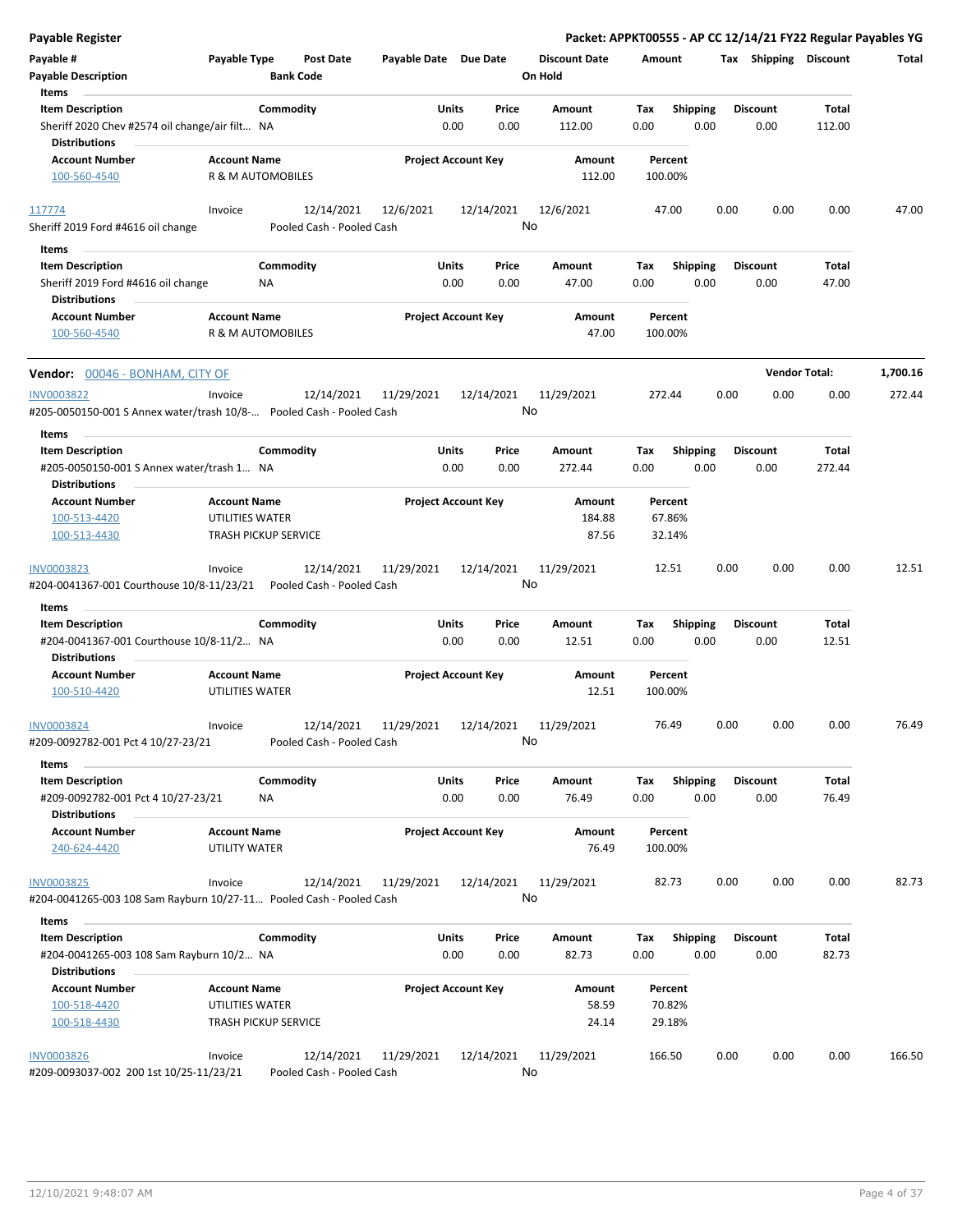| Payable Register                                                     |                                                    |                                                       |                  |                      | Packet: APPKT00555 - AP CC 12/14/21 FY22 Regular Payables YG |                         |                       |                      |        |
|----------------------------------------------------------------------|----------------------------------------------------|-------------------------------------------------------|------------------|----------------------|--------------------------------------------------------------|-------------------------|-----------------------|----------------------|--------|
| Payable #                                                            | Payable Type<br><b>Post Date</b>                   | Payable Date Due Date                                 |                  | <b>Discount Date</b> | Amount                                                       |                         | Tax Shipping Discount |                      | Total  |
| <b>Payable Description</b>                                           | <b>Bank Code</b>                                   |                                                       |                  | On Hold              |                                                              |                         |                       |                      |        |
| Items                                                                |                                                    |                                                       |                  |                      |                                                              |                         |                       |                      |        |
| <b>Item Description</b>                                              | Commodity                                          | Units                                                 | Price            | Amount               | Tax                                                          | <b>Shipping</b>         | <b>Discount</b>       | Total                |        |
| #209-0093037-002 200 1st 10/25-11/23/ NA<br><b>Distributions</b>     |                                                    | 0.00                                                  | 0.00             | 166.50               | 0.00                                                         | 0.00                    | 0.00                  | 166.50               |        |
| <b>Account Number</b>                                                | <b>Account Name</b>                                | <b>Project Account Key</b>                            |                  | Amount               | Percent                                                      |                         |                       |                      |        |
| 100-518-4420                                                         | UTILITIES WATER                                    |                                                       |                  | 142.36               | 85.50%                                                       |                         |                       |                      |        |
| 100-518-4430                                                         | <b>TRASH PICKUP SERVICE</b>                        |                                                       |                  | 24.14                | 14.50%                                                       |                         |                       |                      |        |
|                                                                      |                                                    |                                                       |                  |                      |                                                              |                         |                       |                      |        |
| <b>INV0003827</b><br>#214-0043011-001 Sheriff 10/27-11/23/21         | Invoice                                            | 12/14/2021<br>11/29/2021<br>Pooled Cash - Pooled Cash | 12/14/2021<br>No | 11/29/2021           | 479.18                                                       | 0.00                    | 0.00                  | 0.00                 | 479.18 |
| Items                                                                |                                                    |                                                       |                  |                      |                                                              |                         |                       |                      |        |
| <b>Item Description</b>                                              | Commodity                                          | Units                                                 | Price            | Amount               | Tax                                                          | <b>Shipping</b>         | <b>Discount</b>       | Total                |        |
| #214-0043011-001 Sheriff 10/27-11/23/21 NA                           |                                                    | 0.00                                                  | 0.00             | 479.18               | 0.00                                                         | 0.00                    | 0.00                  | 479.18               |        |
| <b>Distributions</b>                                                 |                                                    |                                                       |                  |                      |                                                              |                         |                       |                      |        |
| <b>Account Number</b>                                                | <b>Account Name</b>                                | <b>Project Account Key</b>                            |                  | Amount               | Percent                                                      |                         |                       |                      |        |
| 100-560-4420                                                         | UTILITIES WATER                                    |                                                       |                  | 358.34               | 74.78%                                                       |                         |                       |                      |        |
| 100-560-4430                                                         | SHERIFF TRASH PICKUP                               |                                                       |                  | 120.84               | 25.22%                                                       |                         |                       |                      |        |
| INV0003828                                                           | Invoice                                            | 12/14/2021<br>11/29/2021                              | 12/14/2021       | 11/29/2021           | 67.99                                                        | 0.00                    | 0.00                  | 0.00                 | 67.99  |
| #209-0092863-001 800 2nd trash 10/29-11/29 Pooled Cash - Pooled Cash |                                                    |                                                       | No               |                      |                                                              |                         |                       |                      |        |
|                                                                      |                                                    |                                                       |                  |                      |                                                              |                         |                       |                      |        |
| Items                                                                |                                                    | <b>Units</b>                                          | Price            |                      |                                                              |                         | <b>Discount</b>       |                      |        |
| <b>Item Description</b>                                              | Commodity                                          | 0.00                                                  |                  | Amount               | Tax                                                          | <b>Shipping</b><br>0.00 |                       | Total<br>67.99       |        |
| #209-0092863-001 800 2nd trash 10/29-1 NA                            |                                                    |                                                       | 0.00             | 67.99                | 0.00                                                         |                         | 0.00                  |                      |        |
| <b>Distributions</b>                                                 |                                                    |                                                       |                  |                      |                                                              |                         |                       |                      |        |
| <b>Account Number</b><br>100-518-4430                                | <b>Account Name</b><br><b>TRASH PICKUP SERVICE</b> | <b>Project Account Key</b>                            |                  | Amount<br>67.99      | Percent<br>100.00%                                           |                         |                       |                      |        |
| <b>INV0003829</b>                                                    | Invoice                                            | 12/14/2021<br>11/29/2021                              | 12/14/2021       | 11/29/2021           | 63.07                                                        | 0.00                    | 0.00                  | 0.00                 | 63.07  |
| #208-0082528-001 Agrilife 10/27-11/23/21                             |                                                    | Pooled Cash - Pooled Cash                             | No               |                      |                                                              |                         |                       |                      |        |
| Items                                                                |                                                    |                                                       |                  |                      |                                                              |                         |                       |                      |        |
| <b>Item Description</b>                                              | Commodity                                          | Units                                                 | Price            | Amount               | Tax                                                          | Shipping                | <b>Discount</b>       | Total                |        |
| #208-0082528-001 Agrilife 10/27-11/23/21 NA                          |                                                    | 0.00                                                  | 0.00             | 63.07                | 0.00                                                         | 0.00                    | 0.00                  | 63.07                |        |
| <b>Distributions</b>                                                 |                                                    |                                                       |                  |                      |                                                              |                         |                       |                      |        |
| <b>Account Number</b>                                                | <b>Account Name</b>                                | <b>Project Account Key</b>                            |                  | Amount               | Percent                                                      |                         |                       |                      |        |
| 100-516-4420                                                         | UTILITIES WATER                                    |                                                       |                  | 63.07                | 100.00%                                                      |                         |                       |                      |        |
| <b>INV0003830</b>                                                    | Invoice                                            | 12/14/2021<br>11/29/2021                              | 12/14/2021       | 11/29/2021           | 75.59                                                        | 0.00                    | 0.00                  | 0.00                 | 75.59  |
| #209-0092738-001 E Annex 10/27-11/23/21                              |                                                    | Pooled Cash - Pooled Cash                             | No               |                      |                                                              |                         |                       |                      |        |
| <b>Items</b>                                                         |                                                    |                                                       |                  |                      |                                                              |                         |                       |                      |        |
| <b>Item Description</b>                                              | Commodity                                          | <b>Units</b>                                          | Price            | Amount               | Tax                                                          | Shipping                | <b>Discount</b>       | Total                |        |
| #209-0092738-001 E Annex 10/27-11/23/ NA                             |                                                    | 0.00                                                  | 0.00             | 75.59                | 0.00                                                         | 0.00                    | 0.00                  | 75.59                |        |
| <b>Distributions</b>                                                 | <b>Account Name</b>                                | <b>Project Account Key</b>                            |                  |                      |                                                              |                         |                       |                      |        |
| <b>Account Number</b><br>100-511-4420                                | UTILITIES WATER                                    |                                                       |                  | Amount<br>75.59      | Percent<br>100.00%                                           |                         |                       |                      |        |
| INV0003831                                                           | Invoice                                            | 12/14/2021<br>11/29/2021                              | 12/14/2021       | 11/29/2021           | 403.66                                                       | 0.00                    | 0.00                  | 0.00                 | 403.66 |
| #209-0092739-001 TDHS 10/27-11/23/21                                 |                                                    | Pooled Cash - Pooled Cash                             | No               |                      |                                                              |                         |                       |                      |        |
| Items                                                                |                                                    |                                                       |                  |                      |                                                              |                         |                       |                      |        |
| <b>Item Description</b>                                              | Commodity                                          | Units                                                 | Price            | Amount               | Tax                                                          | <b>Shipping</b>         | <b>Discount</b>       | Total                |        |
| #209-0092739-001 TDHS 10/27-11/23/21<br><b>Distributions</b>         | ΝA                                                 | 0.00                                                  | 0.00             | 403.66               | 0.00                                                         | 0.00                    | 0.00                  | 403.66               |        |
| <b>Account Number</b>                                                | <b>Account Name</b>                                | <b>Project Account Key</b>                            |                  | Amount               | Percent                                                      |                         |                       |                      |        |
| 100-640-4420                                                         | UTILITIES WATER                                    |                                                       |                  | 316.10               | 78.31%                                                       |                         |                       |                      |        |
| 100-640-4430                                                         |                                                    |                                                       |                  | 43.78                | 10.85%                                                       |                         |                       |                      |        |
| 100-511-4430                                                         | <b>TRASH PICK-UP</b><br>TRASH PICK-UP SERVICE      |                                                       |                  | 43.78                | 10.85%                                                       |                         |                       |                      |        |
|                                                                      |                                                    |                                                       |                  |                      |                                                              |                         |                       |                      |        |
| Vendor: 00443 - BORSERINE LAW                                        |                                                    |                                                       |                  |                      |                                                              |                         |                       | <b>Vendor Total:</b> | 870.00 |
| 1609                                                                 | Invoice                                            | 12/14/2021<br>11/14/2021                              | 12/14/2021       | 11/14/2021           | 870.00                                                       | 0.00                    | 0.00                  | 0.00                 | 870.00 |
| FA-20-44560 MD/KD/LB/DD Dst Ct 10/1-28/21                            |                                                    | Pooled Cash - Pooled Cash                             | No               |                      |                                                              |                         |                       |                      |        |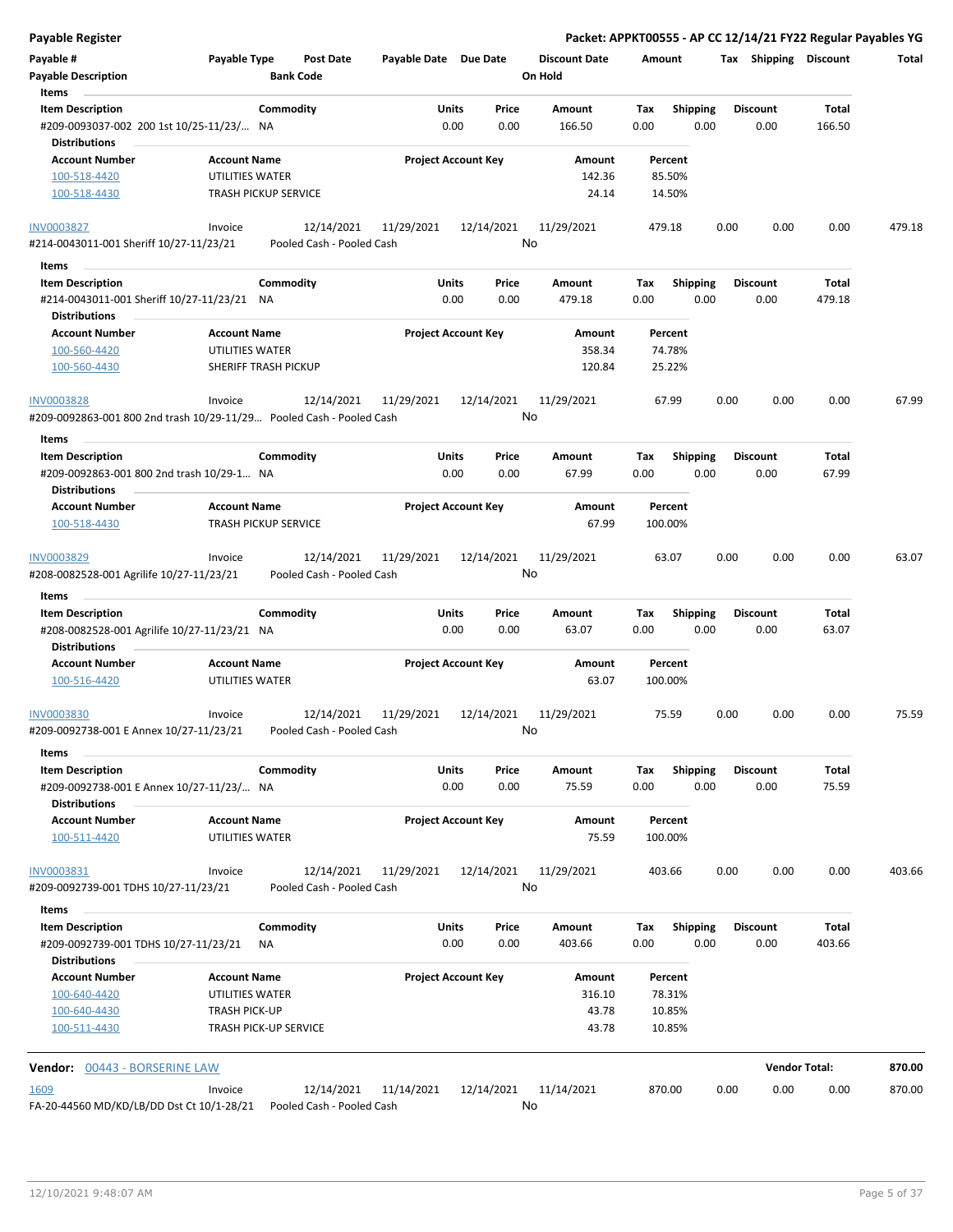| <b>Payable Register</b>                                                                              |                                             |                 |                                         |                            |               |                  |                                 |             |                         |      |                         | Packet: APPKT00555 - AP CC 12/14/21 FY22 Regular Payables YG |          |
|------------------------------------------------------------------------------------------------------|---------------------------------------------|-----------------|-----------------------------------------|----------------------------|---------------|------------------|---------------------------------|-------------|-------------------------|------|-------------------------|--------------------------------------------------------------|----------|
| Payable #<br><b>Payable Description</b>                                                              | Payable Type                                |                 | <b>Post Date</b><br><b>Bank Code</b>    | Payable Date Due Date      |               |                  | <b>Discount Date</b><br>On Hold | Amount      |                         |      | Tax Shipping Discount   |                                                              | Total    |
| Items<br><b>Item Description</b><br>FA-20-44560 MD/KD/LB/DD Dst Ct 10/1-2 NA<br><b>Distributions</b> |                                             | Commodity       |                                         |                            | Units<br>0.00 | Price<br>0.00    | Amount<br>870.00                | Tax<br>0.00 | <b>Shipping</b><br>0.00 |      | <b>Discount</b><br>0.00 | Total<br>870.00                                              |          |
| <b>Account Number</b><br>100-435-4360                                                                | <b>Account Name</b>                         |                 | ATTORNEY FEES- CPS CASES                | <b>Project Account Key</b> |               |                  | Amount<br>870.00                |             | Percent<br>100.00%      |      |                         |                                                              |          |
| Vendor: 00725 - BRANNAN, QUIENCY SMITH                                                               |                                             |                 |                                         |                            |               |                  |                                 |             |                         |      |                         | <b>Vendor Total:</b>                                         | 1,674.50 |
| <u>26</u><br>FA-21-45178 Vasquez Dst Ct 11/1-5/21                                                    | Invoice                                     |                 | 12/14/2021<br>Pooled Cash - Pooled Cash | 11/5/2021                  |               | 12/14/2021<br>No | 11/5/2021                       |             | 901.00                  | 0.00 | 0.00                    | 0.00                                                         | 901.00   |
|                                                                                                      |                                             |                 |                                         |                            |               |                  |                                 |             |                         |      |                         |                                                              |          |
| Items<br><b>Item Description</b>                                                                     |                                             | Commodity       |                                         |                            | <b>Units</b>  | Price            | Amount                          | Tax         | <b>Shipping</b>         |      | <b>Discount</b>         | Total                                                        |          |
| FA-21-45178 Vasquez Dst Ct 11/1-5/21<br><b>Distributions</b>                                         |                                             | NA              |                                         |                            | 0.00          | 0.00             | 901.00                          | 0.00        | 0.00                    |      | 0.00                    | 901.00                                                       |          |
| <b>Account Number</b><br>100-435-4360                                                                | <b>Account Name</b>                         |                 | ATTORNEY FEES- CPS CASES                | <b>Project Account Key</b> |               |                  | Amount<br>901.00                |             | Percent<br>100.00%      |      |                         |                                                              |          |
| 44<br>FA-21-45494 JD Dst Ct 11/5-19/21                                                               | Invoice                                     |                 | 12/14/2021<br>Pooled Cash - Pooled Cash | 11/19/2021                 |               | 12/14/2021<br>No | 11/19/2021                      |             | 178.50                  | 0.00 | 0.00                    | 0.00                                                         | 178.50   |
| Items                                                                                                |                                             |                 |                                         |                            |               |                  |                                 |             |                         |      |                         |                                                              |          |
| <b>Item Description</b><br>FA-21-45494 JD Dst Ct 11/5-19/21<br><b>Distributions</b>                  |                                             | Commodity<br>ΝA |                                         |                            | Units<br>0.00 | Price<br>0.00    | <b>Amount</b><br>178.50         | Tax<br>0.00 | Shipping<br>0.00        |      | <b>Discount</b><br>0.00 | Total<br>178.50                                              |          |
| <b>Account Number</b><br>100-435-4360                                                                | <b>Account Name</b>                         |                 | ATTORNEY FEES- CPS CASES                | <b>Project Account Key</b> |               |                  | Amount<br>178.50                |             | Percent<br>100.00%      |      |                         |                                                              |          |
| <u>53</u><br>FA-20-45001 MN Dst Ct 11/14-12/3/21                                                     | Invoice                                     |                 | 12/14/2021<br>Pooled Cash - Pooled Cash | 12/3/2021                  |               | 12/14/2021<br>No | 12/3/2021                       |             | 348.50                  | 0.00 | 0.00                    | 0.00                                                         | 348.50   |
| Items                                                                                                |                                             |                 |                                         |                            |               |                  |                                 |             |                         |      |                         |                                                              |          |
| <b>Item Description</b>                                                                              |                                             | Commodity       |                                         |                            | Units         | Price            | Amount                          | Tax         | <b>Shipping</b>         |      | <b>Discount</b>         | Total                                                        |          |
| FA-20-45001 MN Dst Ct 11/14-12/3/21<br><b>Distributions</b>                                          |                                             | ΝA              |                                         |                            | 0.00          | 0.00             | 348.50                          | 0.00        | 0.00                    |      | 0.00                    | 348.50                                                       |          |
| <b>Account Number</b><br>100-435-4360                                                                | <b>Account Name</b>                         |                 | <b>ATTORNEY FEES- CPS CASES</b>         | <b>Project Account Key</b> |               |                  | Amount<br>348.50                |             | Percent<br>100.00%      |      |                         |                                                              |          |
| <u>56</u><br>CR-19-27199 Stephens Dst Ct 10/8-12/6/21                                                | Invoice                                     |                 | 12/14/2021<br>Pooled Cash - Pooled Cash | 12/6/2021                  |               | 12/14/2021<br>No | 12/6/2021                       |             | 246.50                  | 0.00 | 0.00                    | 0.00                                                         | 246.50   |
| Items                                                                                                |                                             |                 |                                         |                            |               |                  |                                 |             |                         |      |                         |                                                              |          |
| <b>Item Description</b><br>CR-19-27199 Stephens Dst Ct 10/8-12/6/21 NA<br><b>Distributions</b>       |                                             | Commodity       |                                         |                            | Units<br>0.00 | Price<br>0.00    | Amount<br>246.50                | Tax<br>0.00 | <b>Shipping</b><br>0.00 |      | <b>Discount</b><br>0.00 | Total<br>246.50                                              |          |
| <b>Account Number</b><br>100-435-4370                                                                | <b>Account Name</b><br><b>ATTORNEY FEES</b> |                 |                                         | <b>Project Account Key</b> |               |                  | Amount<br>246.50                |             | Percent<br>100.00%      |      |                         |                                                              |          |
| Vendor: 00449 - BRESE-LEBRON LAW, PLLC                                                               |                                             |                 |                                         |                            |               |                  |                                 |             |                         |      |                         | <b>Vendor Total:</b>                                         | 76.50    |
| 436                                                                                                  | Invoice                                     |                 | 12/14/2021                              | 11/8/2021                  |               | 12/14/2021<br>No | 11/8/2021                       |             | 76.50                   | 0.00 | 0.00                    | 0.00                                                         | 76.50    |
| FA-17-43215 ND Dst Ct 11/1-4/21<br>Items                                                             |                                             |                 | Pooled Cash - Pooled Cash               |                            |               |                  |                                 |             |                         |      |                         |                                                              |          |
| <b>Item Description</b><br>FA-17-43215 ND Dst Ct 11/1-4/21                                           |                                             | Commodity<br>NA |                                         |                            | Units<br>0.00 | Price<br>0.00    | Amount<br>76.50                 | Tax<br>0.00 | <b>Shipping</b><br>0.00 |      | <b>Discount</b><br>0.00 | Total<br>76.50                                               |          |
| <b>Distributions</b><br><b>Account Number</b><br>100-435-4360                                        | <b>Account Name</b>                         |                 | ATTORNEY FEES- CPS CASES                | <b>Project Account Key</b> |               |                  | Amount<br>76.50                 |             | Percent<br>100.00%      |      |                         |                                                              |          |
| <b>Vendor: 00581 - CINTAS CORPORATION #163</b>                                                       |                                             |                 |                                         |                            |               |                  |                                 |             |                         |      |                         | <b>Vendor Total:</b>                                         | 140.00   |
| 4100657460                                                                                           | Invoice                                     |                 | 12/14/2021                              | 11/3/2021                  |               | 12/14/2021       | 11/3/2021                       |             | 35.00                   | 0.00 | 0.00                    | 0.00                                                         | 35.00    |
| Pct 4 uniforms                                                                                       |                                             |                 | Pooled Cash - Pooled Cash               |                            |               | No               |                                 |             |                         |      |                         |                                                              |          |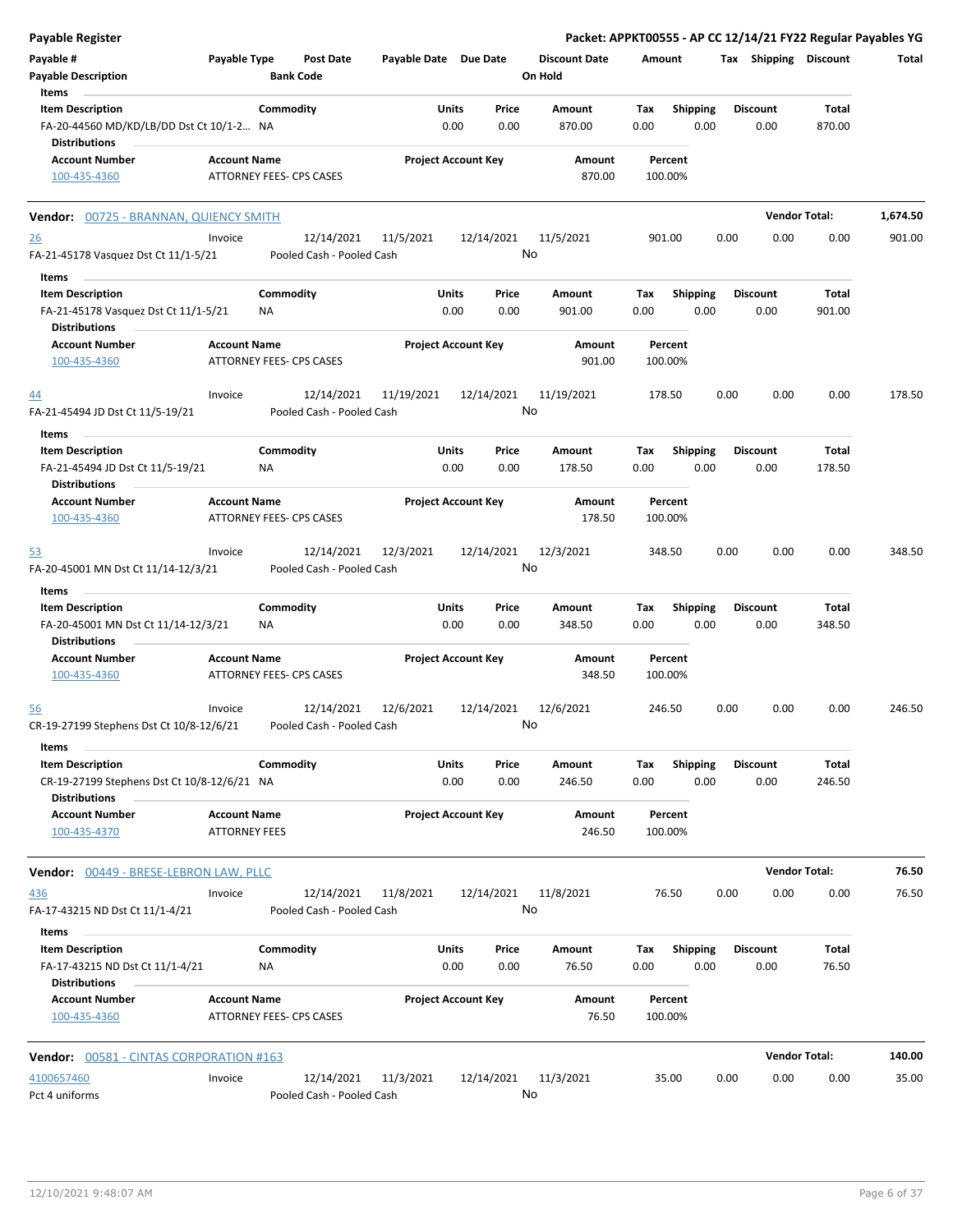| Payable #<br>Payable Type<br>Post Date<br>Payable Date Due Date<br><b>Discount Date</b><br>Tax Shipping Discount<br>Amount<br><b>Payable Description</b><br><b>Bank Code</b><br>On Hold<br>Items<br><b>Item Description</b><br>Commodity<br>Units<br>Price<br><b>Shipping</b><br><b>Discount</b><br>Total<br>Amount<br>Tax<br>Pct 4 uniforms<br>0.00<br>0.00<br>35.00<br>0.00<br>0.00<br>0.00<br>35.00<br>ΝA<br><b>Distributions</b><br><b>Account Number</b><br><b>Account Name</b><br><b>Project Account Key</b><br>Amount<br>Percent<br>240-624-3950<br><b>UNIFORMS</b><br>35.00<br>100.00%<br>4101262999<br>12/14/2021<br>12/14/2021<br>11/10/2021<br>0.00<br>0.00<br>Invoice<br>11/10/2021<br>35.00<br>0.00<br>No<br>Pct 4 uniforms<br>Pooled Cash - Pooled Cash<br>Items<br>Commodity<br><b>Item Description</b><br>Units<br>Price<br>Amount<br>Tax<br><b>Shipping</b><br><b>Discount</b><br>Total<br>0.00<br>Pct 4 uniforms<br>NA<br>0.00<br>0.00<br>35.00<br>0.00<br>0.00<br>35.00<br><b>Distributions</b><br><b>Account Number</b><br><b>Account Name</b><br><b>Project Account Key</b><br>Amount<br>Percent<br>240-624-3950<br><b>UNIFORMS</b><br>35.00<br>100.00%<br>4101826354<br>12/14/2021<br>11/16/2021<br>12/14/2021<br>11/16/2021<br>35.00<br>0.00<br>0.00<br>0.00<br>Invoice<br>No<br>Pooled Cash - Pooled Cash<br>Pct 4 uniforms<br>Items<br>Commodity<br>Units<br><b>Item Description</b><br>Price<br>Amount<br>Tax<br><b>Shipping</b><br><b>Discount</b><br>Total<br>Pct 4 uniforms<br><b>NA</b><br>0.00<br>0.00<br>35.00<br>0.00<br>0.00<br>0.00<br>35.00 | Total  |
|---------------------------------------------------------------------------------------------------------------------------------------------------------------------------------------------------------------------------------------------------------------------------------------------------------------------------------------------------------------------------------------------------------------------------------------------------------------------------------------------------------------------------------------------------------------------------------------------------------------------------------------------------------------------------------------------------------------------------------------------------------------------------------------------------------------------------------------------------------------------------------------------------------------------------------------------------------------------------------------------------------------------------------------------------------------------------------------------------------------------------------------------------------------------------------------------------------------------------------------------------------------------------------------------------------------------------------------------------------------------------------------------------------------------------------------------------------------------------------------------------------------------------------------------------------------------------------|--------|
|                                                                                                                                                                                                                                                                                                                                                                                                                                                                                                                                                                                                                                                                                                                                                                                                                                                                                                                                                                                                                                                                                                                                                                                                                                                                                                                                                                                                                                                                                                                                                                                 |        |
|                                                                                                                                                                                                                                                                                                                                                                                                                                                                                                                                                                                                                                                                                                                                                                                                                                                                                                                                                                                                                                                                                                                                                                                                                                                                                                                                                                                                                                                                                                                                                                                 |        |
|                                                                                                                                                                                                                                                                                                                                                                                                                                                                                                                                                                                                                                                                                                                                                                                                                                                                                                                                                                                                                                                                                                                                                                                                                                                                                                                                                                                                                                                                                                                                                                                 |        |
|                                                                                                                                                                                                                                                                                                                                                                                                                                                                                                                                                                                                                                                                                                                                                                                                                                                                                                                                                                                                                                                                                                                                                                                                                                                                                                                                                                                                                                                                                                                                                                                 |        |
|                                                                                                                                                                                                                                                                                                                                                                                                                                                                                                                                                                                                                                                                                                                                                                                                                                                                                                                                                                                                                                                                                                                                                                                                                                                                                                                                                                                                                                                                                                                                                                                 |        |
|                                                                                                                                                                                                                                                                                                                                                                                                                                                                                                                                                                                                                                                                                                                                                                                                                                                                                                                                                                                                                                                                                                                                                                                                                                                                                                                                                                                                                                                                                                                                                                                 |        |
|                                                                                                                                                                                                                                                                                                                                                                                                                                                                                                                                                                                                                                                                                                                                                                                                                                                                                                                                                                                                                                                                                                                                                                                                                                                                                                                                                                                                                                                                                                                                                                                 | 35.00  |
|                                                                                                                                                                                                                                                                                                                                                                                                                                                                                                                                                                                                                                                                                                                                                                                                                                                                                                                                                                                                                                                                                                                                                                                                                                                                                                                                                                                                                                                                                                                                                                                 |        |
|                                                                                                                                                                                                                                                                                                                                                                                                                                                                                                                                                                                                                                                                                                                                                                                                                                                                                                                                                                                                                                                                                                                                                                                                                                                                                                                                                                                                                                                                                                                                                                                 |        |
|                                                                                                                                                                                                                                                                                                                                                                                                                                                                                                                                                                                                                                                                                                                                                                                                                                                                                                                                                                                                                                                                                                                                                                                                                                                                                                                                                                                                                                                                                                                                                                                 |        |
|                                                                                                                                                                                                                                                                                                                                                                                                                                                                                                                                                                                                                                                                                                                                                                                                                                                                                                                                                                                                                                                                                                                                                                                                                                                                                                                                                                                                                                                                                                                                                                                 |        |
|                                                                                                                                                                                                                                                                                                                                                                                                                                                                                                                                                                                                                                                                                                                                                                                                                                                                                                                                                                                                                                                                                                                                                                                                                                                                                                                                                                                                                                                                                                                                                                                 |        |
|                                                                                                                                                                                                                                                                                                                                                                                                                                                                                                                                                                                                                                                                                                                                                                                                                                                                                                                                                                                                                                                                                                                                                                                                                                                                                                                                                                                                                                                                                                                                                                                 |        |
|                                                                                                                                                                                                                                                                                                                                                                                                                                                                                                                                                                                                                                                                                                                                                                                                                                                                                                                                                                                                                                                                                                                                                                                                                                                                                                                                                                                                                                                                                                                                                                                 | 35.00  |
|                                                                                                                                                                                                                                                                                                                                                                                                                                                                                                                                                                                                                                                                                                                                                                                                                                                                                                                                                                                                                                                                                                                                                                                                                                                                                                                                                                                                                                                                                                                                                                                 |        |
|                                                                                                                                                                                                                                                                                                                                                                                                                                                                                                                                                                                                                                                                                                                                                                                                                                                                                                                                                                                                                                                                                                                                                                                                                                                                                                                                                                                                                                                                                                                                                                                 |        |
|                                                                                                                                                                                                                                                                                                                                                                                                                                                                                                                                                                                                                                                                                                                                                                                                                                                                                                                                                                                                                                                                                                                                                                                                                                                                                                                                                                                                                                                                                                                                                                                 |        |
|                                                                                                                                                                                                                                                                                                                                                                                                                                                                                                                                                                                                                                                                                                                                                                                                                                                                                                                                                                                                                                                                                                                                                                                                                                                                                                                                                                                                                                                                                                                                                                                 |        |
| <b>Distributions</b>                                                                                                                                                                                                                                                                                                                                                                                                                                                                                                                                                                                                                                                                                                                                                                                                                                                                                                                                                                                                                                                                                                                                                                                                                                                                                                                                                                                                                                                                                                                                                            |        |
| <b>Project Account Key</b><br><b>Account Number</b><br><b>Account Name</b><br>Amount<br>Percent                                                                                                                                                                                                                                                                                                                                                                                                                                                                                                                                                                                                                                                                                                                                                                                                                                                                                                                                                                                                                                                                                                                                                                                                                                                                                                                                                                                                                                                                                 |        |
| 240-624-3950<br><b>UNIFORMS</b><br>35.00<br>100.00%                                                                                                                                                                                                                                                                                                                                                                                                                                                                                                                                                                                                                                                                                                                                                                                                                                                                                                                                                                                                                                                                                                                                                                                                                                                                                                                                                                                                                                                                                                                             |        |
| 4102440181<br>12/14/2021<br>11/22/2021<br>12/14/2021<br>11/22/2021<br>35.00<br>0.00<br>0.00<br>0.00<br>Invoice<br>No<br>Pooled Cash - Pooled Cash<br>Pct 4 uniforms                                                                                                                                                                                                                                                                                                                                                                                                                                                                                                                                                                                                                                                                                                                                                                                                                                                                                                                                                                                                                                                                                                                                                                                                                                                                                                                                                                                                             | 35.00  |
|                                                                                                                                                                                                                                                                                                                                                                                                                                                                                                                                                                                                                                                                                                                                                                                                                                                                                                                                                                                                                                                                                                                                                                                                                                                                                                                                                                                                                                                                                                                                                                                 |        |
| Items                                                                                                                                                                                                                                                                                                                                                                                                                                                                                                                                                                                                                                                                                                                                                                                                                                                                                                                                                                                                                                                                                                                                                                                                                                                                                                                                                                                                                                                                                                                                                                           |        |
| <b>Item Description</b><br>Commodity<br>Units<br><b>Shipping</b><br><b>Discount</b><br>Total<br>Price<br>Amount<br>Tax<br>0.00<br>0.00<br>0.00<br>35.00<br>Pct 4 uniforms<br>35.00<br>0.00<br>0.00<br><b>NA</b>                                                                                                                                                                                                                                                                                                                                                                                                                                                                                                                                                                                                                                                                                                                                                                                                                                                                                                                                                                                                                                                                                                                                                                                                                                                                                                                                                                 |        |
| <b>Distributions</b>                                                                                                                                                                                                                                                                                                                                                                                                                                                                                                                                                                                                                                                                                                                                                                                                                                                                                                                                                                                                                                                                                                                                                                                                                                                                                                                                                                                                                                                                                                                                                            |        |
| <b>Project Account Key</b><br><b>Account Number</b><br><b>Account Name</b><br>Amount<br>Percent                                                                                                                                                                                                                                                                                                                                                                                                                                                                                                                                                                                                                                                                                                                                                                                                                                                                                                                                                                                                                                                                                                                                                                                                                                                                                                                                                                                                                                                                                 |        |
| 240-624-3950<br><b>UNIFORMS</b><br>35.00<br>100.00%                                                                                                                                                                                                                                                                                                                                                                                                                                                                                                                                                                                                                                                                                                                                                                                                                                                                                                                                                                                                                                                                                                                                                                                                                                                                                                                                                                                                                                                                                                                             |        |
| <b>Vendor Total:</b><br>Vendor: 00592 - CITY AUTO PARTS                                                                                                                                                                                                                                                                                                                                                                                                                                                                                                                                                                                                                                                                                                                                                                                                                                                                                                                                                                                                                                                                                                                                                                                                                                                                                                                                                                                                                                                                                                                         | 441.86 |
| 12/14/2021<br>45.42<br>0.00<br>0.00<br>0.00<br>12/14/2021<br>11/3/2021<br>11/3/2021<br>292313<br>Invoice<br>No the set<br>Pct 2 radiator cap/misc<br>Pooled Cash - Pooled Cash                                                                                                                                                                                                                                                                                                                                                                                                                                                                                                                                                                                                                                                                                                                                                                                                                                                                                                                                                                                                                                                                                                                                                                                                                                                                                                                                                                                                  | 45.42  |
| Items                                                                                                                                                                                                                                                                                                                                                                                                                                                                                                                                                                                                                                                                                                                                                                                                                                                                                                                                                                                                                                                                                                                                                                                                                                                                                                                                                                                                                                                                                                                                                                           |        |
| <b>Item Description</b><br>Commodity<br>Units<br>Price<br>Amount<br><b>Shipping</b><br><b>Discount</b><br>Total<br>Tax                                                                                                                                                                                                                                                                                                                                                                                                                                                                                                                                                                                                                                                                                                                                                                                                                                                                                                                                                                                                                                                                                                                                                                                                                                                                                                                                                                                                                                                          |        |
| 0.00<br>0.00<br>0.00<br>0.00<br>0.00<br>45.42<br>Pct 2 radiator cap/misc<br>NA<br>45.42                                                                                                                                                                                                                                                                                                                                                                                                                                                                                                                                                                                                                                                                                                                                                                                                                                                                                                                                                                                                                                                                                                                                                                                                                                                                                                                                                                                                                                                                                         |        |
| <b>Distributions</b>                                                                                                                                                                                                                                                                                                                                                                                                                                                                                                                                                                                                                                                                                                                                                                                                                                                                                                                                                                                                                                                                                                                                                                                                                                                                                                                                                                                                                                                                                                                                                            |        |
| <b>Account Number</b><br><b>Account Name</b><br><b>Project Account Key</b><br>Amount<br>Percent<br>45.42<br>220-622-4580<br><b>R&amp;M MACHINERY PARTS</b><br>100.00%                                                                                                                                                                                                                                                                                                                                                                                                                                                                                                                                                                                                                                                                                                                                                                                                                                                                                                                                                                                                                                                                                                                                                                                                                                                                                                                                                                                                           |        |
| 12/14/2021<br>0.00<br>0.00<br>0.00<br>292323<br>12/14/2021<br>11/3/2021<br>11/3/2021<br>59.87<br>Invoice                                                                                                                                                                                                                                                                                                                                                                                                                                                                                                                                                                                                                                                                                                                                                                                                                                                                                                                                                                                                                                                                                                                                                                                                                                                                                                                                                                                                                                                                        | 59.87  |
| No<br>Pct 2 power steering/red command<br>Pooled Cash - Pooled Cash                                                                                                                                                                                                                                                                                                                                                                                                                                                                                                                                                                                                                                                                                                                                                                                                                                                                                                                                                                                                                                                                                                                                                                                                                                                                                                                                                                                                                                                                                                             |        |
| Items                                                                                                                                                                                                                                                                                                                                                                                                                                                                                                                                                                                                                                                                                                                                                                                                                                                                                                                                                                                                                                                                                                                                                                                                                                                                                                                                                                                                                                                                                                                                                                           |        |
| Units<br><b>Item Description</b><br>Commodity<br>Price<br>Amount<br><b>Shipping</b><br><b>Discount</b><br>Total<br>Tax                                                                                                                                                                                                                                                                                                                                                                                                                                                                                                                                                                                                                                                                                                                                                                                                                                                                                                                                                                                                                                                                                                                                                                                                                                                                                                                                                                                                                                                          |        |
| 0.00<br>0.00<br>Pct 2 power steering/red command<br>0.00<br>59.87<br>0.00<br>0.00<br>59.87<br>ΝA                                                                                                                                                                                                                                                                                                                                                                                                                                                                                                                                                                                                                                                                                                                                                                                                                                                                                                                                                                                                                                                                                                                                                                                                                                                                                                                                                                                                                                                                                |        |
| <b>Distributions</b>                                                                                                                                                                                                                                                                                                                                                                                                                                                                                                                                                                                                                                                                                                                                                                                                                                                                                                                                                                                                                                                                                                                                                                                                                                                                                                                                                                                                                                                                                                                                                            |        |
| <b>Account Number</b><br><b>Account Name</b><br><b>Project Account Key</b><br>Amount<br>Percent<br>220-622-4580<br><b>R&amp;M MACHINERY PARTS</b><br>59.87<br>100.00%                                                                                                                                                                                                                                                                                                                                                                                                                                                                                                                                                                                                                                                                                                                                                                                                                                                                                                                                                                                                                                                                                                                                                                                                                                                                                                                                                                                                           |        |
| 293069<br>Invoice<br>12/14/2021<br>11/18/2021<br>12/14/2021<br>11/18/2021<br>0.00<br>0.00<br>23.59<br>0.00<br>No<br>Pct 2 brake fluid<br>Pooled Cash - Pooled Cash                                                                                                                                                                                                                                                                                                                                                                                                                                                                                                                                                                                                                                                                                                                                                                                                                                                                                                                                                                                                                                                                                                                                                                                                                                                                                                                                                                                                              | 23.59  |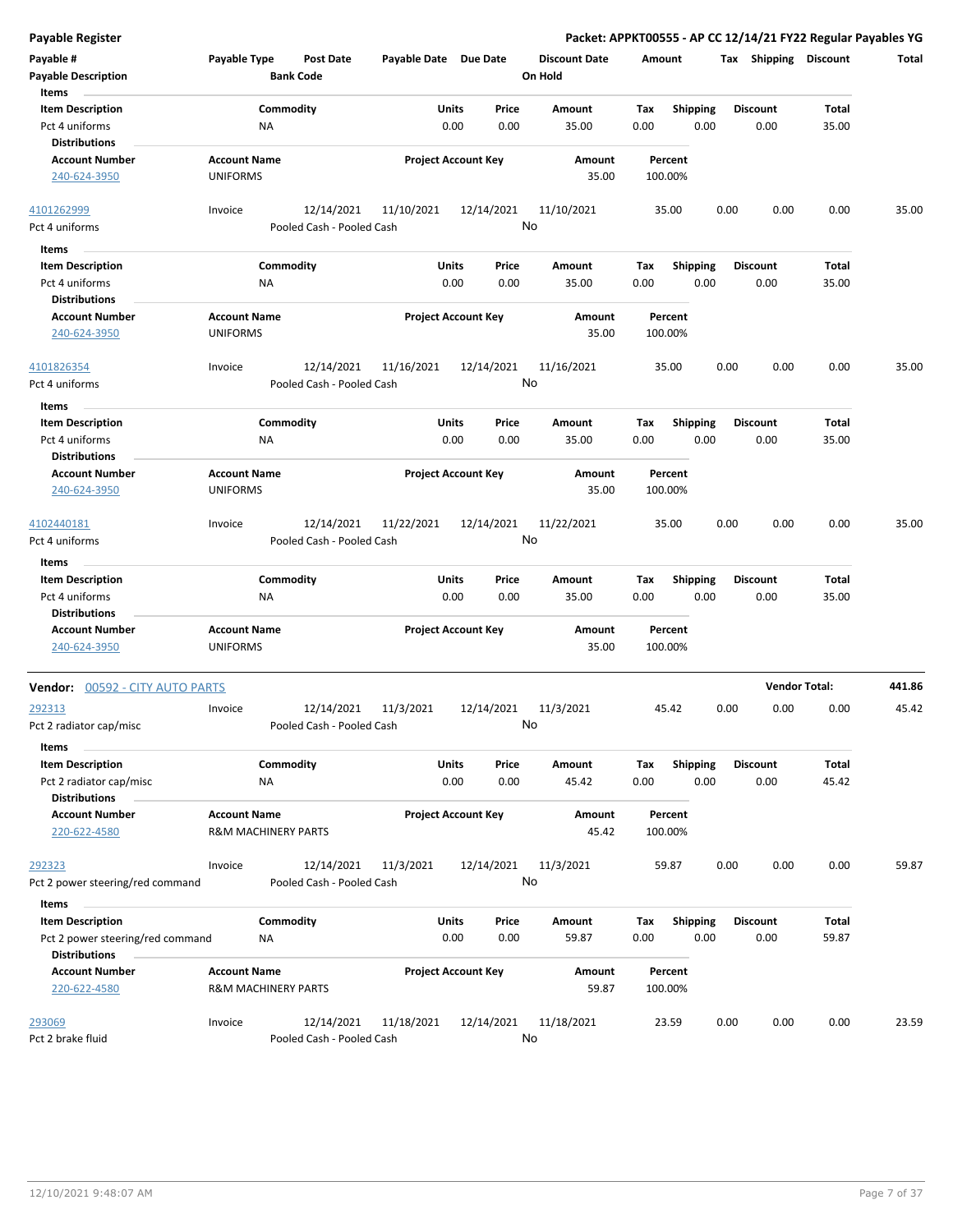| Payable Register                                      |                                                       |                                      |                       |                            |                                 |                    |                  | Packet: APPKT00555 - AP CC 12/14/21 FY22 Regular Payables YG |                      |        |
|-------------------------------------------------------|-------------------------------------------------------|--------------------------------------|-----------------------|----------------------------|---------------------------------|--------------------|------------------|--------------------------------------------------------------|----------------------|--------|
| Payable #<br><b>Payable Description</b>               | Payable Type                                          | <b>Post Date</b><br><b>Bank Code</b> | Payable Date Due Date |                            | <b>Discount Date</b><br>On Hold | Amount             |                  | Tax Shipping Discount                                        |                      | Total  |
| Items<br><b>Item Description</b><br>Pct 2 brake fluid | ΝA                                                    | Commodity                            | Units<br>0.00         | Price<br>0.00              | <b>Amount</b><br>23.59          | Tax<br>0.00        | Shipping<br>0.00 | <b>Discount</b><br>0.00                                      | Total<br>23.59       |        |
| <b>Distributions</b>                                  |                                                       |                                      |                       |                            |                                 |                    |                  |                                                              |                      |        |
| <b>Account Number</b><br>220-622-4580                 | <b>Account Name</b><br><b>R&amp;M MACHINERY PARTS</b> |                                      |                       | <b>Project Account Key</b> | Amount<br>23.59                 | Percent<br>100.00% |                  |                                                              |                      |        |
| 293085                                                | Invoice                                               | 12/14/2021                           | 11/18/2021            | 12/14/2021                 | 11/18/2021                      | 82.95              |                  | 0.00<br>0.00                                                 | 0.00                 | 82.95  |
| Pct 2 belts                                           |                                                       | Pooled Cash - Pooled Cash            |                       |                            | No                              |                    |                  |                                                              |                      |        |
| <b>Items</b>                                          |                                                       |                                      |                       |                            |                                 |                    |                  |                                                              |                      |        |
| <b>Item Description</b>                               |                                                       | Commodity                            | Units                 | Price                      | Amount                          | Tax                | <b>Shipping</b>  | Discount                                                     | Total                |        |
| Pct 2 belts                                           | <b>NA</b>                                             |                                      | 0.00                  | 0.00                       | 82.95                           | 0.00               | 0.00             | 0.00                                                         | 82.95                |        |
| <b>Distributions</b>                                  |                                                       |                                      |                       |                            |                                 |                    |                  |                                                              |                      |        |
| <b>Account Number</b><br>220-622-4580                 | <b>Account Name</b><br><b>R&amp;M MACHINERY PARTS</b> |                                      |                       | <b>Project Account Key</b> | Amount<br>82.95                 | Percent<br>100.00% |                  |                                                              |                      |        |
| 293283                                                | Invoice                                               | 12/14/2021                           | 11/23/2021            | 12/14/2021                 | 11/23/2021                      | 191.06             |                  | 0.00<br>0.00                                                 | 0.00                 | 191.06 |
| Pct 2 Misc parts                                      |                                                       | Pooled Cash - Pooled Cash            |                       |                            | No                              |                    |                  |                                                              |                      |        |
| Items                                                 |                                                       |                                      |                       |                            |                                 |                    |                  |                                                              |                      |        |
| <b>Item Description</b>                               |                                                       | Commodity                            | Units                 | Price                      | Amount                          | Tax                | <b>Shipping</b>  | <b>Discount</b>                                              | Total                |        |
| Pct 2 Misc parts                                      | ΝA                                                    |                                      | 0.00                  | 0.00                       | 191.06                          | 0.00               | 0.00             | 0.00                                                         | 191.06               |        |
| <b>Distributions</b>                                  |                                                       |                                      |                       |                            |                                 |                    |                  |                                                              |                      |        |
| <b>Account Number</b>                                 | <b>Account Name</b>                                   |                                      |                       | <b>Project Account Key</b> | <b>Amount</b>                   | Percent            |                  |                                                              |                      |        |
| 220-622-4580                                          | <b>R&amp;M MACHINERY PARTS</b>                        |                                      |                       |                            | 191.06                          | 100.00%            |                  |                                                              |                      |        |
| 293336                                                | Invoice                                               | 12/14/2021                           | 11/24/2021            | 12/14/2021                 | 11/24/2021                      | 38.97              |                  | 0.00<br>0.00                                                 | 0.00                 | 38.97  |
| Pct 2 parts                                           |                                                       | Pooled Cash - Pooled Cash            |                       |                            | No                              |                    |                  |                                                              |                      |        |
| Items                                                 |                                                       |                                      |                       |                            |                                 |                    |                  |                                                              |                      |        |
| <b>Item Description</b>                               |                                                       | Commodity                            | <b>Units</b>          | Price                      | Amount                          | Tax                | <b>Shipping</b>  | <b>Discount</b>                                              | Total                |        |
| Pct 2 parts                                           | <b>NA</b>                                             |                                      | 0.00                  | 0.00                       | 38.97                           | 0.00               | 0.00             | 0.00                                                         | 38.97                |        |
| <b>Distributions</b>                                  |                                                       |                                      |                       |                            |                                 |                    |                  |                                                              |                      |        |
| <b>Account Number</b>                                 | <b>Account Name</b>                                   |                                      |                       | <b>Project Account Key</b> | Amount                          | Percent            |                  |                                                              |                      |        |
| 220-622-4580                                          | <b>R&amp;M MACHINERY PARTS</b>                        |                                      |                       |                            | 38.97                           | 100.00%            |                  |                                                              |                      |        |
| Vendor: 00052 - CO-OPERATIVE GIN CO.                  |                                                       |                                      |                       |                            |                                 |                    |                  |                                                              | <b>Vendor Total:</b> | 397.27 |
| 142368                                                | Invoice                                               | 12/14/2021                           | 11/2/2021             | 12/14/2021                 | 11/2/2021                       | 83.30              |                  | 0.00<br>0.00                                                 | 0.00                 | 83.30  |
| Pct 3 fuel tank hose/nozzle<br>Items                  |                                                       | Pooled Cash - Pooled Cash            |                       |                            | No                              |                    |                  |                                                              |                      |        |
| <b>Item Description</b>                               |                                                       | Commodity                            | <b>Units</b>          | Price                      | Amount                          | Tax                | <b>Shipping</b>  | <b>Discount</b>                                              | Total                |        |
| Pct 3 fuel tank hose/nozzle                           | ΝA                                                    |                                      | 0.00                  | 0.00                       | 83.30                           | 0.00               | 0.00             | 0.00                                                         | 83.30                |        |
| <b>Distributions</b>                                  |                                                       |                                      |                       |                            |                                 |                    |                  |                                                              |                      |        |
| <b>Account Number</b>                                 | <b>Account Name</b>                                   |                                      |                       | <b>Project Account Key</b> | Amount                          | Percent            |                  |                                                              |                      |        |
| 230-623-4580                                          | <b>R&amp;M MACHINERY PARTS</b>                        |                                      |                       |                            | 83.30                           | 100.00%            |                  |                                                              |                      |        |
| 142494                                                | Invoice                                               | 12/14/2021                           | 11/4/2021             | 12/14/2021                 | 11/4/2021                       | 32.73              |                  | 0.00<br>0.00                                                 | 0.00                 | 32.73  |
| #FANN#1 Pct 1 spray paint/misc                        |                                                       | Pooled Cash - Pooled Cash            |                       |                            | No                              |                    |                  |                                                              |                      |        |
| Items                                                 |                                                       |                                      |                       |                            |                                 |                    |                  |                                                              |                      |        |
| <b>Item Description</b>                               |                                                       | Commodity                            | Units                 | Price                      | Amount                          | Tax                | <b>Shipping</b>  | <b>Discount</b>                                              | Total                |        |
| #FANN#1 Pct 1 spray paint/misc                        | ΝA                                                    |                                      | 0.00                  | 0.00                       | 32.73                           | 0.00               | 0.00             | 0.00                                                         | 32.73                |        |
| <b>Distributions</b>                                  |                                                       |                                      |                       |                            |                                 |                    |                  |                                                              |                      |        |
| <b>Account Number</b><br>210-621-3400                 | <b>Account Name</b><br><b>SHOP SUPPLIES</b>           |                                      |                       | <b>Project Account Key</b> | Amount<br>32.73                 | Percent<br>100.00% |                  |                                                              |                      |        |
| 143446                                                | Invoice                                               | 12/14/2021                           | 11/19/2021            | 12/14/2021                 | 11/19/2021                      | 242.49             |                  | 0.00<br>0.00                                                 | 0.00                 | 242.49 |
| Pct 3 fuel filter/strainer                            |                                                       | Pooled Cash - Pooled Cash            |                       |                            | No                              |                    |                  |                                                              |                      |        |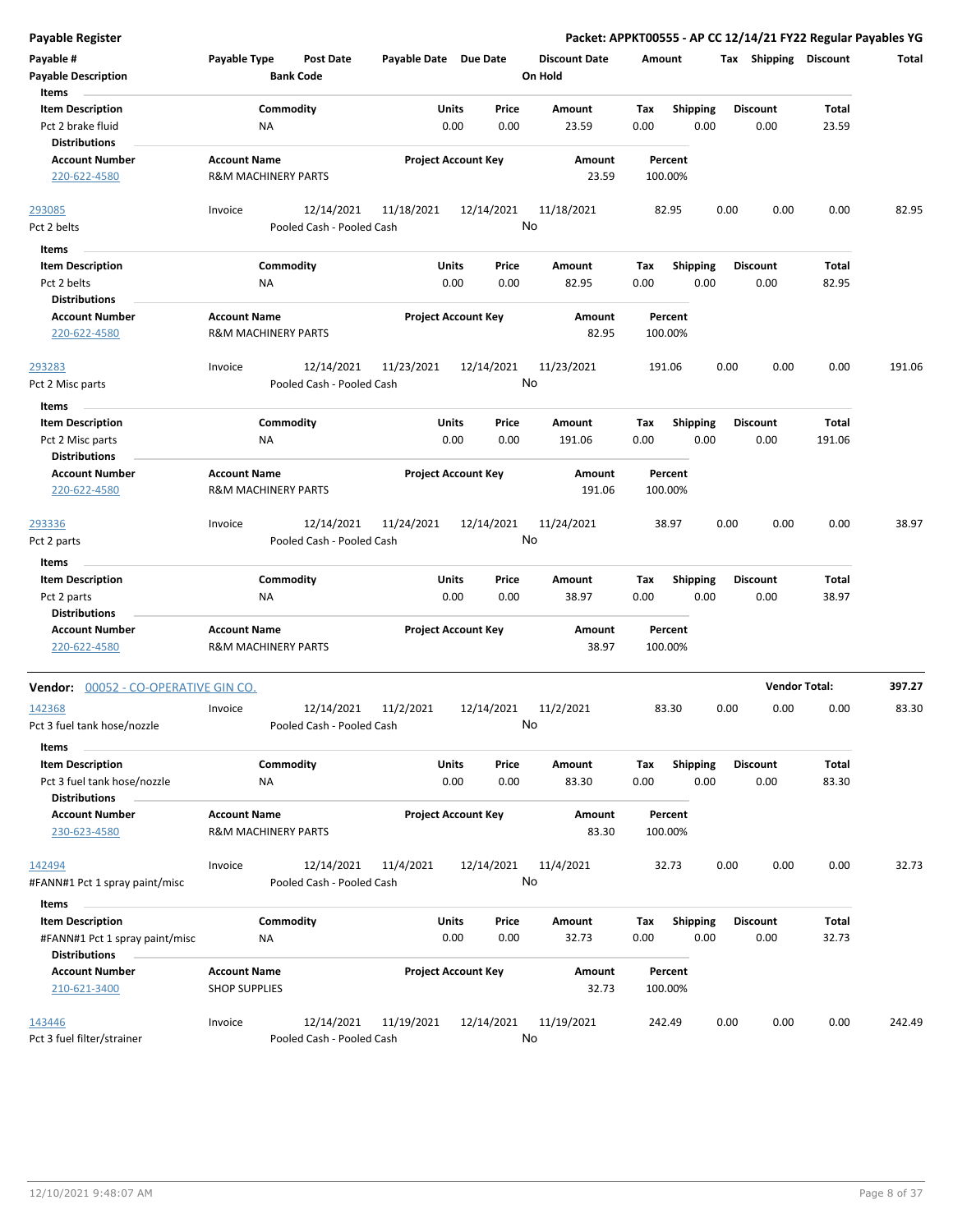| <b>Payable Register</b>                                                |                                                       |                                         |                       |                            |                                 |                    |                         | Packet: APPKT00555 - AP CC 12/14/21 FY22 Regular Payables YG |                      |        |
|------------------------------------------------------------------------|-------------------------------------------------------|-----------------------------------------|-----------------------|----------------------------|---------------------------------|--------------------|-------------------------|--------------------------------------------------------------|----------------------|--------|
| Payable #<br><b>Payable Description</b>                                | Payable Type                                          | <b>Post Date</b><br><b>Bank Code</b>    | Payable Date Due Date |                            | <b>Discount Date</b><br>On Hold | Amount             |                         | Tax Shipping Discount                                        |                      | Total  |
| Items<br><b>Item Description</b><br>Pct 3 fuel filter/strainer         | ΝA                                                    | Commodity                               | Units<br>0.00         | Price<br>0.00              | Amount<br>242.49                | Tax<br>0.00        | <b>Shipping</b><br>0.00 | <b>Discount</b><br>0.00                                      | Total<br>242.49      |        |
| <b>Distributions</b><br><b>Account Number</b><br>230-623-4580          | <b>Account Name</b><br><b>R&amp;M MACHINERY PARTS</b> |                                         |                       | <b>Project Account Key</b> | Amount<br>242.49                | Percent<br>100.00% |                         |                                                              |                      |        |
| 143532                                                                 | Invoice                                               | 12/14/2021                              | 11/22/2021            | 12/14/2021                 | 11/22/2021                      | 38.75              |                         | 0.00<br>0.00                                                 | 0.00                 | 38.75  |
| Pct 3 hydraulic hose                                                   |                                                       | Pooled Cash - Pooled Cash               |                       |                            | No                              |                    |                         |                                                              |                      |        |
| Items                                                                  |                                                       |                                         |                       |                            |                                 |                    |                         |                                                              |                      |        |
| <b>Item Description</b><br>Pct 3 hydraulic hose                        | ΝA                                                    | Commodity                               | Units<br>0.00         | Price<br>0.00              | Amount<br>38.75                 | Tax<br>0.00        | <b>Shipping</b><br>0.00 | <b>Discount</b><br>0.00                                      | Total<br>38.75       |        |
| <b>Distributions</b><br><b>Account Number</b><br>230-623-4580          | <b>Account Name</b><br><b>R&amp;M MACHINERY PARTS</b> |                                         |                       | <b>Project Account Key</b> | Amount<br>38.75                 | Percent<br>100.00% |                         |                                                              |                      |        |
| <b>Vendor: 00475 - COUNTY TRASH SERVICE</b>                            |                                                       |                                         |                       |                            |                                 |                    |                         |                                                              | <b>Vendor Total:</b> | 210.00 |
| <b>INV0003927</b><br>#322234 Lake Fannin trash Dec 2021                | Invoice                                               | 12/14/2021<br>Pooled Cash - Pooled Cash | 12/9/2021             | 12/20/2021                 | 12/9/2021<br>No                 | 70.00              |                         | 0.00<br>0.00                                                 | 0.00                 | 70.00  |
| Items                                                                  |                                                       |                                         |                       |                            |                                 |                    |                         |                                                              |                      |        |
| <b>Item Description</b><br>#322234 Lake Fannin trash Dec 2021          | ΝA                                                    | Commodity                               | Units<br>0.00         | Price<br>0.00              | Amount<br>70.00                 | Tax<br>0.00        | <b>Shipping</b><br>0.00 | <b>Discount</b><br>0.00                                      | Total<br>70.00       |        |
| <b>Distributions</b>                                                   |                                                       |                                         |                       |                            |                                 |                    |                         |                                                              |                      |        |
| <b>Account Number</b><br>850-520-4430                                  | <b>Account Name</b><br><b>TRASH PICK UP</b>           |                                         |                       | <b>Project Account Key</b> | Amount<br>70.00                 | Percent<br>100.00% |                         |                                                              |                      |        |
| INV0003928<br>#457511 Pct 3 trash Dec 2021                             | Invoice                                               | 12/14/2021<br>Pooled Cash - Pooled Cash | 12/9/2021             | 12/20/2021                 | 12/9/2021<br>No                 | 70.00              |                         | 0.00<br>0.00                                                 | 0.00                 | 70.00  |
| Items                                                                  |                                                       |                                         |                       |                            |                                 |                    |                         |                                                              |                      |        |
| <b>Item Description</b><br>#457511 Pct 3 trash Dec 2021                | ΝA                                                    | Commodity                               | Units<br>0.00         | Price<br>0.00              | Amount<br>70.00                 | Tax<br>0.00        | <b>Shipping</b><br>0.00 | <b>Discount</b><br>0.00                                      | Total<br>70.00       |        |
| <b>Distributions</b>                                                   |                                                       |                                         |                       |                            |                                 |                    |                         |                                                              |                      |        |
| <b>Account Number</b><br>230-623-4430                                  | <b>Account Name</b><br><b>TRASH PICK-UP</b>           |                                         |                       | <b>Project Account Key</b> | Amount<br>70.00                 | Percent<br>100.00% |                         |                                                              |                      |        |
| INV0003929<br>#456515 Pct 1 trash Dec 2021                             | Invoice                                               | 12/14/2021<br>Pooled Cash - Pooled Cash | 12/9/2021             | 12/20/2021                 | 12/9/2021<br>No                 | 70.00              |                         | 0.00<br>0.00                                                 | 0.00                 | 70.00  |
| Items                                                                  |                                                       |                                         |                       |                            |                                 |                    |                         |                                                              |                      |        |
| <b>Item Description</b><br>#456515 Pct 1 trash Dec 2021                | NA                                                    | Commodity                               | Units<br>0.00         | Price<br>0.00              | Amount<br>70.00                 | Tax<br>0.00        | <b>Shipping</b><br>0.00 | <b>Discount</b><br>0.00                                      | Total<br>70.00       |        |
| <b>Distributions</b><br><b>Account Number</b><br>210-621-4430          | <b>Account Name</b><br><b>TRASH PICKUP</b>            |                                         |                       | <b>Project Account Key</b> | Amount<br>70.00                 | Percent<br>100.00% |                         |                                                              |                      |        |
| <b>Vendor: 00055 - CROSSROADS HARDWARE</b>                             |                                                       |                                         |                       |                            |                                 |                    |                         |                                                              | <b>Vendor Total:</b> | 305.42 |
| W45310                                                                 | Invoice                                               | 12/14/2021                              | 10/27/2021            | 12/14/2021                 | 10/27/2021                      | 23.21              |                         | 0.00<br>0.00                                                 | 0.00                 | 23.21  |
| Pct 2 oultet covers                                                    |                                                       | Pooled Cash - Pooled Cash               |                       |                            | No                              |                    |                         |                                                              |                      |        |
| Items                                                                  |                                                       |                                         |                       |                            |                                 |                    |                         |                                                              |                      |        |
| <b>Item Description</b><br>Pct 2 oultet covers<br><b>Distributions</b> | ΝA                                                    | Commodity                               | Units<br>0.00         | Price<br>0.00              | Amount<br>23.21                 | Tax<br>0.00        | <b>Shipping</b><br>0.00 | <b>Discount</b><br>0.00                                      | Total<br>23.21       |        |
| <b>Account Number</b><br>220-622-4500                                  | <b>Account Name</b><br><b>R&amp;M BUILDING</b>        |                                         |                       | <b>Project Account Key</b> | Amount<br>23.21                 | Percent<br>100.00% |                         |                                                              |                      |        |
| W45314<br>Pct 2 light fixture                                          | Invoice                                               | 12/14/2021<br>Pooled Cash - Pooled Cash | 10/27/2021            | 12/14/2021                 | 10/27/2021<br>No                | 25.99              |                         | 0.00<br>0.00                                                 | 0.00                 | 25.99  |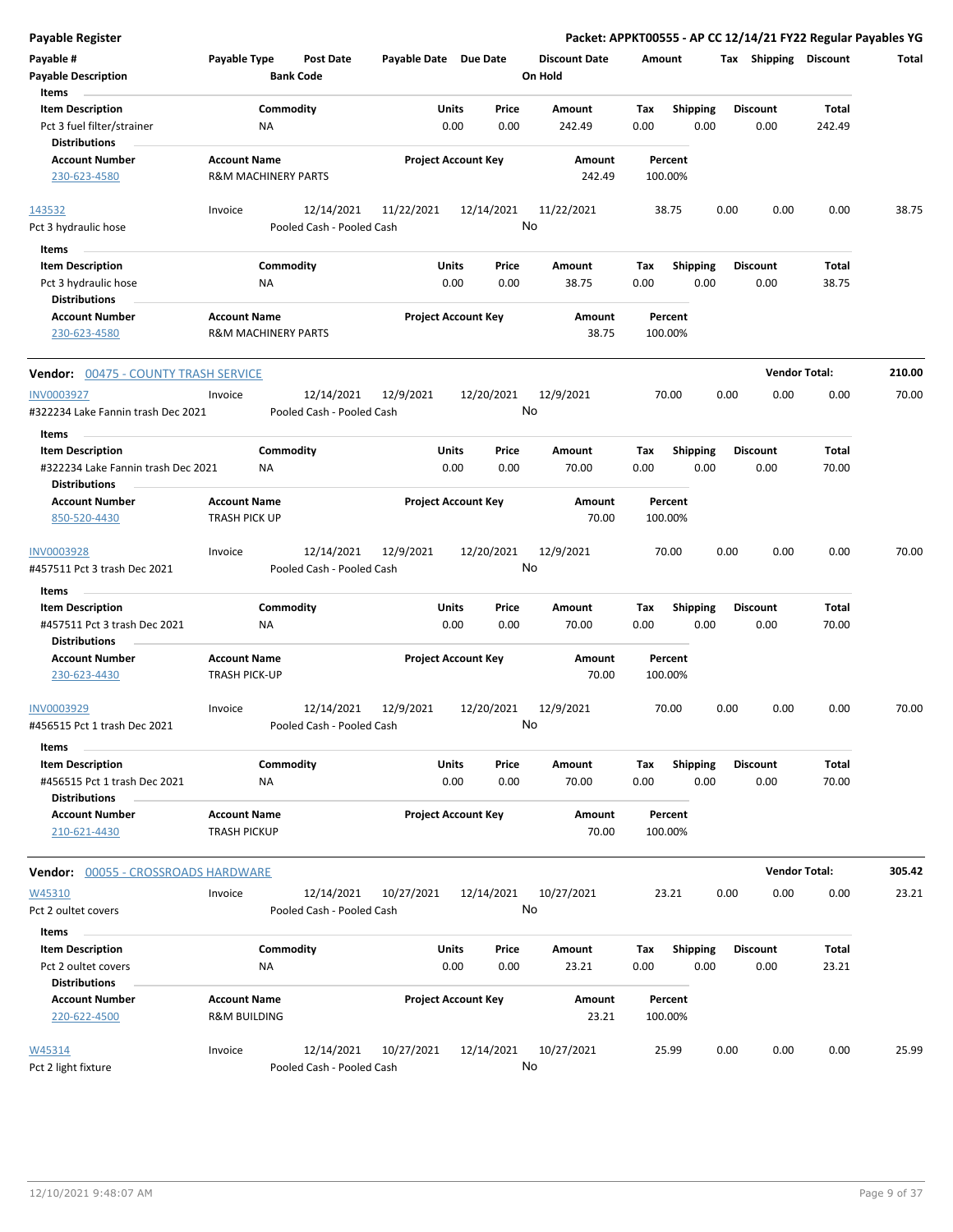| <b>Payable Register</b>                                                       |                                                   |                                         |                       |                            |                                 |                    |                         |                         |                       | Packet: APPKT00555 - AP CC 12/14/21 FY22 Regular Payables YG |
|-------------------------------------------------------------------------------|---------------------------------------------------|-----------------------------------------|-----------------------|----------------------------|---------------------------------|--------------------|-------------------------|-------------------------|-----------------------|--------------------------------------------------------------|
| Payable #<br><b>Payable Description</b>                                       | Payable Type<br><b>Bank Code</b>                  | <b>Post Date</b>                        | Payable Date Due Date |                            | <b>Discount Date</b><br>On Hold | Amount             |                         |                         | Tax Shipping Discount | Total                                                        |
| Items                                                                         |                                                   |                                         |                       |                            |                                 |                    |                         |                         |                       |                                                              |
| <b>Item Description</b><br>Pct 2 light fixture                                | Commodity<br>NA                                   |                                         | Units                 | Price<br>0.00<br>0.00      | Amount<br>25.99                 | Tax<br>0.00        | Shipping<br>0.00        | <b>Discount</b><br>0.00 | Total<br>25.99        |                                                              |
| <b>Distributions</b>                                                          |                                                   |                                         |                       |                            |                                 |                    |                         |                         |                       |                                                              |
| <b>Account Number</b><br>220-622-4500                                         | <b>Account Name</b><br><b>R&amp;M BUILDING</b>    |                                         |                       | <b>Project Account Key</b> | Amount<br>25.99                 | Percent<br>100.00% |                         |                         |                       |                                                              |
| W45330                                                                        | Invoice                                           | 12/14/2021                              | 10/27/2021            | 12/14/2021                 | 10/27/2021                      | 23.99              |                         | 0.00                    | 0.00<br>0.00          | 23.99                                                        |
| Pct 2 oxygen                                                                  |                                                   | Pooled Cash - Pooled Cash               |                       |                            | No                              |                    |                         |                         |                       |                                                              |
| Items                                                                         |                                                   |                                         |                       |                            |                                 |                    |                         |                         |                       |                                                              |
| <b>Item Description</b>                                                       | Commodity                                         |                                         | Units                 | Price                      | Amount                          | Tax                | <b>Shipping</b>         | <b>Discount</b>         | Total                 |                                                              |
| Pct 2 oxygen                                                                  | NA                                                |                                         |                       | 0.00<br>0.00               | 23.99                           | 0.00               | 0.00                    | 0.00                    | 23.99                 |                                                              |
| <b>Distributions</b>                                                          |                                                   |                                         |                       |                            |                                 |                    |                         |                         |                       |                                                              |
| <b>Account Number</b><br>220-622-3430                                         | <b>Account Name</b><br>R&B MAT. HARDWARE & LUMBER |                                         |                       | <b>Project Account Key</b> | Amount<br>23.99                 | Percent<br>100.00% |                         |                         |                       |                                                              |
| W47233<br>Pct 2 acetylene/quik crete                                          | Invoice                                           | 12/14/2021<br>Pooled Cash - Pooled Cash | 11/9/2021             | 12/14/2021                 | 11/9/2021<br>No                 | 137.89             |                         | 0.00                    | 0.00<br>0.00          | 137.89                                                       |
| Items                                                                         |                                                   |                                         |                       |                            |                                 |                    |                         |                         |                       |                                                              |
| <b>Item Description</b><br>Pct 2 acetylene/quik crete<br><b>Distributions</b> | Commodity<br>ΝA                                   |                                         | Units                 | Price<br>0.00<br>0.00      | Amount<br>137.89                | Tax<br>0.00        | <b>Shipping</b><br>0.00 | <b>Discount</b><br>0.00 | Total<br>137.89       |                                                              |
| <b>Account Number</b><br>220-622-3430                                         | <b>Account Name</b><br>R&B MAT. HARDWARE & LUMBER |                                         |                       | <b>Project Account Key</b> | Amount<br>137.89                | Percent<br>100.00% |                         |                         |                       |                                                              |
| W47367                                                                        | Invoice                                           | 12/14/2021                              | 11/10/2021            | 12/14/2021                 | 11/10/2021                      | 22.44              |                         | 0.00                    | 0.00<br>0.00          | 22.44                                                        |
| Pct 2 bolts/nuts                                                              |                                                   | Pooled Cash - Pooled Cash               |                       |                            | No                              |                    |                         |                         |                       |                                                              |
| Items                                                                         |                                                   |                                         |                       |                            |                                 |                    |                         |                         |                       |                                                              |
| <b>Item Description</b>                                                       | Commodity                                         |                                         | Units                 | Price                      | Amount                          | Tax                | <b>Shipping</b>         | <b>Discount</b>         | Total                 |                                                              |
| Pct 2 bolts/nuts<br><b>Distributions</b>                                      | ΝA                                                |                                         |                       | 0.00<br>0.00               | 22.44                           | 0.00               | 0.00                    | 0.00                    | 22.44                 |                                                              |
| <b>Account Number</b><br>220-622-4500                                         | <b>Account Name</b><br><b>R&amp;M BUILDING</b>    |                                         |                       | <b>Project Account Key</b> | Amount<br>22.44                 | Percent<br>100.00% |                         |                         |                       |                                                              |
| W48180                                                                        | Invoice                                           | 12/14/2021                              |                       | 12/14/2021                 | 11/15/2021                      | 19.56              |                         | 0.00                    | 0.00<br>0.00          | 19.56                                                        |
| Pct 2 quik crete                                                              |                                                   | Pooled Cash - Pooled Cash               | 11/15/2021            |                            | No                              |                    |                         |                         |                       |                                                              |
| Items                                                                         |                                                   |                                         |                       |                            |                                 |                    |                         |                         |                       |                                                              |
| <b>Item Description</b>                                                       | Commodity                                         |                                         | Units                 | Price                      | Amount                          | Tax                | Shipping                | <b>Discount</b>         | Total                 |                                                              |
| Pct 2 quik crete                                                              | ΝA                                                |                                         |                       | 0.00<br>0.00               | 19.56                           | 0.00               | 0.00                    | 0.00                    | 19.56                 |                                                              |
| <b>Distributions</b>                                                          |                                                   |                                         |                       |                            |                                 |                    |                         |                         |                       |                                                              |
| <b>Account Number</b><br>220-622-3430                                         | <b>Account Name</b><br>R&B MAT. HARDWARE & LUMBER |                                         |                       | <b>Project Account Key</b> | Amount<br>19.56                 | Percent<br>100.00% |                         |                         |                       |                                                              |
|                                                                               |                                                   |                                         |                       |                            |                                 |                    |                         |                         |                       |                                                              |
| W49385<br>Pct 2 entry knob/water heater connection                            | Invoice                                           | 12/14/2021<br>Pooled Cash - Pooled Cash | 11/22/2021            | 12/14/2021                 | 11/22/2021<br>No                | 45.76              |                         | 0.00                    | 0.00<br>0.00          | 45.76                                                        |
|                                                                               |                                                   |                                         |                       |                            |                                 |                    |                         |                         |                       |                                                              |
| Items<br><b>Item Description</b>                                              | Commodity                                         |                                         | Units                 | Price                      | Amount                          | Tax                | Shipping                | <b>Discount</b>         | Total                 |                                                              |
| Pct 2 entry knob/water heater connection<br><b>Distributions</b>              | <b>NA</b>                                         |                                         |                       | 0.00<br>0.00               | 45.76                           | 0.00               | 0.00                    | 0.00                    | 45.76                 |                                                              |
| <b>Account Number</b>                                                         | <b>Account Name</b>                               |                                         |                       | <b>Project Account Key</b> | Amount                          | Percent            |                         |                         |                       |                                                              |
| 220-622-4500                                                                  | <b>R&amp;M BUILDING</b>                           |                                         |                       |                            | 45.76                           | 100.00%            |                         |                         |                       |                                                              |
| W49395                                                                        | Invoice                                           | 12/14/2021                              | 11/22/2021            | 12/14/2021                 | 11/22/2021                      | 2.79               |                         | 0.00                    | 0.00<br>0.00          | 2.79                                                         |
| Pct 2 pipe bushing                                                            |                                                   | Pooled Cash - Pooled Cash               |                       |                            | No                              |                    |                         |                         |                       |                                                              |
| Items                                                                         |                                                   |                                         |                       |                            |                                 |                    |                         |                         |                       |                                                              |
| <b>Item Description</b>                                                       | Commodity                                         |                                         | Units                 | Price                      | Amount                          | Tax                | <b>Shipping</b>         | <b>Discount</b>         | Total                 |                                                              |
| Pct 2 pipe bushing<br><b>Distributions</b>                                    | ΝA                                                |                                         |                       | 0.00<br>0.00               | 2.79                            | 0.00               | 0.00                    | 0.00                    | 2.79                  |                                                              |
| <b>Account Number</b>                                                         | <b>Account Name</b>                               |                                         |                       | <b>Project Account Key</b> | Amount                          | Percent            |                         |                         |                       |                                                              |
| 220-622-3400                                                                  | <b>SHOP SUPPLIES</b>                              |                                         |                       |                            | 2.79                            | 100.00%            |                         |                         |                       |                                                              |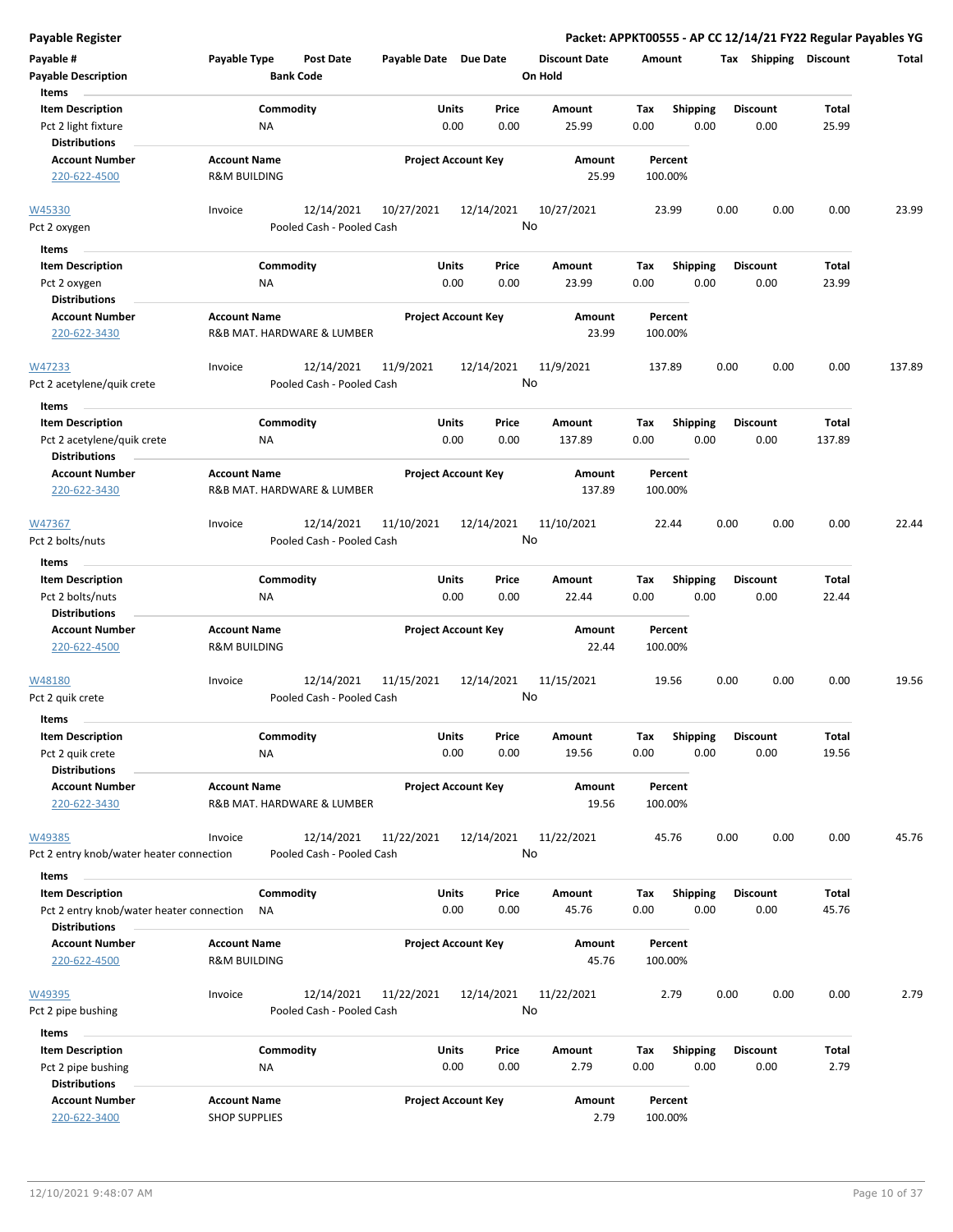| <b>Payable Register</b>                                |                      |                                       |                                         |                       |                            |               |                                 |             |                    |      |      |                         |                 | Packet: APPKT00555 - AP CC 12/14/21 FY22 Regular Payables YG |
|--------------------------------------------------------|----------------------|---------------------------------------|-----------------------------------------|-----------------------|----------------------------|---------------|---------------------------------|-------------|--------------------|------|------|-------------------------|-----------------|--------------------------------------------------------------|
| Payable #<br><b>Payable Description</b>                | Payable Type         | <b>Bank Code</b>                      | <b>Post Date</b>                        | Payable Date Due Date |                            |               | <b>Discount Date</b><br>On Hold | Amount      |                    |      |      | Tax Shipping Discount   |                 | Total                                                        |
| W49404                                                 | Invoice              |                                       | 12/14/2021                              | 11/22/2021            |                            | 12/14/2021    | 11/22/2021                      |             | 3.79               |      | 0.00 | 0.00                    | 0.00            | 3.79                                                         |
| Pct 2 brass adapter                                    |                      |                                       | Pooled Cash - Pooled Cash               |                       |                            |               | No                              |             |                    |      |      |                         |                 |                                                              |
| Items                                                  |                      |                                       |                                         |                       |                            |               |                                 |             |                    |      |      |                         |                 |                                                              |
| <b>Item Description</b>                                |                      | Commodity                             |                                         |                       | Units                      | Price         | Amount                          | Tax         | Shipping           |      |      | <b>Discount</b>         | Total           |                                                              |
| Pct 2 brass adapter                                    |                      | ΝA                                    |                                         |                       | 0.00                       | 0.00          | 3.79                            | 0.00        |                    | 0.00 |      | 0.00                    | 3.79            |                                                              |
| <b>Distributions</b>                                   |                      |                                       |                                         |                       |                            |               |                                 |             |                    |      |      |                         |                 |                                                              |
| <b>Account Number</b>                                  | <b>Account Name</b>  |                                       |                                         |                       | <b>Project Account Key</b> |               | Amount                          |             | Percent            |      |      |                         |                 |                                                              |
| 220-622-3400                                           | <b>SHOP SUPPLIES</b> |                                       |                                         |                       |                            |               | 3.79                            | 100.00%     |                    |      |      |                         |                 |                                                              |
| <b>Vendor:</b> 00200 - DOLESE BROS. CO.                |                      |                                       |                                         |                       |                            |               |                                 |             |                    |      |      | <b>Vendor Total:</b>    |                 | 15,963.62                                                    |
| AG21134566                                             | Invoice              |                                       | 12/14/2021                              | 11/1/2021             |                            | 12/14/2021    | 11/1/2021                       | 1,042.40    |                    |      | 0.00 | 0.00                    | 0.00            | 1,042.40                                                     |
| #FAN581 Pct 1 Rock & Gravel                            |                      |                                       | Pooled Cash - Pooled Cash               |                       |                            |               | No                              |             |                    |      |      |                         |                 |                                                              |
| Items                                                  |                      |                                       |                                         |                       |                            |               |                                 |             |                    |      |      |                         |                 |                                                              |
| <b>Item Description</b>                                |                      | Commodity                             |                                         |                       | Units                      | Price         | Amount                          | Tax         | <b>Shipping</b>    |      |      | <b>Discount</b>         | Total           |                                                              |
| #FAN581 Pct 1 Rock & Gravel<br><b>Distributions</b>    |                      | Rock                                  |                                         |                       | 130.30                     | 8.00          | 1,042.40                        | 0.00        |                    | 0.00 |      | 0.00                    | 1,042.40        |                                                              |
| <b>Account Number</b><br>210-621-3410                  | <b>Account Name</b>  | <b>R&amp;B MAT. ROCK &amp; GRAVEL</b> |                                         |                       | <b>Project Account Key</b> |               | Amount<br>1,042.40              |             | Percent<br>100.00% |      |      |                         |                 |                                                              |
|                                                        |                      |                                       |                                         |                       |                            |               |                                 |             |                    |      |      |                         |                 |                                                              |
| AG21134567<br>#FAN582 Pct 2 Rock & Gravel              | Invoice              |                                       | 12/14/2021<br>Pooled Cash - Pooled Cash | 11/1/2021             |                            | 12/14/2021    | 11/1/2021<br>No                 | 404.88      |                    |      | 0.00 | 0.00                    | 0.00            | 404.88                                                       |
|                                                        |                      |                                       |                                         |                       |                            |               |                                 |             |                    |      |      |                         |                 |                                                              |
| Items                                                  |                      |                                       |                                         |                       |                            |               |                                 |             |                    |      |      |                         |                 |                                                              |
| <b>Item Description</b>                                |                      | Commodity                             |                                         |                       | Units                      | Price         | Amount                          | Tax         | <b>Shipping</b>    |      |      | <b>Discount</b>         | <b>Total</b>    |                                                              |
| #FAN582 Pct 2 Rock & Gravel<br><b>Distributions</b>    |                      | Rock                                  |                                         |                       | 50.61                      | 8.00          | 404.88                          | 0.00        |                    | 0.00 |      | 0.00                    | 404.88          |                                                              |
| <b>Account Number</b><br>220-622-3410                  | <b>Account Name</b>  | R&B MAT. ROCK & GRAVEL                |                                         |                       | <b>Project Account Key</b> |               | Amount<br>404.88                |             | Percent<br>100.00% |      |      |                         |                 |                                                              |
| AG21135178                                             | Invoice              |                                       | 12/14/2021                              | 11/2/2021             |                            | 12/14/2021    | 11/2/2021                       | 825.28      |                    |      | 0.00 | 0.00                    | 0.00            | 825.28                                                       |
| #FAN581 Pct 1 Rock & Gravel                            |                      |                                       | Pooled Cash - Pooled Cash               |                       |                            |               | No                              |             |                    |      |      |                         |                 |                                                              |
| Items                                                  |                      |                                       |                                         |                       |                            |               |                                 |             |                    |      |      |                         |                 |                                                              |
| <b>Item Description</b>                                |                      | Commodity                             |                                         |                       | <b>Units</b>               | Price         | Amount                          | Tax         | <b>Shipping</b>    |      |      | <b>Discount</b>         | Total           |                                                              |
| #FAN581 Pct 1 Rock & Gravel<br><b>Distributions</b>    |                      | Rock                                  |                                         |                       | 103.16                     | 8.00          | 825.28                          | 0.00        |                    | 0.00 |      | 0.00                    | 825.28          |                                                              |
| <b>Account Number</b><br>210-621-3410                  | <b>Account Name</b>  | R&B MAT. ROCK & GRAVEL                |                                         |                       | <b>Project Account Key</b> |               | Amount<br>825.28                |             | Percent<br>100.00% |      |      |                         |                 |                                                              |
|                                                        |                      |                                       |                                         |                       |                            |               |                                 |             |                    |      |      |                         |                 |                                                              |
| AG21135702<br>#FAN581 Pct 1 Rock & Gravel              | Invoice              |                                       | 12/14/2021<br>Pooled Cash - Pooled Cash | 11/3/2021             |                            | 12/14/2021    | 11/3/2021<br>No                 | 824.88      |                    |      | 0.00 | 0.00                    | 0.00            | 824.88                                                       |
|                                                        |                      |                                       |                                         |                       |                            |               |                                 |             |                    |      |      |                         |                 |                                                              |
| Items                                                  |                      |                                       |                                         |                       |                            |               |                                 |             |                    |      |      |                         |                 |                                                              |
| <b>Item Description</b><br>#FAN581 Pct 1 Rock & Gravel |                      | Commodity<br>Rock                     |                                         |                       | Units<br>103.11            | Price<br>8.00 | Amount<br>824.88                | Tax<br>0.00 | <b>Shipping</b>    | 0.00 |      | <b>Discount</b><br>0.00 | Total<br>824.88 |                                                              |
| <b>Distributions</b>                                   |                      |                                       |                                         |                       |                            |               |                                 |             |                    |      |      |                         |                 |                                                              |
| <b>Account Number</b><br>210-621-3410                  | <b>Account Name</b>  | R&B MAT. ROCK & GRAVEL                |                                         |                       | <b>Project Account Key</b> |               | Amount<br>824.88                | 100.00%     | Percent            |      |      |                         |                 |                                                              |
| AG21135703                                             | Invoice              |                                       | 12/14/2021                              | 11/3/2021             |                            | 12/14/2021    | 11/3/2021                       | 2,500.24    |                    |      | 0.00 | 0.00                    | 0.00            | 2,500.24                                                     |
| #FAN582 Pct 2 Rock & Gravel                            |                      |                                       | Pooled Cash - Pooled Cash               |                       |                            |               | No                              |             |                    |      |      |                         |                 |                                                              |
| Items                                                  |                      |                                       |                                         |                       |                            |               |                                 |             |                    |      |      |                         |                 |                                                              |
| <b>Item Description</b>                                |                      | Commodity                             |                                         |                       | Units                      | Price         | Amount                          | Tax         | <b>Shipping</b>    |      |      | <b>Discount</b>         | Total           |                                                              |
| #FAN582 Pct 2 Rock & Gravel<br><b>Distributions</b>    |                      | Rock                                  |                                         |                       | 312.53                     | 8.00          | 2,500.24                        | 0.00        |                    | 0.00 |      | 0.00                    | 2,500.24        |                                                              |
| <b>Account Number</b>                                  | <b>Account Name</b>  |                                       |                                         |                       | <b>Project Account Key</b> |               | Amount                          |             | Percent            |      |      |                         |                 |                                                              |
| 220-622-3410                                           |                      | R&B MAT. ROCK & GRAVEL                |                                         |                       |                            |               | 2,500.24                        | 100.00%     |                    |      |      |                         |                 |                                                              |
| AG21135704                                             | Invoice              |                                       | 12/14/2021                              | 11/3/2021             |                            | 12/14/2021    | 11/3/2021                       | 437.67      |                    |      | 0.00 | 0.01                    | 0.00            | 437.68                                                       |
| #FAN582 Pct 2 Rock & Gravel                            |                      |                                       | Pooled Cash - Pooled Cash               |                       |                            |               | No                              |             |                    |      |      |                         |                 |                                                              |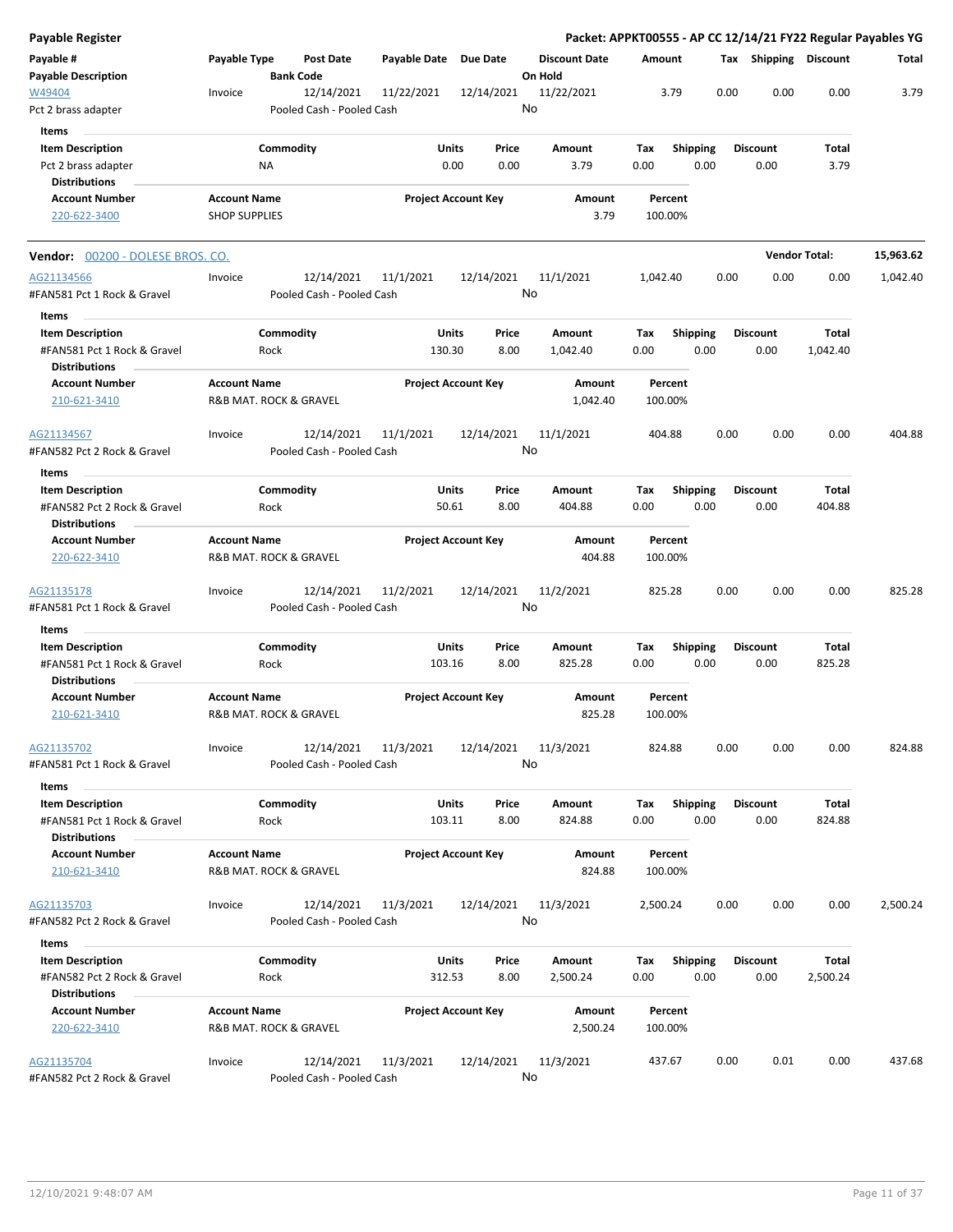| <b>Payable Register</b>                                                        |                                               |                                         |                        |                            |                                 |             |                         |      |                         |                       | Packet: APPKT00555 - AP CC 12/14/21 FY22 Regular Payables YG |
|--------------------------------------------------------------------------------|-----------------------------------------------|-----------------------------------------|------------------------|----------------------------|---------------------------------|-------------|-------------------------|------|-------------------------|-----------------------|--------------------------------------------------------------|
| Payable #<br><b>Payable Description</b>                                        | Payable Type                                  | <b>Post Date</b><br><b>Bank Code</b>    | Payable Date Due Date  |                            | <b>Discount Date</b><br>On Hold | Amount      |                         |      |                         | Tax Shipping Discount | Total                                                        |
| Items<br><b>Item Description</b><br>#FAN582 Pct 2 Rock & Gravel                | Commodity<br>Rock                             |                                         | Units<br>51.19         | Price<br>8.55              | Amount<br>437.67                | Tax<br>0.00 | <b>Shipping</b><br>0.01 |      | <b>Discount</b><br>0.00 | Total<br>437.68       |                                                              |
| <b>Distributions</b><br><b>Account Number</b><br>220-622-3410                  | <b>Account Name</b><br>R&B MAT. ROCK & GRAVEL |                                         |                        | <b>Project Account Key</b> | Amount<br>437.68                |             | Percent<br>100.00%      |      |                         |                       |                                                              |
| AG21136264<br>#FAN581 Pct 1 Rock & Gravel                                      | Invoice                                       | 12/14/2021<br>Pooled Cash - Pooled Cash | 11/4/2021              | 12/14/2021                 | 11/4/2021<br>No                 |             | 215.76                  | 0.00 | 0.00                    | 0.00                  | 215.76                                                       |
|                                                                                |                                               |                                         |                        |                            |                                 |             |                         |      |                         |                       |                                                              |
| Items<br><b>Item Description</b>                                               | Commodity                                     |                                         | Units                  | Price                      | Amount                          | Tax         | <b>Shipping</b>         |      | <b>Discount</b>         | Total                 |                                                              |
| #FAN581 Pct 1 Rock & Gravel<br><b>Distributions</b>                            | Rock                                          |                                         | 26.97                  | 8.00                       | 215.76                          | 0.00        | 0.00                    |      | 0.00                    | 215.76                |                                                              |
| <b>Account Number</b><br>210-621-3410                                          | <b>Account Name</b><br>R&B MAT. ROCK & GRAVEL |                                         |                        | <b>Project Account Key</b> | Amount<br>215.76                |             | Percent<br>100.00%      |      |                         |                       |                                                              |
| AG21136265<br>#FAN582 Pct 2 Rock & Gravel                                      | Invoice                                       | 12/14/2021<br>Pooled Cash - Pooled Cash | 11/4/2021              | 12/14/2021                 | 11/4/2021<br>No                 |             | 441.61                  | 0.00 | 0.00                    | 0.00                  | 441.61                                                       |
| Items<br><b>Item Description</b><br>#FAN582 Pct 2 Rock & Gravel                | Commodity<br>Rock                             |                                         | Units<br>51.65         | Price<br>8.55              | Amount<br>441.61                | Tax<br>0.00 | <b>Shipping</b><br>0.00 |      | <b>Discount</b><br>0.00 | Total<br>441.61       |                                                              |
| <b>Distributions</b>                                                           |                                               |                                         |                        |                            |                                 |             |                         |      |                         |                       |                                                              |
| <b>Account Number</b><br>220-622-3410                                          | <b>Account Name</b><br>R&B MAT. ROCK & GRAVEL |                                         |                        | <b>Project Account Key</b> | <b>Amount</b><br>441.61         |             | Percent<br>100.00%      |      |                         |                       |                                                              |
| AG21136266<br>#FAN582 Pct 2 Rock & Gravel                                      | Invoice                                       | 12/14/2021<br>Pooled Cash - Pooled Cash | 11/4/2021              | 12/14/2021                 | 11/4/2021<br>No                 | 1,280.88    |                         | 0.00 | $-0.01$                 | 0.00                  | 1,280.87                                                     |
| Items                                                                          |                                               |                                         |                        |                            |                                 |             |                         |      |                         |                       |                                                              |
| <b>Item Description</b>                                                        | Commodity                                     |                                         | Units                  | Price                      | Amount                          | Tax         | <b>Shipping</b>         |      | <b>Discount</b>         | Total                 |                                                              |
| #FAN582 Pct 2 Rock & Gravel<br><b>Distributions</b>                            | Rock                                          |                                         | 149.81                 | 8.55                       | 1,280.88                        | 0.00        | $-0.01$                 |      | 0.00                    | 1,280.87              |                                                              |
| <b>Account Number</b><br>220-622-3410                                          | <b>Account Name</b><br>R&B MAT. ROCK & GRAVEL |                                         |                        | <b>Project Account Key</b> | Amount<br>1,280.87              |             | Percent<br>100.00%      |      |                         |                       |                                                              |
| AG21136267<br>#FAN582 Pct 2 Rock & Gravel                                      | Invoice                                       | 12/14/2021<br>Pooled Cash - Pooled Cash | 11/4/2021              | 12/14/2021                 | 11/4/2021<br>No                 | 2,090.56    |                         | 0.00 | 0.00                    | 0.00                  | 2,090.56                                                     |
| Items                                                                          |                                               |                                         |                        |                            |                                 |             |                         |      |                         |                       |                                                              |
| <b>Item Description</b><br>#FAN582 Pct 2 Rock & Gravel<br><b>Distributions</b> | Commodity<br>Rock                             |                                         | <b>Units</b><br>261.32 | Price<br>8.00              | Amount<br>2,090.56              | Tax<br>0.00 | Shipping<br>0.00        |      | <b>Discount</b><br>0.00 | Total<br>2,090.56     |                                                              |
| <b>Account Number</b><br>220-622-3410                                          | <b>Account Name</b><br>R&B MAT. ROCK & GRAVEL |                                         |                        | <b>Project Account Key</b> | Amount<br>2,090.56              |             | Percent<br>100.00%      |      |                         |                       |                                                              |
| AG21136268                                                                     | Invoice                                       | 12/14/2021                              | 11/4/2021              | 12/14/2021                 | 11/4/2021                       |             | 217.60                  | 0.00 | 0.00                    | 0.00                  | 217.60                                                       |
| #FAN582 Pct 2 Rock & Gravel                                                    |                                               | Pooled Cash - Pooled Cash               |                        |                            | No                              |             |                         |      |                         |                       |                                                              |
| Items<br><b>Item Description</b>                                               | Commodity                                     |                                         | Units                  | Price                      | Amount                          | Tax         | Shipping                |      | <b>Discount</b>         | Total                 |                                                              |
| #FAN582 Pct 2 Rock & Gravel<br><b>Distributions</b>                            | Rock                                          |                                         | 27.20                  | 8.00                       | 217.60                          | 0.00        | 0.00                    |      | 0.00                    | 217.60                |                                                              |
| <b>Account Number</b><br>220-622-3410                                          | <b>Account Name</b><br>R&B MAT. ROCK & GRAVEL |                                         |                        | <b>Project Account Key</b> | Amount<br>217.60                |             | Percent<br>100.00%      |      |                         |                       |                                                              |
| AG21136880<br>#FAN582 Pct 2 Rock & Gravel                                      | Invoice                                       | 12/14/2021<br>Pooled Cash - Pooled Cash | 11/5/2021              | 12/14/2021                 | 11/5/2021<br>No                 | 453.83      |                         | 0.00 | 0.00                    | 0.00                  | 453.83                                                       |
| Items                                                                          |                                               |                                         |                        |                            |                                 |             |                         |      |                         |                       |                                                              |
| <b>Item Description</b><br>#FAN582 Pct 2 Rock & Gravel<br><b>Distributions</b> | Commodity<br>Rock                             |                                         | Units<br>53.08         | Price<br>8.55              | Amount<br>453.83                | Tax<br>0.00 | <b>Shipping</b><br>0.00 |      | <b>Discount</b><br>0.00 | Total<br>453.83       |                                                              |
| <b>Account Number</b><br>220-622-3410                                          | <b>Account Name</b><br>R&B MAT. ROCK & GRAVEL |                                         |                        | <b>Project Account Key</b> | Amount<br>453.83                |             | Percent<br>100.00%      |      |                         |                       |                                                              |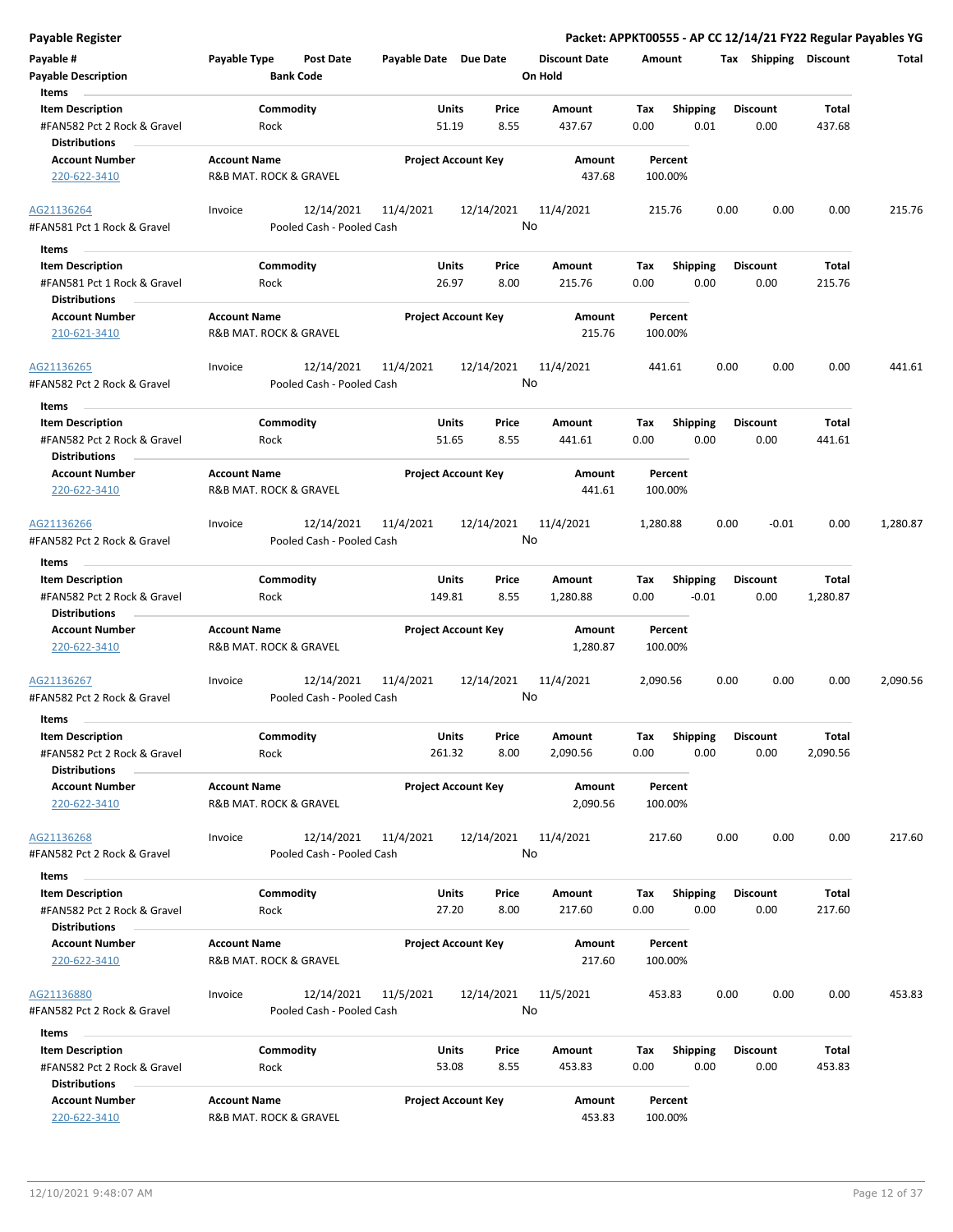| Payable Register                                    |                     |                                         |                       |                            |                      |         |                         |      |                       | Packet: APPKT00555 - AP CC 12/14/21 FY22 Regular Payables YG |        |
|-----------------------------------------------------|---------------------|-----------------------------------------|-----------------------|----------------------------|----------------------|---------|-------------------------|------|-----------------------|--------------------------------------------------------------|--------|
| Payable #                                           | Payable Type        | Post Date                               | Payable Date Due Date |                            | <b>Discount Date</b> | Amount  |                         |      | Tax Shipping Discount |                                                              | Total  |
| <b>Payable Description</b>                          |                     | <b>Bank Code</b>                        |                       |                            | On Hold              |         |                         |      |                       |                                                              |        |
| AG21136881<br>#FAN582 Pct 2 Rock & Gravel           | Invoice             | 12/14/2021<br>Pooled Cash - Pooled Cash | 11/5/2021             | 12/14/2021                 | 11/5/2021<br>No      | 210.88  |                         | 0.00 | 0.00                  | 0.00                                                         | 210.88 |
| Items                                               |                     |                                         |                       |                            |                      |         |                         |      |                       |                                                              |        |
| <b>Item Description</b>                             |                     | Commodity                               | Units                 | Price                      | Amount               | Tax     | <b>Shipping</b>         |      | <b>Discount</b>       | Total                                                        |        |
| #FAN582 Pct 2 Rock & Gravel                         |                     | Rock                                    | 26.36                 | 8.00                       | 210.88               | 0.00    | 0.00                    |      | 0.00                  | 210.88                                                       |        |
| <b>Distributions</b>                                |                     |                                         |                       |                            |                      |         |                         |      |                       |                                                              |        |
| <b>Account Number</b>                               | <b>Account Name</b> |                                         |                       | <b>Project Account Key</b> | Amount               |         | Percent                 |      |                       |                                                              |        |
| 220-622-3410                                        |                     | R&B MAT. ROCK & GRAVEL                  |                       |                            | 210.88               | 100.00% |                         |      |                       |                                                              |        |
| AG21136882                                          | Invoice             | 12/14/2021                              | 11/5/2021             | 12/14/2021                 | 11/5/2021            | 396.40  |                         | 0.00 | 0.00                  | 0.00                                                         | 396.40 |
| #FAN584 Pct 4 Rock & Gravel<br>Items                |                     | Pooled Cash - Pooled Cash               |                       |                            | No                   |         |                         |      |                       |                                                              |        |
| <b>Item Description</b>                             |                     | Commodity                               | <b>Units</b>          | Price                      | Amount               | Tax     |                         |      | <b>Discount</b>       | Total                                                        |        |
| #FAN584 Pct 4 Rock & Gravel                         |                     | Rock                                    | 49.55                 | 8.00                       | 396.40               | 0.00    | <b>Shipping</b><br>0.00 |      | 0.00                  | 396.40                                                       |        |
| <b>Distributions</b>                                |                     |                                         |                       |                            |                      |         |                         |      |                       |                                                              |        |
| <b>Account Number</b>                               | <b>Account Name</b> |                                         |                       | <b>Project Account Key</b> | Amount               |         | Percent                 |      |                       |                                                              |        |
| 240-624-3410                                        |                     | R&B MAT. ROCK & GRAVEL                  |                       |                            | 396.40               | 100.00% |                         |      |                       |                                                              |        |
| AG21137619                                          | Invoice             | 12/14/2021                              | 11/8/2021             | 12/14/2021                 | 11/8/2021            | 424.00  |                         | 0.00 | 0.00                  | 0.00                                                         | 424.00 |
| #FAN584 Pct 4 Rock & Gravel                         |                     | Pooled Cash - Pooled Cash               |                       |                            | No                   |         |                         |      |                       |                                                              |        |
| Items                                               |                     |                                         |                       |                            |                      |         |                         |      |                       |                                                              |        |
| <b>Item Description</b>                             |                     | Commodity                               | Units                 | Price                      | <b>Amount</b>        | Тах     | <b>Shipping</b>         |      | <b>Discount</b>       | Total                                                        |        |
| #FAN584 Pct 4 Rock & Gravel<br><b>Distributions</b> |                     | Rock                                    | 53.00                 | 8.00                       | 424.00               | 0.00    | 0.00                    |      | 0.00                  | 424.00                                                       |        |
| <b>Account Number</b>                               | <b>Account Name</b> |                                         |                       | <b>Project Account Key</b> | Amount               |         | Percent                 |      |                       |                                                              |        |
| 240-624-3410                                        |                     | R&B MAT. ROCK & GRAVEL                  |                       |                            | 424.00               | 100.00% |                         |      |                       |                                                              |        |
| AG21138298                                          | Invoice             | 12/14/2021                              | 11/9/2021             | 12/14/2021                 | 11/9/2021            | 621.67  |                         | 0.00 | $-0.01$               | 0.00                                                         | 621.66 |
| #FAN582 Pct 2 Rock & Gravel                         |                     | Pooled Cash - Pooled Cash               |                       |                            | No                   |         |                         |      |                       |                                                              |        |
| Items                                               |                     |                                         |                       |                            |                      |         |                         |      |                       |                                                              |        |
| <b>Item Description</b>                             |                     | Commodity                               | Units                 | Price                      | Amount               | Tax     | <b>Shipping</b>         |      | <b>Discount</b>       | Total                                                        |        |
| #FAN582 Pct 2 Rock & Gravel                         |                     | Rock                                    | 72.71                 | 8.55                       | 621.67               | 0.00    | $-0.01$                 |      | 0.00                  | 621.66                                                       |        |
| Distributions                                       |                     |                                         |                       |                            |                      |         |                         |      |                       |                                                              |        |
| <b>Account Number</b><br>220-622-3410               | <b>Account Name</b> | R&B MAT. ROCK & GRAVEL                  |                       | <b>Project Account Key</b> | Amount<br>621.66     | 100.00% | Percent                 |      |                       |                                                              |        |
|                                                     |                     |                                         |                       |                            |                      |         |                         |      |                       |                                                              |        |
| AG21138946                                          | Invoice             | 12/14/2021                              | 11/10/2021            | 12/14/2021                 | 11/10/2021           | 639.37  |                         | 0.00 | 0.00                  | 0.00                                                         | 639.37 |
| #FAN582 Pct 2 Rock & Gravel<br>Items                |                     | Pooled Cash - Pooled Cash               |                       |                            | No                   |         |                         |      |                       |                                                              |        |
| <b>Item Description</b>                             |                     | Commodity                               | <b>Units</b>          | Price                      | Amount               | Tax     | <b>Shipping</b>         |      | <b>Discount</b>       | Total                                                        |        |
| #FAN582 Pct 2 Rock & Gravel                         |                     | Rock                                    | 74.78                 | 8.55                       | 639.37               | 0.00    | 0.00                    |      | 0.00                  | 639.37                                                       |        |
| <b>Distributions</b>                                |                     |                                         |                       | <b>Project Account Key</b> |                      |         |                         |      |                       |                                                              |        |
| <b>Account Number</b><br>220-622-3410               | <b>Account Name</b> | R&B MAT. ROCK & GRAVEL                  |                       |                            | Amount<br>639.37     | 100.00% | Percent                 |      |                       |                                                              |        |
| AG21138947                                          | Invoice             | 12/14/2021                              | 11/10/2021            | 12/14/2021                 | 11/10/2021           | 847.52  |                         | 0.00 | 0.00                  | 0.00                                                         | 847.52 |
| #FAN584 Pct 4 Rock & Gravel                         |                     | Pooled Cash - Pooled Cash               |                       |                            | No                   |         |                         |      |                       |                                                              |        |
| Items                                               |                     |                                         |                       |                            |                      |         |                         |      |                       |                                                              |        |
| <b>Item Description</b>                             |                     | Commodity                               | <b>Units</b>          | Price                      | Amount               | Tax     | Shipping                |      | <b>Discount</b>       | Total                                                        |        |
| #FAN584 Pct 4 Rock & Gravel                         |                     | Rock                                    | 105.94                | 8.00                       | 847.52               | 0.00    | 0.00                    |      | 0.00                  | 847.52                                                       |        |
| <b>Distributions</b>                                |                     |                                         |                       |                            |                      |         |                         |      |                       |                                                              |        |
| <b>Account Number</b>                               | <b>Account Name</b> |                                         |                       | <b>Project Account Key</b> | Amount               |         | Percent                 |      |                       |                                                              |        |
| 240-624-3410                                        |                     | R&B MAT. ROCK & GRAVEL                  |                       |                            | 847.52               | 100.00% |                         |      |                       |                                                              |        |
| AG21140828                                          | Invoice             | 12/14/2021                              | 11/15/2021            | 12/14/2021                 | 11/15/2021           | 398.72  |                         | 0.00 | 0.00                  | 0.00                                                         | 398.72 |
| #FAN584 Pct 4 Rock & Gravel                         |                     | Pooled Cash - Pooled Cash               |                       |                            | No                   |         |                         |      |                       |                                                              |        |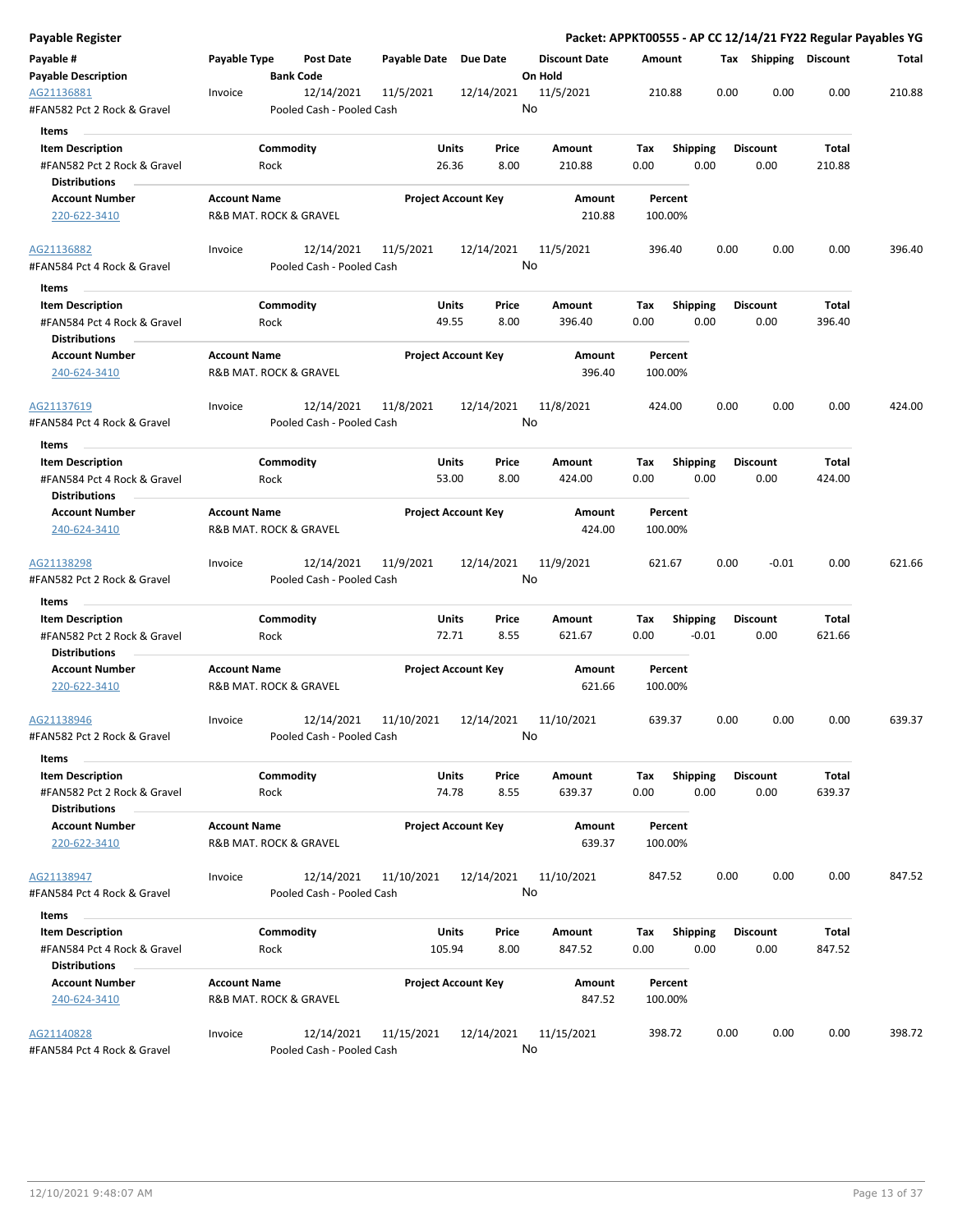| Payable Register                                             |                                               |                                         |                       |                            |                                 | Packet: APPKT00555 - AP CC 12/14/21 FY22 Regular Payables YG |         |                         |                      |          |
|--------------------------------------------------------------|-----------------------------------------------|-----------------------------------------|-----------------------|----------------------------|---------------------------------|--------------------------------------------------------------|---------|-------------------------|----------------------|----------|
| Payable #<br><b>Payable Description</b>                      | Payable Type                                  | <b>Post Date</b><br><b>Bank Code</b>    | Payable Date Due Date |                            | <b>Discount Date</b><br>On Hold | Amount                                                       |         | Tax Shipping Discount   |                      | Total    |
| Items<br><b>Item Description</b>                             |                                               | Commodity                               | Units                 | Price                      | Amount                          | <b>Shipping</b><br>Tax                                       |         | <b>Discount</b>         | Total                |          |
| #FAN584 Pct 4 Rock & Gravel<br><b>Distributions</b>          | Rock                                          |                                         | 49.84                 | 8.00                       | 398.72                          | 0.00                                                         | 0.00    | 0.00                    | 398.72               |          |
| <b>Account Number</b>                                        | <b>Account Name</b>                           |                                         |                       | <b>Project Account Key</b> | Amount                          | Percent                                                      |         |                         |                      |          |
| 240-624-3410                                                 | R&B MAT. ROCK & GRAVEL                        |                                         |                       |                            | 398.72                          | 100.00%                                                      |         |                         |                      |          |
| AG21144614                                                   | Invoice                                       | 12/14/2021                              | 11/23/2021            | 12/14/2021                 | 11/23/2021                      | 404.42                                                       | 0.00    | 0.00                    | 0.00                 | 404.42   |
| #FAN582 Pct 2 Rock & Gravel                                  |                                               | Pooled Cash - Pooled Cash               |                       |                            | No                              |                                                              |         |                         |                      |          |
| Items                                                        |                                               |                                         |                       |                            |                                 |                                                              |         |                         |                      |          |
| <b>Item Description</b><br>#FAN582 Pct 2 Rock & Gravel       | Rock                                          | Commodity                               | Units<br>47.30        | Price<br>8.55              | Amount<br>404.42                | Shipping<br>Tax<br>0.00                                      | 0.00    | <b>Discount</b><br>0.00 | Total<br>404.42      |          |
| <b>Distributions</b><br><b>Account Number</b>                |                                               |                                         |                       |                            | Amount                          | Percent                                                      |         |                         |                      |          |
| 220-622-3410                                                 | <b>Account Name</b><br>R&B MAT. ROCK & GRAVEL |                                         |                       | <b>Project Account Key</b> | 404.42                          | 100.00%                                                      |         |                         |                      |          |
| AG21145696<br>#FAN582 Pct 2 Rock & Gravel                    | Invoice                                       | 12/14/2021<br>Pooled Cash - Pooled Cash | 11/29/2021            | 12/14/2021                 | 11/29/2021<br>No                | 645.70                                                       | 0.00    | 0.00                    | 0.00                 | 645.70   |
|                                                              |                                               |                                         |                       |                            |                                 |                                                              |         |                         |                      |          |
| Items<br><b>Item Description</b>                             |                                               | Commodity                               | Units                 | Price                      | Amount                          | Tax<br><b>Shipping</b>                                       |         | <b>Discount</b>         | Total                |          |
| #FAN582 Pct 2 Rock & Gravel<br><b>Distributions</b>          | Rock                                          |                                         | 75.52                 | 8.55                       | 645.70                          | 0.00                                                         | 0.00    | 0.00                    | 645.70               |          |
| <b>Account Number</b><br>220-622-3410                        | <b>Account Name</b><br>R&B MAT. ROCK & GRAVEL |                                         |                       | <b>Project Account Key</b> | Amount<br>645.70                | Percent<br>100.00%                                           |         |                         |                      |          |
|                                                              |                                               |                                         |                       |                            |                                 |                                                              |         |                         |                      |          |
| AG21146292<br>#FAN582 Pct 2 Rock & Gravel                    | Invoice                                       | 12/14/2021<br>Pooled Cash - Pooled Cash | 11/30/2021            | 12/14/2021                 | 11/30/2021<br>No                | 639.37                                                       | 0.00    | $-0.01$                 | 0.00                 | 639.36   |
| Items                                                        |                                               |                                         |                       |                            |                                 |                                                              |         |                         |                      |          |
| <b>Item Description</b>                                      |                                               | Commodity                               | Units                 | Price                      | Amount                          | <b>Shipping</b><br>Tax                                       |         | <b>Discount</b>         | Total                |          |
| #FAN582 Pct 2 Rock & Gravel<br><b>Distributions</b>          | Rock                                          |                                         | 74.78                 | 8.55                       | 639.37                          | 0.00                                                         | $-0.01$ | 0.00                    | 639.36               |          |
| <b>Account Number</b><br>220-622-3410                        | <b>Account Name</b><br>R&B MAT. ROCK & GRAVEL |                                         |                       | <b>Project Account Key</b> | Amount<br>639.36                | Percent<br>100.00%                                           |         |                         |                      |          |
| Vendor: VEN02831 - Double J Equipment Repair LLC             |                                               |                                         |                       |                            |                                 |                                                              |         |                         | <b>Vendor Total:</b> | 3,080.45 |
| 4028                                                         | Invoice                                       | 12/14/2021                              | 12/6/2021             | 1/5/2022                   | 12/6/2021                       | 1,000.20                                                     | 0.00    | 0.00                    | 0.00                 | 1,000.20 |
| Pct 1 John Deere 770BH unit 111 repair                       |                                               | Pooled Cash - Pooled Cash               |                       |                            | No                              |                                                              |         |                         |                      |          |
| Items<br><b>Item Description</b>                             |                                               | Commodity                               | Units                 | Price                      | Amount                          | <b>Shipping</b><br>Tax                                       |         | <b>Discount</b>         | Total                |          |
| Pct 1 John Deere 770BH unit 111 repair                       | ΝA                                            |                                         |                       | 0.00<br>0.00               | 1,000.20                        | 0.00                                                         | 0.00    | 0.00                    | 1,000.20             |          |
| <b>Distributions</b><br><b>Account Number</b>                | <b>Account Name</b>                           |                                         |                       | <b>Project Account Key</b> | Amount                          | Percent                                                      |         |                         |                      |          |
| 210-621-4580                                                 | <b>R&amp;M MACHINERY PARTS</b>                |                                         |                       |                            | 1,000.20                        | 100.00%                                                      |         |                         |                      |          |
| 4033                                                         | Invoice                                       | 12/14/2021                              | 12/7/2021             | 1/6/2022                   | 12/7/2021                       | 2,080.25                                                     | 0.00    | 0.00                    | 0.00                 | 2,080.25 |
| Pct 1 2001 Dodge Ram #8437 repair                            |                                               | Pooled Cash - Pooled Cash               |                       |                            | No                              |                                                              |         |                         |                      |          |
| Items                                                        |                                               |                                         |                       |                            |                                 |                                                              |         |                         |                      |          |
| <b>Item Description</b><br>Pct 1 2001 Dodge Ram #8437 repair | ΝA                                            | Commodity                               | Units                 | Price<br>0.00<br>0.00      | Amount<br>2,080.25              | <b>Shipping</b><br>Tax<br>0.00                               | 0.00    | <b>Discount</b><br>0.00 | Total<br>2,080.25    |          |
| <b>Distributions</b><br><b>Account Number</b>                | <b>Account Name</b>                           |                                         |                       | <b>Project Account Key</b> | Amount                          | Percent                                                      |         |                         |                      |          |
| 210-621-4580                                                 | <b>R&amp;M MACHINERY PARTS</b>                |                                         |                       |                            | 2,080.25                        | 100.00%                                                      |         |                         |                      |          |
| <b>Vendor: 00335 - FANNIN COUNTY ELEC. CO-OP, INC</b>        |                                               |                                         |                       |                            |                                 |                                                              |         |                         | <b>Vendor Total:</b> | 152.12   |
| <b>INV0003926</b>                                            | Invoice                                       | 12/14/2021                              | 12/8/2021             | 12/14/2021                 | 12/8/2021                       | 152.12                                                       | 0.00    | 0.00                    | 0.00                 | 152.12   |
| Pct 3 electric 11/7-12/7/21                                  |                                               | Pooled Cash - Pooled Cash               |                       |                            | No                              |                                                              |         |                         |                      |          |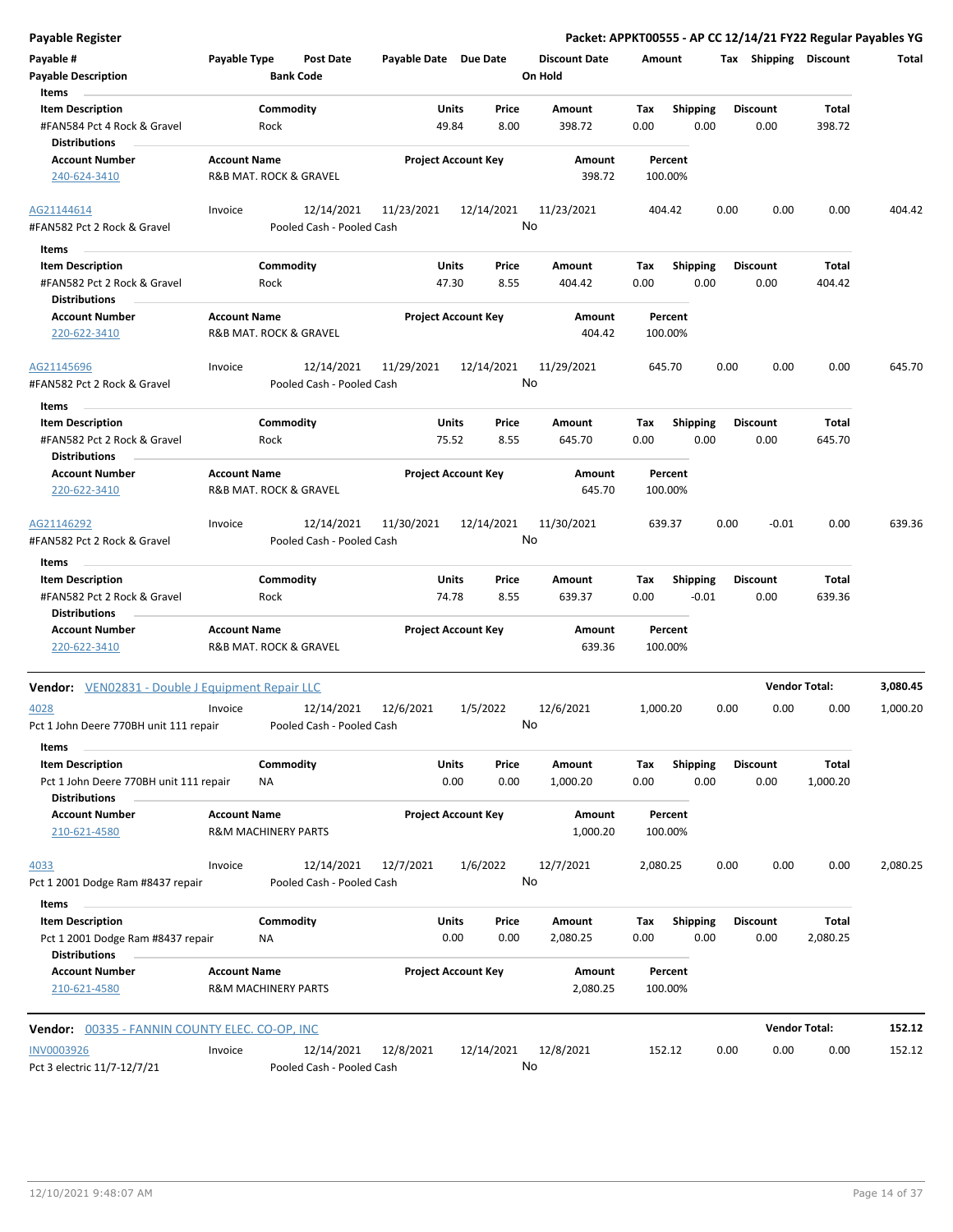| <b>Payable Register</b>                                          |                                                       |                                         |                            |               |               |                                 |             |                         |      |                         | Packet: APPKT00555 - AP CC 12/14/21 FY22 Regular Payables YG |          |
|------------------------------------------------------------------|-------------------------------------------------------|-----------------------------------------|----------------------------|---------------|---------------|---------------------------------|-------------|-------------------------|------|-------------------------|--------------------------------------------------------------|----------|
| Payable #<br><b>Payable Description</b>                          | Payable Type                                          | <b>Post Date</b><br><b>Bank Code</b>    | Payable Date Due Date      |               |               | <b>Discount Date</b><br>On Hold | Amount      |                         |      | Tax Shipping Discount   |                                                              | Total    |
| Items                                                            |                                                       |                                         |                            |               |               |                                 |             |                         |      |                         |                                                              |          |
| <b>Item Description</b><br>Pct 3 electric 11/7-12/7/21           | NA                                                    | Commodity                               |                            | Units<br>0.00 | Price<br>0.00 | Amount<br>152.12                | Tax<br>0.00 | <b>Shipping</b><br>0.00 |      | <b>Discount</b><br>0.00 | Total<br>152.12                                              |          |
| <b>Distributions</b><br><b>Account Number</b>                    |                                                       |                                         | <b>Project Account Key</b> |               |               |                                 |             | Percent                 |      |                         |                                                              |          |
| 230-623-4400                                                     | <b>Account Name</b><br>UTILITY ELECTRICITY            |                                         |                            |               |               | Amount<br>152.12                |             | 100.00%                 |      |                         |                                                              |          |
| <b>Vendor: 00797 - FANNIN COUNTY TAX ASSESSOR-COL</b>            |                                                       |                                         |                            |               |               |                                 |             |                         |      |                         | <b>Vendor Total:</b>                                         | 15.00    |
| <b>INV0003884</b><br>Pct 2 1992 PTRB #6741 registration          | Invoice                                               | 12/14/2021<br>Pooled Cash - Pooled Cash | 12/8/2021                  | 12/14/2021    |               | 12/8/2021<br>No                 |             | 7.50                    | 0.00 | 0.00                    | 0.00                                                         | 7.50     |
| Items                                                            |                                                       |                                         |                            |               |               |                                 |             |                         |      |                         |                                                              |          |
| <b>Item Description</b>                                          |                                                       | Commodity                               |                            | Units         | Price         | Amount                          | Tax         | <b>Shipping</b>         |      | <b>Discount</b>         | Total                                                        |          |
| Pct 2 1992 PTRB #6741 registration<br><b>Distributions</b>       | <b>NA</b>                                             |                                         |                            | 0.00          | 0.00          | 7.50                            | 0.00        | 0.00                    |      | 0.00                    | 7.50                                                         |          |
| <b>Account Number</b><br>220-622-4580                            | <b>Account Name</b><br><b>R&amp;M MACHINERY PARTS</b> |                                         | <b>Project Account Key</b> |               |               | Amount<br>7.50                  |             | Percent<br>100.00%      |      |                         |                                                              |          |
| <b>INV0003885</b>                                                | Invoice                                               | 12/14/2021                              | 12/8/2021                  | 12/14/2021    |               | 12/8/2021                       |             | 7.50                    | 0.00 | 0.00                    | 0.00                                                         | 7.50     |
| Sheriff 2011 Chev #5514 registration<br>Items                    |                                                       | Pooled Cash - Pooled Cash               |                            |               |               | No                              |             |                         |      |                         |                                                              |          |
| <b>Item Description</b>                                          |                                                       | Commodity                               |                            | Units         | Price         | Amount                          | Tax         | Shipping                |      | <b>Discount</b>         | Total                                                        |          |
| Sheriff 2011 Chev #5514 registration<br><b>Distributions</b>     | ΝA                                                    |                                         |                            | 0.00          | 0.00          | 7.50                            | 0.00        | 0.00                    |      | 0.00                    | 7.50                                                         |          |
| <b>Account Number</b>                                            | <b>Account Name</b>                                   |                                         | <b>Project Account Key</b> |               |               | Amount                          |             | Percent                 |      |                         |                                                              |          |
| 100-560-4540                                                     | R & M AUTOMOBILES                                     |                                         |                            |               |               | 7.50                            |             | 100.00%                 |      |                         |                                                              |          |
| Vendor: 00148 - FEDEX                                            |                                                       |                                         |                            |               |               |                                 |             |                         |      |                         | <b>Vendor Total:</b>                                         | 102.24   |
| 7-577-85267                                                      | Invoice                                               | 12/14/2021                              | 11/25/2021                 | 12/14/2021    |               | 11/25/2021                      |             | 102.24                  | 0.00 | 0.00                    | 0.00                                                         | 102.24   |
| Sheriff postage<br>Items                                         |                                                       | Pooled Cash - Pooled Cash               |                            |               |               | No                              |             |                         |      |                         |                                                              |          |
| <b>Item Description</b>                                          |                                                       | Commodity                               |                            | Units         | Price         | <b>Amount</b>                   | Tax         | <b>Shipping</b>         |      | <b>Discount</b>         | <b>Total</b>                                                 |          |
| Sheriff postage                                                  | <b>NA</b>                                             |                                         |                            | 0.00          | 0.00          | 102.24                          | 0.00        | 0.00                    |      | 0.00                    | 102.24                                                       |          |
| <b>Distributions</b><br><b>Account Number</b><br>100-560-3110    | <b>Account Name</b><br><b>POSTAGE</b>                 |                                         | <b>Project Account Key</b> |               |               | Amount<br>102.24                |             | Percent<br>100.00%      |      |                         |                                                              |          |
|                                                                  |                                                       |                                         |                            |               |               |                                 |             |                         |      |                         |                                                              |          |
| <b>Vendor: 00195 - FIX &amp; FEED BONHAM/COMMERCE</b>            |                                                       |                                         |                            |               |               |                                 |             |                         |      |                         | <b>Vendor Total:</b>                                         | 1,771.80 |
| 2111-009755<br>Pct 1 fire ant bait/antifreeze tester             | Invoice                                               | 12/14/2021<br>Pooled Cash - Pooled Cash | 11/2/2021                  |               |               | 12/14/2021 11/2/2021<br>No      |             | 27.98                   | 0.00 | 0.00                    | 0.00                                                         | 27.98    |
| Items                                                            |                                                       |                                         |                            |               |               |                                 |             |                         |      |                         |                                                              |          |
| <b>Item Description</b><br>Pct 1 fire ant bait/antifreeze tester | NA                                                    | Commodity                               |                            | Units<br>0.00 | Price<br>0.00 | Amount<br>27.98                 | Tax<br>0.00 | <b>Shipping</b><br>0.00 |      | <b>Discount</b><br>0.00 | Total<br>27.98                                               |          |
| <b>Distributions</b><br><b>Account Number</b>                    | <b>Account Name</b>                                   |                                         |                            |               |               |                                 |             | Percent                 |      |                         |                                                              |          |
| 210-621-3400                                                     | <b>SHOP SUPPLIES</b>                                  |                                         | <b>Project Account Key</b> |               |               | Amount<br>27.98                 |             | 100.00%                 |      |                         |                                                              |          |
| 2111-011601<br>Pct 1 air fresheners/hose bibb                    | Invoice                                               | 12/14/2021<br>Pooled Cash - Pooled Cash | 11/3/2021                  | 12/14/2021    |               | 11/3/2021<br>No                 |             | 13.99                   | 0.00 | 0.00                    | 0.00                                                         | 13.99    |
|                                                                  |                                                       |                                         |                            |               |               |                                 |             |                         |      |                         |                                                              |          |
| Items<br><b>Item Description</b>                                 |                                                       | Commodity                               |                            | Units         | Price         | Amount                          | Tax         | <b>Shipping</b>         |      | <b>Discount</b>         | Total                                                        |          |
| Pct 1 air fresheners/hose bibb<br><b>Distributions</b>           | NA                                                    |                                         |                            | 0.00          | 0.00          | 13.99                           | 0.00        | 0.00                    |      | 0.00                    | 13.99                                                        |          |
| <b>Account Number</b><br>210-621-3400                            | <b>Account Name</b><br><b>SHOP SUPPLIES</b>           |                                         | <b>Project Account Key</b> |               |               | Amount<br>13.99                 |             | Percent<br>100.00%      |      |                         |                                                              |          |
| 2111-015916                                                      | Invoice                                               | 12/14/2021                              | 11/5/2021                  | 12/14/2021    |               | 11/5/2021                       |             | 96.33                   | 0.00 | 0.00                    | 0.00                                                         | 96.33    |
| Courthouse boot scraper                                          |                                                       | Pooled Cash - Pooled Cash               |                            |               |               | No                              |             |                         |      |                         |                                                              |          |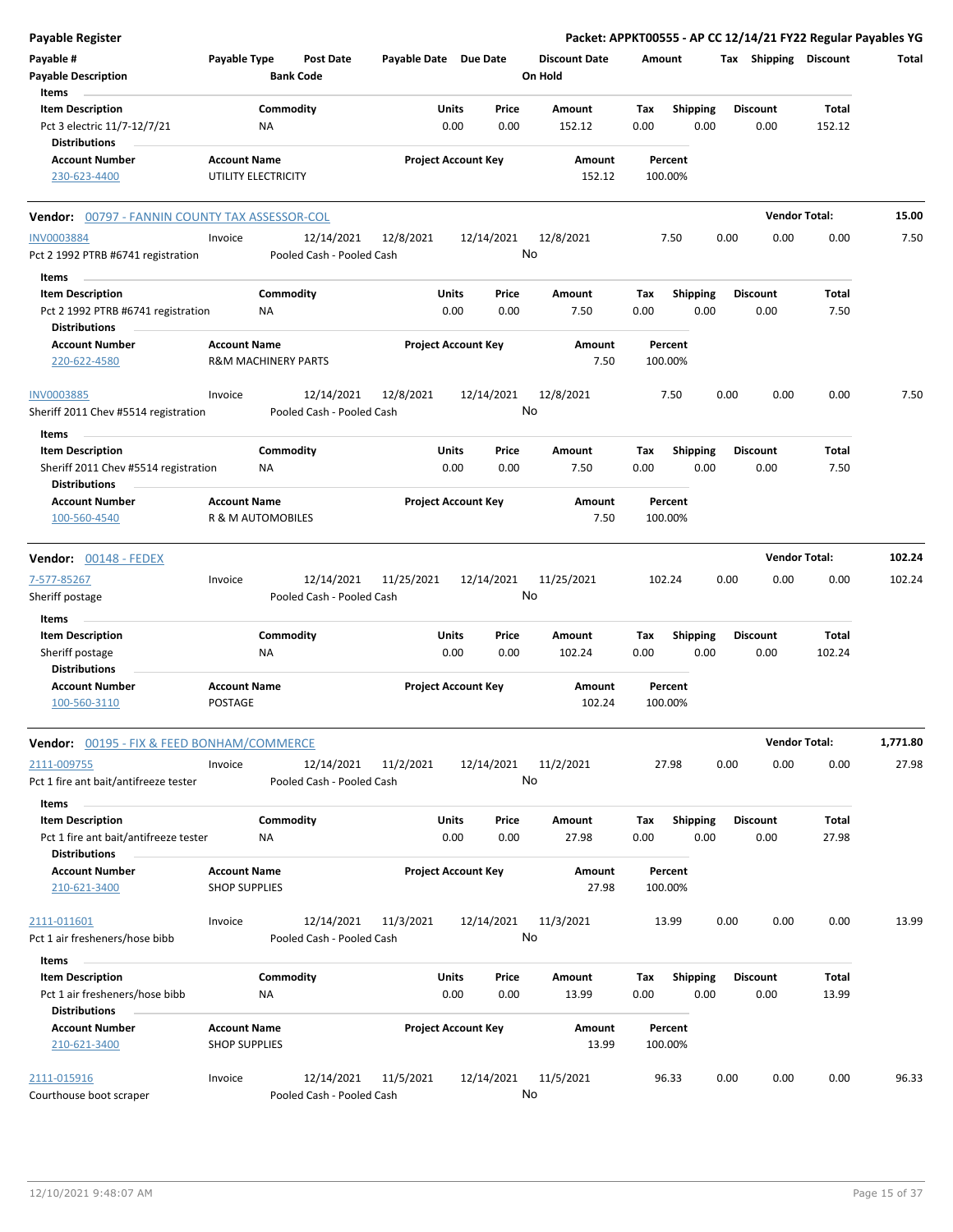| <b>Payable Register</b>                                            |                                            |                                      |                       |                            |               |                                 |             |                         |      |                         |               | Packet: APPKT00555 - AP CC 12/14/21 FY22 Regular Payables YG |
|--------------------------------------------------------------------|--------------------------------------------|--------------------------------------|-----------------------|----------------------------|---------------|---------------------------------|-------------|-------------------------|------|-------------------------|---------------|--------------------------------------------------------------|
| Payable #<br><b>Payable Description</b>                            | Payable Type                               | <b>Post Date</b><br><b>Bank Code</b> | Payable Date Due Date |                            |               | <b>Discount Date</b><br>On Hold | Amount      |                         |      | Tax Shipping Discount   |               | Total                                                        |
| Items<br><b>Item Description</b>                                   | Commodity                                  |                                      |                       | Units                      | Price         | <b>Amount</b>                   | Tax         | <b>Shipping</b>         |      | <b>Discount</b>         | Total         |                                                              |
| Courthouse boot scraper<br><b>Distributions</b>                    | ΝA                                         |                                      |                       | 0.00                       | 0.00          | 96.33                           | 0.00        | 0.00                    |      | 0.00                    | 96.33         |                                                              |
| <b>Account Number</b><br>670-670-1650                              | <b>Account Name</b><br><b>CONSTRUCTION</b> |                                      |                       | <b>Project Account Key</b> |               | Amount<br>96.33                 |             | Percent<br>100.00%      |      |                         |               |                                                              |
| 2111-021207                                                        | Invoice                                    | 12/14/2021                           | 11/8/2021             | 12/14/2021                 |               | 11/8/2021                       |             | 29.98                   | 0.00 | 0.00                    | 0.00          | 29.98                                                        |
| Pct 4 toilet seat/water                                            |                                            | Pooled Cash - Pooled Cash            |                       |                            |               | No                              |             |                         |      |                         |               |                                                              |
| Items                                                              |                                            |                                      |                       |                            |               |                                 |             |                         |      |                         |               |                                                              |
| <b>Item Description</b>                                            | Commodity                                  |                                      |                       | Units                      | Price         | Amount                          | Tax         | <b>Shipping</b>         |      | <b>Discount</b>         | Total         |                                                              |
| Pct 4 toilet seat/water<br><b>Distributions</b>                    | ΝA                                         |                                      |                       | 0.00                       | 0.00          | 29.98                           | 0.00        | 0.00                    |      | 0.00                    | 29.98         |                                                              |
| <b>Account Number</b>                                              | <b>Account Name</b>                        |                                      |                       | <b>Project Account Key</b> |               | Amount                          |             | Percent                 |      |                         |               |                                                              |
| 240-624-3400                                                       | <b>SHOP SUPPLIES</b>                       |                                      |                       |                            |               | 29.98                           |             | 100.00%                 |      |                         |               |                                                              |
| 2111-022034                                                        | Invoice                                    | 12/14/2021                           | 11/8/2021             | 12/14/2021                 |               | 11/8/2021                       |             | 9.99                    | 0.00 | 0.00                    | 0.00          | 9.99                                                         |
| Pct 4 tie nails                                                    |                                            | Pooled Cash - Pooled Cash            |                       |                            |               | No                              |             |                         |      |                         |               |                                                              |
| Items                                                              |                                            |                                      |                       |                            |               |                                 |             |                         |      |                         |               |                                                              |
| <b>Item Description</b><br>Pct 4 tie nails<br><b>Distributions</b> | Commodity<br>NA                            |                                      |                       | Units<br>0.00              | Price<br>0.00 | <b>Amount</b><br>9.99           | Tax<br>0.00 | <b>Shipping</b><br>0.00 |      | <b>Discount</b><br>0.00 | Total<br>9.99 |                                                              |
| <b>Account Number</b>                                              | <b>Account Name</b>                        |                                      |                       | <b>Project Account Key</b> |               | Amount                          |             | Percent                 |      |                         |               |                                                              |
| 240-624-3400                                                       | <b>SHOP SUPPLIES</b>                       |                                      |                       |                            |               | 9.99                            |             | 100.00%                 |      |                         |               |                                                              |
| 2111-028518                                                        | Invoice                                    | 12/14/2021                           | 11/11/2021            | 12/14/2021                 |               | 11/11/2021                      |             | 39.00                   | 0.00 | 0.00                    | 0.00          | 39.00                                                        |
| Courthouse concrete scraper                                        |                                            | Pooled Cash - Pooled Cash            |                       |                            |               | No                              |             |                         |      |                         |               |                                                              |
| Items                                                              |                                            |                                      |                       |                            |               |                                 |             |                         |      |                         |               |                                                              |
| <b>Item Description</b>                                            | Commodity                                  |                                      |                       | Units                      | Price         | Amount                          | Tax         | <b>Shipping</b>         |      | <b>Discount</b>         | Total         |                                                              |
| Courthouse concrete scraper<br><b>Distributions</b>                | ΝA                                         |                                      |                       | 0.00                       | 0.00          | 39.00                           | 0.00        | 0.00                    |      | 0.00                    | 39.00         |                                                              |
| <b>Account Number</b>                                              | <b>Account Name</b>                        |                                      |                       | <b>Project Account Key</b> |               | <b>Amount</b>                   |             | Percent                 |      |                         |               |                                                              |
| 670-670-1650                                                       | <b>CONSTRUCTION</b>                        |                                      |                       |                            |               | 39.00                           |             | 100.00%                 |      |                         |               |                                                              |
| 2111-029568                                                        | Invoice                                    | 12/14/2021                           | 11/12/2021            | 12/14/2021                 |               | 11/12/2021                      |             | 73.67                   | 0.00 | 0.00                    | 0.00          | 73.67                                                        |
| Courthouse eyes/hasp/screen                                        |                                            | Pooled Cash - Pooled Cash            |                       |                            |               | No                              |             |                         |      |                         |               |                                                              |
| Items                                                              |                                            |                                      |                       |                            |               |                                 |             |                         |      |                         |               |                                                              |
| <b>Item Description</b>                                            | Commodity                                  |                                      |                       | Units                      | Price         | Amount                          | Tax         | Shipping                |      | <b>Discount</b>         | Total         |                                                              |
| Courthouse eyes/hasp/screen                                        | NA                                         |                                      |                       | 0.00                       | 0.00          | 73.67                           | 0.00        | 0.00                    |      | 0.00                    | 73.67         |                                                              |
| <b>Distributions</b>                                               |                                            |                                      |                       |                            |               |                                 |             |                         |      |                         |               |                                                              |
| <b>Account Number</b><br>670-670-1650                              | <b>Account Name</b><br>CONSTRUCTION        |                                      |                       | <b>Project Account Key</b> |               | Amount<br>73.67                 |             | Percent<br>100.00%      |      |                         |               |                                                              |
| 2111-035605                                                        | Invoice                                    | 12/14/2021                           | 11/15/2021            | 12/14/2021                 |               | 11/15/2021                      |             | 16.68                   | 0.00 | 0.00                    | 0.00          | 16.68                                                        |
| Pct 4 reflective mylar                                             |                                            | Pooled Cash - Pooled Cash            |                       |                            |               | No                              |             |                         |      |                         |               |                                                              |
| Items                                                              |                                            |                                      |                       |                            |               |                                 |             |                         |      |                         |               |                                                              |
| <b>Item Description</b>                                            | Commodity                                  |                                      |                       | Units                      | Price         | Amount                          | Tax         | <b>Shipping</b>         |      | <b>Discount</b>         | Total         |                                                              |
| Pct 4 reflective mylar                                             | ΝA                                         |                                      |                       | 0.00                       | 0.00          | 16.68                           | 0.00        | 0.00                    |      | 0.00                    | 16.68         |                                                              |
| <b>Distributions</b>                                               |                                            |                                      |                       |                            |               |                                 |             |                         |      |                         |               |                                                              |
| <b>Account Number</b>                                              | <b>Account Name</b>                        |                                      |                       | <b>Project Account Key</b> |               | Amount                          |             | Percent                 |      |                         |               |                                                              |
| 240-624-3400                                                       | <b>SHOP SUPPLIES</b>                       |                                      |                       |                            |               | 16.68                           |             | 100.00%                 |      |                         |               |                                                              |
|                                                                    |                                            |                                      |                       |                            |               |                                 |             |                         |      |                         |               |                                                              |
| 2111-041917                                                        | Invoice                                    | 12/14/2021                           | 11/18/2021            | 12/14/2021                 |               | 11/18/2021<br>No                |             | 95.92                   | 0.00 | 0.00                    | 0.00          | 95.92                                                        |
| Pct 4 gloves                                                       |                                            | Pooled Cash - Pooled Cash            |                       |                            |               |                                 |             |                         |      |                         |               |                                                              |
| Items                                                              |                                            |                                      |                       |                            |               |                                 |             |                         |      |                         |               |                                                              |
| <b>Item Description</b>                                            | Commodity                                  |                                      |                       | Units                      | Price         | Amount                          | Tax         | Shipping                |      | <b>Discount</b>         | Total         |                                                              |
| Pct 4 gloves<br><b>Distributions</b>                               | Goods                                      |                                      |                       | 8.00                       | 11.99         | 95.92                           | 0.00        | 0.00                    |      | 0.00                    | 95.92         |                                                              |
| <b>Account Number</b>                                              | <b>Account Name</b>                        |                                      |                       | <b>Project Account Key</b> |               | Amount                          |             | Percent                 |      |                         |               |                                                              |
| 240-624-3400                                                       | <b>SHOP SUPPLIES</b>                       |                                      |                       |                            |               | 95.92                           |             | 100.00%                 |      |                         |               |                                                              |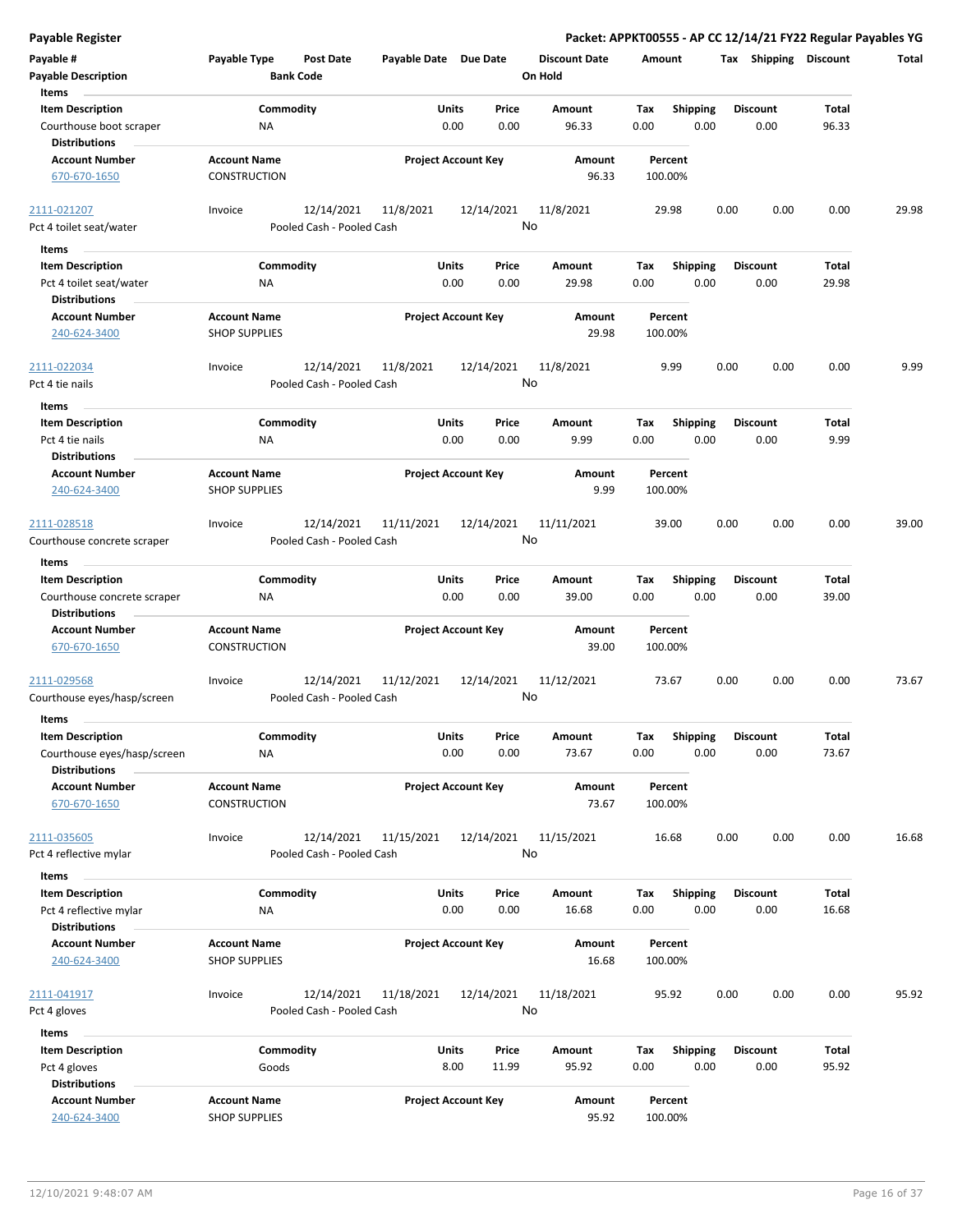| Payable Register                     |                                |                                         |                       |                            |                      |         |                 |      |                       |        | Packet: APPKT00555 - AP CC 12/14/21 FY22 Regular Payables YG |
|--------------------------------------|--------------------------------|-----------------------------------------|-----------------------|----------------------------|----------------------|---------|-----------------|------|-----------------------|--------|--------------------------------------------------------------|
| Payable #                            | Payable Type                   | Post Date                               | Payable Date Due Date |                            | <b>Discount Date</b> | Amount  |                 |      | Tax Shipping Discount |        | Total                                                        |
| <b>Payable Description</b>           |                                | <b>Bank Code</b>                        |                       |                            | On Hold              |         |                 |      |                       |        |                                                              |
| 2111-041950                          | Invoice                        | 12/14/2021                              | 11/18/2021            | 12/14/2021                 | 11/18/2021           | 551.91  |                 | 0.00 | 0.00                  | 0.00   | 551.91                                                       |
| Courthouse grinder/jigsaw            |                                | Pooled Cash - Pooled Cash               |                       |                            | No                   |         |                 |      |                       |        |                                                              |
| Items                                |                                |                                         |                       |                            |                      |         |                 |      |                       |        |                                                              |
| <b>Item Description</b>              | Commodity                      |                                         | Units                 | Price                      | Amount               | Tax     | <b>Shipping</b> |      | <b>Discount</b>       | Total  |                                                              |
| Courthouse grinder/jigsaw            | ΝA                             |                                         |                       | 0.00<br>0.00               | 551.91               | 0.00    | 0.00            |      | 0.00                  | 551.91 |                                                              |
| <b>Distributions</b>                 |                                |                                         |                       |                            |                      |         |                 |      |                       |        |                                                              |
| <b>Account Number</b>                | <b>Account Name</b>            |                                         |                       | <b>Project Account Key</b> | Amount               | Percent |                 |      |                       |        |                                                              |
| 670-670-1650                         | CONSTRUCTION                   |                                         |                       |                            | 551.91               | 100.00% |                 |      |                       |        |                                                              |
| 2111-050363                          | Invoice                        | 12/14/2021                              | 11/22/2021            | 12/14/2021                 | 11/22/2021           | 59.98   |                 | 0.00 | 0.00                  | 0.00   | 59.98                                                        |
| Pct 4 hydraulic fluid                |                                | Pooled Cash - Pooled Cash               |                       |                            | No                   |         |                 |      |                       |        |                                                              |
| Items                                |                                |                                         |                       |                            |                      |         |                 |      |                       |        |                                                              |
| <b>Item Description</b>              | Commodity                      |                                         | Units                 | Price                      | Amount               | Tax     | <b>Shipping</b> |      | <b>Discount</b>       | Total  |                                                              |
| Pct 4 hydraulic fluid                | Goods                          |                                         |                       | 2.00<br>29.99              | 59.98                | 0.00    | 0.00            |      | 0.00                  | 59.98  |                                                              |
| <b>Distributions</b>                 |                                |                                         |                       |                            |                      |         |                 |      |                       |        |                                                              |
| <b>Account Number</b>                | <b>Account Name</b>            |                                         |                       | <b>Project Account Key</b> | Amount               | Percent |                 |      |                       |        |                                                              |
| 240-624-4580                         | <b>R&amp;M MACHINERY PARTS</b> |                                         |                       |                            | 59.98                | 100.00% |                 |      |                       |        |                                                              |
| 2111-050396                          | Invoice                        | 12/14/2021                              | 11/22/2021            | 12/14/2021                 | 11/22/2021           | 299.90  |                 | 0.00 | 0.00                  | 0.00   | 299.90                                                       |
| Pct 1 pvc pipe                       |                                | Pooled Cash - Pooled Cash               |                       |                            | No                   |         |                 |      |                       |        |                                                              |
| Items                                |                                |                                         |                       |                            |                      |         |                 |      |                       |        |                                                              |
| <b>Item Description</b>              | Commodity                      |                                         | Units                 | Price                      | Amount               | Tax     | <b>Shipping</b> |      | <b>Discount</b>       | Total  |                                                              |
| Pct 1 pvc pipe                       | Goods                          |                                         | 10.00                 | 29.99                      | 299.90               | 0.00    | 0.00            |      | 0.00                  | 299.90 |                                                              |
| <b>Distributions</b>                 |                                |                                         |                       |                            |                      |         |                 |      |                       |        |                                                              |
| <b>Account Number</b>                | <b>Account Name</b>            |                                         |                       | <b>Project Account Key</b> | Amount               | Percent |                 |      |                       |        |                                                              |
| 210-621-3400                         | <b>SHOP SUPPLIES</b>           |                                         |                       |                            | 299.90               | 100.00% |                 |      |                       |        |                                                              |
|                                      |                                |                                         |                       |                            |                      |         |                 |      |                       |        |                                                              |
| 2111-050413                          | Invoice                        | 12/14/2021                              | 11/22/2021            | 12/14/2021                 | 11/22/2021           | 86.82   |                 | 0.00 | 0.00                  | 0.00   | 86.82                                                        |
| Pct 2 pipe/lumber                    |                                | Pooled Cash - Pooled Cash               |                       |                            | No                   |         |                 |      |                       |        |                                                              |
| Items                                |                                |                                         |                       |                            |                      |         |                 |      |                       |        |                                                              |
| <b>Item Description</b>              | Commodity                      |                                         | Units                 | Price                      | Amount               | Tax     | Shipping        |      | <b>Discount</b>       | Total  |                                                              |
| Pct 2 pipe/lumber                    | ΝA                             |                                         |                       | 0.00<br>0.00               | 86.82                | 0.00    | 0.00            |      | 0.00                  | 86.82  |                                                              |
| <b>Distributions</b>                 |                                |                                         |                       |                            |                      |         |                 |      |                       |        |                                                              |
| <b>Account Number</b>                | <b>Account Name</b>            |                                         |                       | <b>Project Account Key</b> | Amount               | Percent |                 |      |                       |        |                                                              |
| 220-622-4500                         | <b>R&amp;M BUILDING</b>        |                                         |                       |                            | 86.82                | 100.00% |                 |      |                       |        |                                                              |
| 2111-051096                          | Invoice                        | 12/14/2021                              | 11/22/2021            | 12/14/2021                 | 11/22/2021           | 21.98   |                 | 0.00 | 0.00                  | 0.00   | 21.98                                                        |
| Courthouse supplies                  |                                | Pooled Cash - Pooled Cash               |                       |                            | No                   |         |                 |      |                       |        |                                                              |
| <b>Items</b>                         |                                |                                         |                       |                            |                      |         |                 |      |                       |        |                                                              |
| <b>Item Description</b>              | Commodity                      |                                         | Units                 | Price                      | Amount               | Tax     | Shipping        |      | <b>Discount</b>       | Total  |                                                              |
| Courthouse supplies                  | <b>NA</b>                      |                                         |                       | 0.00<br>0.00               | 21.98                | 0.00    | 0.00            |      | 0.00                  | 21.98  |                                                              |
| <b>Distributions</b>                 |                                |                                         |                       |                            |                      |         |                 |      |                       |        |                                                              |
| <b>Account Number</b>                | <b>Account Name</b>            |                                         |                       | <b>Project Account Key</b> | Amount               | Percent |                 |      |                       |        |                                                              |
| 670-670-1650                         | <b>CONSTRUCTION</b>            |                                         |                       |                            | 21.98                | 100.00% |                 |      |                       |        |                                                              |
|                                      |                                |                                         |                       |                            |                      | 7.83    |                 | 0.00 | 0.00                  | 0.00   | 7.83                                                         |
| 2111-051355<br>receptacle/outlet box | Invoice                        | 12/14/2021<br>Pooled Cash - Pooled Cash | 11/22/2021            | 12/14/2021                 | 11/22/2021<br>No     |         |                 |      |                       |        |                                                              |
|                                      |                                |                                         |                       |                            |                      |         |                 |      |                       |        |                                                              |
| Items                                |                                |                                         |                       |                            |                      |         |                 |      |                       |        |                                                              |
| <b>Item Description</b>              | Commodity                      |                                         | Units                 | Price                      | Amount               | Tax     | <b>Shipping</b> |      | <b>Discount</b>       | Total  |                                                              |
| receptacle/outlet box                | ΝA                             |                                         |                       | 0.00<br>0.00               | 7.83                 | 0.00    | 0.00            |      | 0.00                  | 7.83   |                                                              |
| <b>Distributions</b>                 |                                |                                         |                       |                            |                      |         |                 |      |                       |        |                                                              |
| <b>Account Number</b>                | <b>Account Name</b>            |                                         |                       | <b>Project Account Key</b> | Amount               | Percent |                 |      |                       |        |                                                              |
| 100-518-4500                         | R & M BUILDING                 |                                         |                       |                            | 7.83                 | 100.00% |                 |      |                       |        |                                                              |
| 2111-052866                          | Invoice                        | 12/14/2021                              | 11/23/2021            | 12/14/2021                 | 11/23/2021           | 299.90  |                 | 0.00 | 0.00                  | 0.00   | 299.90                                                       |
| Pct 1 pvc pipe                       |                                | Pooled Cash - Pooled Cash               |                       |                            | No                   |         |                 |      |                       |        |                                                              |
|                                      |                                |                                         |                       |                            |                      |         |                 |      |                       |        |                                                              |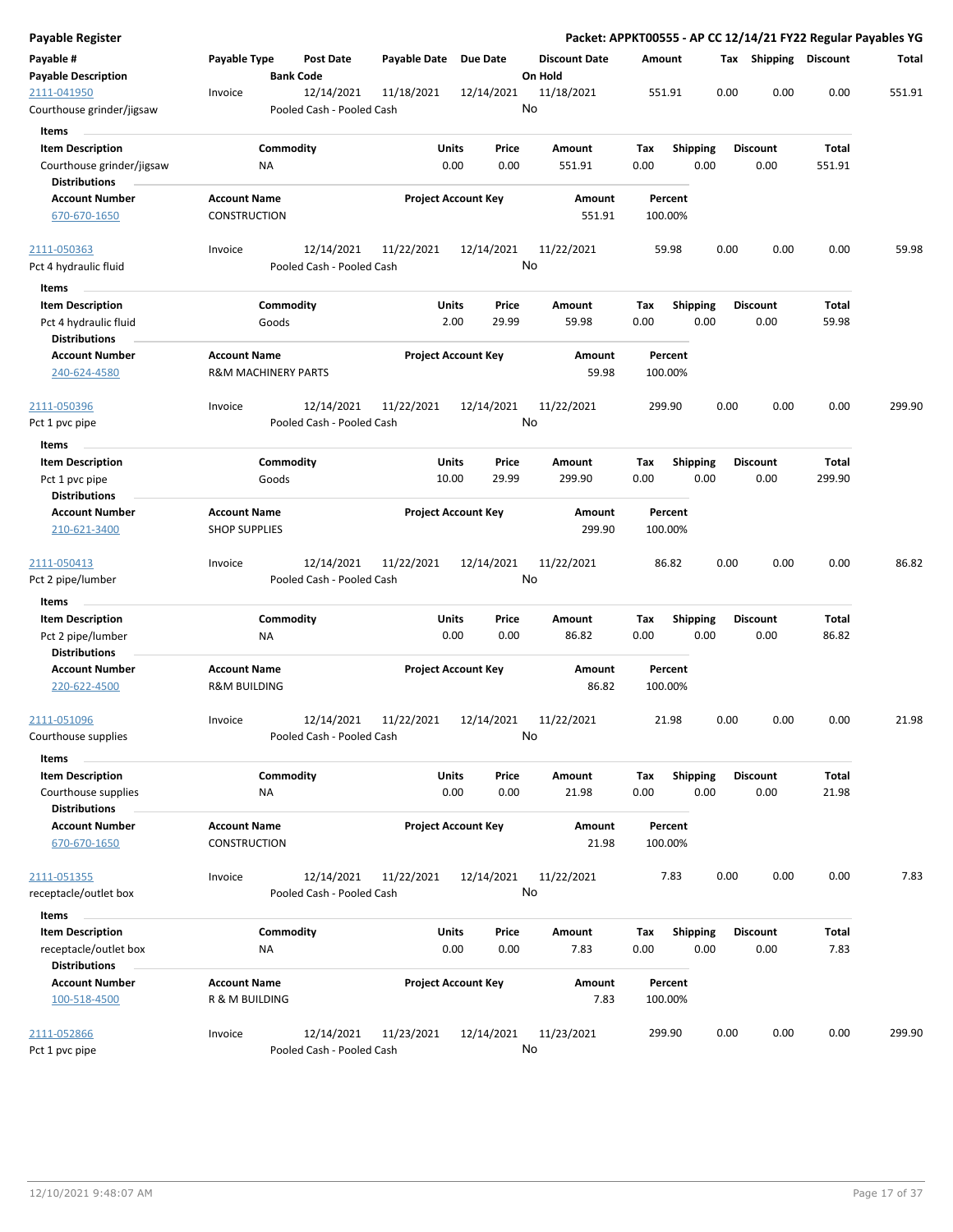| <b>Payable Register</b>                              |                                       |                                         |                       |                            |                                 |             |                    |                       |      | Packet: APPKT00555 - AP CC 12/14/21 FY22 Regular Payables YG |        |
|------------------------------------------------------|---------------------------------------|-----------------------------------------|-----------------------|----------------------------|---------------------------------|-------------|--------------------|-----------------------|------|--------------------------------------------------------------|--------|
| Payable #<br><b>Payable Description</b>              | Payable Type                          | <b>Post Date</b><br><b>Bank Code</b>    | Payable Date Due Date |                            | <b>Discount Date</b><br>On Hold | Amount      |                    | Tax Shipping Discount |      |                                                              | Total  |
| Items                                                | Commodity                             |                                         |                       |                            |                                 |             |                    | <b>Discount</b>       |      |                                                              |        |
| <b>Item Description</b><br>Pct 1 pvc pipe            | Goods                                 |                                         | Units<br>10.00        | Price<br>29.99             | Amount<br>299.90                | Tax<br>0.00 | Shipping<br>0.00   | 0.00                  |      | Total<br>299.90                                              |        |
| Distributions                                        |                                       |                                         |                       |                            |                                 |             |                    |                       |      |                                                              |        |
| <b>Account Number</b>                                | <b>Account Name</b>                   |                                         |                       | <b>Project Account Key</b> | Amount                          |             | Percent            |                       |      |                                                              |        |
| 210-621-3400                                         | <b>SHOP SUPPLIES</b>                  |                                         |                       |                            | 299.90                          |             | 100.00%            |                       |      |                                                              |        |
| 2111-053441                                          | Invoice                               | 12/14/2021                              | 11/23/2021            | 12/14/2021                 | 11/23/2021                      |             | 22.56              | 0.00                  | 0.00 | 0.00                                                         | 22.56  |
| Courthouse brushes                                   |                                       | Pooled Cash - Pooled Cash               |                       |                            | No                              |             |                    |                       |      |                                                              |        |
| Items                                                |                                       |                                         |                       |                            |                                 |             |                    |                       |      |                                                              |        |
| <b>Item Description</b>                              | Commodity                             |                                         | Units                 | Price                      | Amount                          | Tax         | <b>Shipping</b>    | <b>Discount</b>       |      | Total                                                        |        |
| Courthouse brushes                                   | ΝA                                    |                                         |                       | 0.00<br>0.00               | 22.56                           | 0.00        | 0.00               | 0.00                  |      | 22.56                                                        |        |
| <b>Distributions</b>                                 |                                       |                                         |                       |                            |                                 |             |                    |                       |      |                                                              |        |
| <b>Account Number</b>                                | <b>Account Name</b>                   |                                         |                       | <b>Project Account Key</b> | Amount                          |             | Percent            |                       |      |                                                              |        |
| 670-670-1650                                         | <b>CONSTRUCTION</b>                   |                                         |                       |                            | 22.56                           |             | 100.00%            |                       |      |                                                              |        |
| 2111-064583                                          | Invoice                               | 12/14/2021                              | 11/30/2021            | 12/14/2021                 | 11/30/2021                      |             | 17.38              | 0.00                  | 0.00 | 0.00                                                         | 17.38  |
| Pct 1 laser batteries                                |                                       | Pooled Cash - Pooled Cash               |                       |                            | No                              |             |                    |                       |      |                                                              |        |
| Items                                                |                                       |                                         |                       |                            |                                 |             |                    |                       |      |                                                              |        |
| <b>Item Description</b>                              | Commodity                             |                                         | Units                 | Price                      | Amount                          | Tax         | <b>Shipping</b>    | <b>Discount</b>       |      | Total                                                        |        |
| Pct 1 laser batteries                                | Goods                                 |                                         |                       | 2.00<br>8.69               | 17.38                           | 0.00        | 0.00               | 0.00                  |      | 17.38                                                        |        |
| <b>Distributions</b>                                 |                                       |                                         |                       |                            |                                 |             |                    |                       |      |                                                              |        |
| <b>Account Number</b>                                | <b>Account Name</b>                   |                                         |                       | <b>Project Account Key</b> | Amount                          |             | Percent            |                       |      |                                                              |        |
| 210-621-3400                                         | <b>SHOP SUPPLIES</b>                  |                                         |                       |                            | 17.38                           |             | 100.00%            |                       |      |                                                              |        |
| Vendor: VEN02141 - Flores, Daniel                    |                                       |                                         |                       |                            |                                 |             |                    |                       |      | <b>Vendor Total:</b>                                         | 183.92 |
|                                                      |                                       |                                         |                       | 12/14/2021                 | 12/8/2021                       |             |                    |                       |      |                                                              |        |
| INV0003833<br>FY22 CID Flores clothing reimbursement | Invoice                               | 12/14/2021<br>Pooled Cash - Pooled Cash | 12/8/2021             |                            | No                              |             | 183.92             | 0.00                  | 0.00 | 0.00                                                         | 183.92 |
|                                                      |                                       |                                         |                       |                            |                                 |             |                    |                       |      |                                                              |        |
| Items                                                |                                       |                                         |                       |                            |                                 |             |                    |                       |      |                                                              |        |
| <b>Item Description</b>                              | Commodity                             |                                         | Units                 | Price                      | Amount                          | Tax         | Shipping           | <b>Discount</b>       |      | Total                                                        |        |
| FY22 CID Flores clothing reimbursement               | NA                                    |                                         |                       | 0.00<br>0.00               | 183.92                          | 0.00        | 0.00               | 0.00                  |      | 183.92                                                       |        |
| Distributions                                        |                                       |                                         |                       |                            |                                 |             |                    |                       |      |                                                              |        |
| <b>Account Number</b><br>100-560-3950                | <b>Account Name</b><br>UNIFORMS/OTHER |                                         |                       | <b>Project Account Key</b> | Amount<br>183.92                |             | Percent<br>100.00% |                       |      |                                                              |        |
| Vendor: 00236 - FUNCTION 4, LLC                      |                                       |                                         |                       |                            |                                 |             |                    |                       |      | <b>Vendor Total:</b>                                         | 149.04 |
| <b>INV904794</b>                                     | Invoice                               | 12/14/2021                              | 12/2/2021             | 12/14/2021                 | 12/2/2021                       |             | 149.04             | 0.00                  | 0.00 | 0.00                                                         | 149.04 |
| Copies 11/4-12/3/21                                  |                                       | Pooled Cash - Pooled Cash               |                       |                            | No                              |             |                    |                       |      |                                                              |        |
| Items                                                |                                       |                                         |                       |                            |                                 |             |                    |                       |      |                                                              |        |
| <b>Item Description</b>                              | Commodity                             |                                         | Units                 | Price                      | Amount                          | Tax         | Shipping           | <b>Discount</b>       |      | Total                                                        |        |
| Copies Copies 11/4-12/3/21                           | NA                                    |                                         |                       | 0.00<br>0.00               | 149.04                          | 0.00        | 0.00               | 0.00                  |      | 149.04                                                       |        |
| <b>Distributions</b>                                 |                                       |                                         |                       |                            |                                 |             |                    |                       |      |                                                              |        |
| <b>Account Number</b>                                | <b>Account Name</b>                   |                                         |                       | <b>Project Account Key</b> | Amount                          |             | Percent            |                       |      |                                                              |        |
| 100-665-3150                                         | <b>COPIER RENTAL</b>                  |                                         |                       |                            | 10.63                           |             | 7.13%              |                       |      |                                                              |        |
| 100-499-3150                                         | <b>COPIER EXPENSE</b>                 |                                         |                       |                            | 4.09                            |             | 2.74%              |                       |      |                                                              |        |
| 100-510-3150                                         | <b>COPIER RENTAL</b>                  |                                         |                       |                            | 97.70                           |             | 65.55%             |                       |      |                                                              |        |
| 100-513-3150                                         | <b>COPIER RENTAL</b>                  |                                         |                       |                            | 21.79                           |             | 14.62%             |                       |      |                                                              |        |
| 100-590-3150                                         | <b>COPIER RENTAL</b>                  |                                         |                       |                            | 1.84                            |             | 1.23%              |                       |      |                                                              |        |
| 100-575-3150                                         | <b>COPIER RENTAL</b>                  |                                         |                       |                            | 1.17                            |             | 0.79%              |                       |      |                                                              |        |
| 100-475-3150                                         | <b>COPIER EXPENSE</b>                 |                                         |                       |                            | 5.02                            |             | 3.37%              |                       |      |                                                              |        |
| 160-452-3150                                         | <b>COPIER RENTAL</b>                  |                                         |                       |                            | 6.80                            |             | 4.56%              |                       |      |                                                              |        |
| Vendor: 00295 - GLASER, RICHARD E.                   |                                       |                                         |                       |                            |                                 |             |                    |                       |      | <b>Vendor Total:</b>                                         | 271.39 |
| INV0003922                                           | Invoice                               | 12/14/2021                              | 12/8/2021             | 12/14/2021                 | 12/8/2021                       |             | 271.39             | 0.00                  | 0.00 | 0.00                                                         | 271.39 |
| 11/30-12/3/21 travel/meals                           |                                       | Pooled Cash - Pooled Cash               |                       |                            | No                              |             |                    |                       |      |                                                              |        |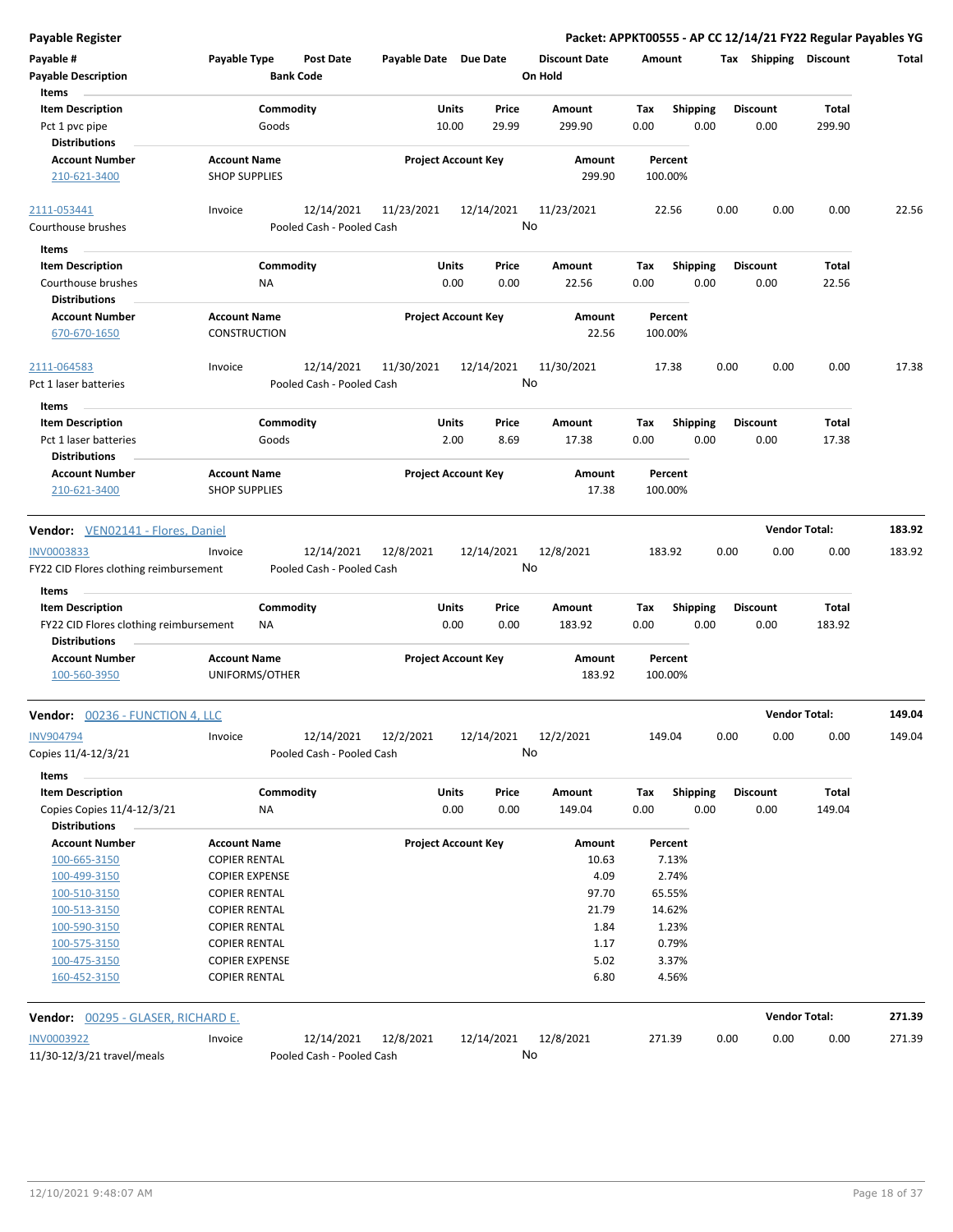| <b>Payable Register</b>                                       |                                             |           |                                         |                            |                            |                  |                      |        |                    |      |                       | Packet: APPKT00555 - AP CC 12/14/21 FY22 Regular Payables YG |              |
|---------------------------------------------------------------|---------------------------------------------|-----------|-----------------------------------------|----------------------------|----------------------------|------------------|----------------------|--------|--------------------|------|-----------------------|--------------------------------------------------------------|--------------|
| Payable #                                                     | Payable Type                                |           | Post Date                               | Payable Date Due Date      |                            |                  | <b>Discount Date</b> | Amount |                    |      | Tax Shipping Discount |                                                              | <b>Total</b> |
| <b>Payable Description</b>                                    |                                             |           | <b>Bank Code</b>                        |                            |                            |                  | On Hold              |        |                    |      |                       |                                                              |              |
| Items                                                         |                                             |           |                                         |                            |                            |                  |                      |        |                    |      |                       |                                                              |              |
| <b>Item Description</b>                                       |                                             | Commodity |                                         |                            | Units                      | Price            | Amount               | Tax    | <b>Shipping</b>    |      | <b>Discount</b>       | Total                                                        |              |
| 11/30-12/3/21 travel/meals<br><b>Distributions</b>            |                                             | Mileage   |                                         |                            | 463.20                     | 0.56             | 259.39               | 0.00   | 0.00               |      | 0.00                  | 259.39                                                       |              |
| <b>Account Number</b><br>100-475-4270                         | <b>Account Name</b>                         |           | OUT OF COUNTY TRAVEL/TRAINING           | <b>Project Account Key</b> |                            |                  | Amount<br>259.39     |        | Percent<br>100.00% |      |                       |                                                              |              |
|                                                               |                                             |           |                                         |                            |                            |                  |                      |        |                    |      |                       |                                                              |              |
| Items                                                         |                                             |           |                                         |                            |                            |                  |                      |        |                    |      |                       |                                                              |              |
| <b>Item Description</b>                                       |                                             | Commodity |                                         |                            | Units                      | Price            | Amount               | Tax    | <b>Shipping</b>    |      | Discount              | Total                                                        |              |
| 11/30-12/3/21 travel/meals                                    |                                             | <b>NA</b> |                                         |                            | 0.00                       | 0.00             | 12.00                | 0.00   | 0.00               |      | 0.00                  | 12.00                                                        |              |
| <b>Distributions</b>                                          |                                             |           |                                         |                            |                            |                  |                      |        |                    |      |                       |                                                              |              |
| <b>Account Number</b><br>100-475-4270                         | <b>Account Name</b>                         |           | OUT OF COUNTY TRAVEL/TRAINING           | <b>Project Account Key</b> |                            |                  | Amount<br>12.00      |        | Percent<br>100.00% |      |                       |                                                              |              |
| <b>Vendor: 00183 - GOHEEN &amp; O'TOOLE</b>                   |                                             |           |                                         |                            |                            |                  |                      |        |                    |      |                       | <b>Vendor Total:</b>                                         | 467.50       |
| 1864                                                          | Invoice                                     |           | 12/14/2021                              | 11/4/2021                  |                            | 12/14/2021       | 11/4/2021            | 467.50 |                    | 0.00 | 0.00                  | 0.00                                                         | 467.50       |
| CR-21-27986 Moore Dst Ct 3/18-11/3/21<br><b>Items</b>         |                                             |           | Pooled Cash - Pooled Cash               |                            |                            | No               |                      |        |                    |      |                       |                                                              |              |
| <b>Item Description</b>                                       |                                             | Commodity |                                         |                            | Units                      | Price            | Amount               | Tax    | <b>Shipping</b>    |      | <b>Discount</b>       | Total                                                        |              |
| CR-21-27986 Moore Dst Ct 3/18-11/3/21<br><b>Distributions</b> |                                             | ΝA        |                                         |                            | 0.00                       | 0.00             | 467.50               | 0.00   | 0.00               |      | 0.00                  | 467.50                                                       |              |
| <b>Account Number</b><br>100-435-4370                         | <b>Account Name</b><br><b>ATTORNEY FEES</b> |           |                                         |                            | <b>Project Account Key</b> |                  | Amount<br>467.50     |        | Percent<br>100.00% |      |                       |                                                              |              |
| Vendor: VEN02127 - Hits, Inc.                                 |                                             |           |                                         |                            |                            |                  |                      |        |                    |      |                       | <b>Vendor Total:</b>                                         | 390.00       |
|                                                               |                                             |           |                                         |                            |                            |                  |                      |        |                    |      |                       |                                                              |              |
| 7561<br>12/1-3/21 Search Warrants class- Vazquez              | Invoice                                     |           | 12/14/2021<br>Pooled Cash - Pooled Cash | 12/7/2021                  |                            | 12/14/2021<br>No | 12/7/2021            |        | 390.00             | 0.00 | 0.00                  | 0.00                                                         | 390.00       |
| Items                                                         |                                             |           |                                         |                            |                            |                  |                      |        |                    |      |                       |                                                              |              |
| <b>Item Description</b>                                       |                                             | Commodity |                                         |                            | Units                      | Price            | Amount               | Tax    | <b>Shipping</b>    |      | <b>Discount</b>       | <b>Total</b>                                                 |              |
| 12/1-3/21 Search Warrants class- Vazquez                      |                                             | ΝA        |                                         |                            | 0.00                       | 0.00             | 390.00               | 0.00   | 0.00               |      | 0.00                  | 390.00                                                       |              |
| <b>Distributions</b>                                          |                                             |           |                                         |                            |                            |                  |                      |        |                    |      |                       |                                                              |              |
| <b>Account Number</b><br>310-560-4270                         | <b>Account Name</b>                         |           | OUT OF COUNTY TRAVEL/TRAINING           | <b>Project Account Key</b> |                            |                  | Amount<br>390.00     |        | Percent<br>100.00% |      |                       |                                                              |              |
| Vendor: 00010 - HOLLAND, JORDAN PLLC                          |                                             |           |                                         |                            |                            |                  |                      |        |                    |      |                       | <b>Vendor Total:</b>                                         | 212.50       |
| <b>INV0003896</b><br>FA-20-44838 JT Dst Ct 10/7-29/21         | Invoice                                     |           | 12/14/2021<br>Pooled Cash - Pooled Cash | 10/29/2021                 |                            | 12/14/2021<br>No | 10/29/2021           | 127.50 |                    | 0.00 | 0.00                  | 0.00                                                         | 127.50       |
| Items                                                         |                                             |           |                                         |                            |                            |                  |                      |        |                    |      |                       |                                                              |              |
| <b>Item Description</b>                                       |                                             | Commodity |                                         |                            | <b>Units</b>               | Price            | Amount               | Tax    | <b>Shipping</b>    |      | <b>Discount</b>       | Total                                                        |              |
| FA-20-44838 JT Dst Ct 10/7-29/21<br><b>Distributions</b>      |                                             | <b>NA</b> |                                         |                            | 0.00                       | 0.00             | 127.50               | 0.00   | 0.00               |      | 0.00                  | 127.50                                                       |              |
| <b>Account Number</b><br>100-435-4360                         | <b>Account Name</b>                         |           | ATTORNEY FEES- CPS CASES                |                            | <b>Project Account Key</b> |                  | Amount<br>127.50     |        | Percent<br>100.00% |      |                       |                                                              |              |
| <b>INV0003897</b>                                             | Invoice                                     |           | 12/14/2021                              | 10/15/2021                 |                            | 12/14/2021       | 10/15/2021           |        | 85.00              | 0.00 | 0.00                  | 0.00                                                         | 85.00        |
| FA-21-45542 BR Dst Ct 10/14/21<br>Items                       |                                             |           | Pooled Cash - Pooled Cash               |                            |                            | No               |                      |        |                    |      |                       |                                                              |              |
| <b>Item Description</b>                                       |                                             | Commodity |                                         |                            | <b>Units</b>               | Price            | Amount               | Tax    | Shipping           |      | <b>Discount</b>       | Total                                                        |              |
| FA-21-45542 BR Dst Ct 10/14/21<br><b>Distributions</b>        |                                             | NA        |                                         |                            | 0.00                       | 0.00             | 85.00                | 0.00   | 0.00               |      | 0.00                  | 85.00                                                        |              |
| <b>Account Number</b><br>100-435-4360                         | <b>Account Name</b>                         |           | ATTORNEY FEES- CPS CASES                | <b>Project Account Key</b> |                            |                  | Amount<br>85.00      |        | Percent<br>100.00% |      |                       |                                                              |              |
| Vendor: 00023 - INTERSTATE BILLING SERVICE, INC.              |                                             |           |                                         |                            |                            |                  |                      |        |                    |      |                       | <b>Vendor Total:</b>                                         | 8.76         |
| 869934                                                        | Invoice                                     |           | 12/14/2021                              | 11/16/2021                 |                            | 12/14/2021       | 11/16/2021           |        | 8.76               | 0.00 | 0.00                  | 0.00                                                         | 8.76         |
| Pct 2 seal/coupling/fitting - Red River Truck                 |                                             |           | Pooled Cash - Pooled Cash               |                            |                            | No               |                      |        |                    |      |                       |                                                              |              |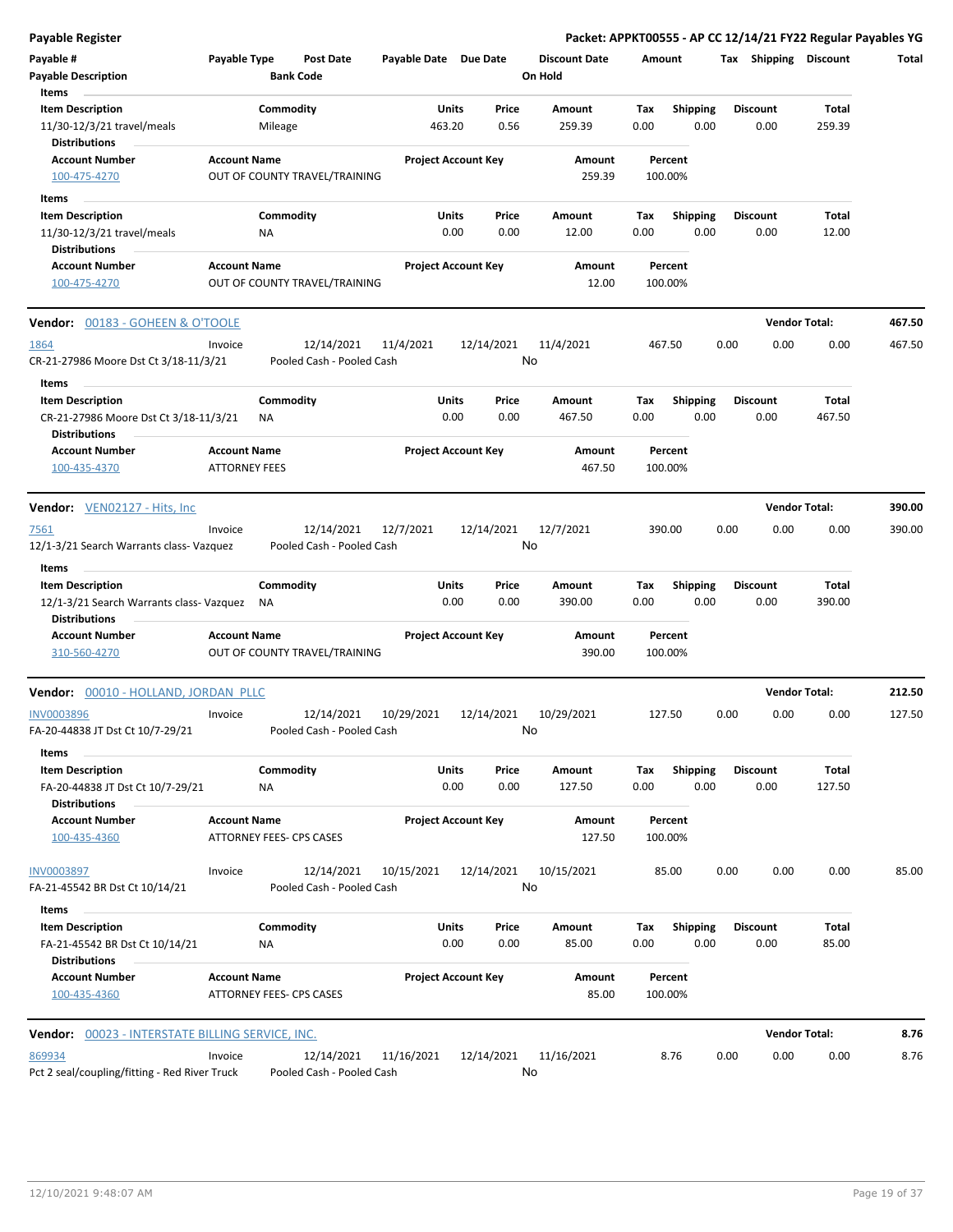| <b>Payable Register</b>                                                                                      |                                                        |                        |                                         |                            |               |                  |                                 |             |                         |      |                         |                          | Packet: APPKT00555 - AP CC 12/14/21 FY22 Regular Payables YG |
|--------------------------------------------------------------------------------------------------------------|--------------------------------------------------------|------------------------|-----------------------------------------|----------------------------|---------------|------------------|---------------------------------|-------------|-------------------------|------|-------------------------|--------------------------|--------------------------------------------------------------|
| Payable #<br><b>Payable Description</b>                                                                      | Payable Type                                           | <b>Bank Code</b>       | Post Date                               | Payable Date Due Date      |               |                  | <b>Discount Date</b><br>On Hold | Amount      |                         |      | Tax Shipping Discount   |                          | Total                                                        |
| Items<br><b>Item Description</b><br>Pct 2 seal/coupling/fitting - Red River Truck NA<br><b>Distributions</b> |                                                        | Commodity              |                                         |                            | Units<br>0.00 | Price<br>0.00    | Amount<br>8.76                  | Tax<br>0.00 | <b>Shipping</b><br>0.00 |      | <b>Discount</b><br>0.00 | Total<br>8.76            |                                                              |
| <b>Account Number</b><br>220-622-4580                                                                        | <b>Account Name</b><br><b>R&amp;M MACHINERY PARTS</b>  |                        |                                         | <b>Project Account Key</b> |               |                  | Amount<br>8.76                  |             | Percent<br>100.00%      |      |                         |                          |                                                              |
| <b>Vendor: 00397 - JESSICA MCDONALD &amp; ASSOC.</b>                                                         |                                                        |                        |                                         |                            |               |                  |                                 |             |                         |      |                         | <b>Vendor Total:</b>     | 4,190.00                                                     |
| <u>409</u><br>FA-20-45088 AM Dst Ct 9/27-10/29/21                                                            | Invoice                                                |                        | 12/14/2021<br>Pooled Cash - Pooled Cash | 10/29/2021                 |               | 12/14/2021<br>No | 10/29/2021                      |             | 570.00                  | 0.00 | 0.00                    | 0.00                     | 570.00                                                       |
| Items                                                                                                        |                                                        |                        |                                         |                            |               |                  |                                 |             |                         |      |                         |                          |                                                              |
| <b>Item Description</b><br>FA-20-45088 AM Dst Ct 9/27-10/29/21<br><b>Distributions</b>                       |                                                        | Commodity<br>ΝA        |                                         |                            | Units<br>0.00 | Price<br>0.00    | Amount<br>570.00                | Tax<br>0.00 | <b>Shipping</b><br>0.00 |      | <b>Discount</b><br>0.00 | Total<br>570.00          |                                                              |
| <b>Account Number</b><br>100-435-4360                                                                        | <b>Account Name</b><br><b>ATTORNEY FEES- CPS CASES</b> |                        |                                         | <b>Project Account Key</b> |               |                  | Amount<br>570.00                |             | Percent<br>100.00%      |      |                         |                          |                                                              |
| <u>413</u><br>FA-21-45178 SV/JS Dst Ct 9/23-11/15/21                                                         | Invoice                                                |                        | 12/14/2021<br>Pooled Cash - Pooled Cash | 11/15/2021                 |               | 12/14/2021<br>No | 11/15/2021                      | 1,470.00    |                         | 0.00 | 0.00                    | 0.00                     | 1,470.00                                                     |
| Items<br><b>Item Description</b>                                                                             |                                                        | Commodity              |                                         |                            | Units         | Price            | Amount                          | Tax         | Shipping                |      | <b>Discount</b>         | Total                    |                                                              |
| FA-21-45178 SV/JS Dst Ct 9/23-11/15/21<br><b>Distributions</b>                                               |                                                        | ΝA                     |                                         |                            | 0.00          | 0.00             | 1,470.00                        | 0.00        | 0.00                    |      | 0.00                    | 1,470.00                 |                                                              |
| <b>Account Number</b><br>100-435-4360                                                                        | <b>Account Name</b><br>ATTORNEY FEES- CPS CASES        |                        |                                         | <b>Project Account Key</b> |               |                  | Amount<br>1,470.00              |             | Percent<br>100.00%      |      |                         |                          |                                                              |
| 414<br>FA-21-45118 JT Dst Ct 9/28-11/15/21                                                                   | Invoice                                                |                        | 12/14/2021<br>Pooled Cash - Pooled Cash | 11/15/2021                 |               | 12/14/2021<br>No | 11/15/2021                      |             | 690.00                  | 0.00 | 0.00                    | 0.00                     | 690.00                                                       |
| Items<br><b>Item Description</b>                                                                             |                                                        | Commodity              |                                         |                            | Units         | Price            | Amount                          | Tax         | <b>Shipping</b>         |      | <b>Discount</b>         | Total                    |                                                              |
| FA-21-45118 JT Dst Ct 9/28-11/15/21<br><b>Distributions</b>                                                  |                                                        | ΝA                     |                                         |                            | 0.00          | 0.00             | 690.00                          | 0.00        | 0.00                    |      | 0.00                    | 690.00                   |                                                              |
| <b>Account Number</b><br>100-435-4360                                                                        | <b>Account Name</b><br>ATTORNEY FEES- CPS CASES        |                        |                                         | <b>Project Account Key</b> |               |                  | Amount<br>690.00                |             | Percent<br>100.00%      |      |                         |                          |                                                              |
| 415<br>FA-20-44890 NA Dst Ct 9/23-11/15/21                                                                   | Invoice                                                |                        | 12/14/2021<br>Pooled Cash - Pooled Cash | 11/15/2021                 |               | 12/14/2021<br>No | 11/15/2021                      | 1,460.00    |                         | 0.00 | 0.00                    | 0.00                     | 1,460.00                                                     |
| Items<br><b>Item Description</b><br>FA-20-44890 NA Dst Ct 9/23-11/15/21<br><b>Distributions</b>              |                                                        | Commodity<br>ΝA        |                                         |                            | Units<br>0.00 | Price<br>0.00    | Amount<br>1,460.00              | Tax<br>0.00 | <b>Shipping</b><br>0.00 |      | <b>Discount</b><br>0.00 | Total<br>1,460.00        |                                                              |
| <b>Account Number</b><br>100-435-4360                                                                        | <b>Account Name</b><br>ATTORNEY FEES- CPS CASES        |                        |                                         | <b>Project Account Key</b> |               |                  | Amount<br>1,460.00              |             | Percent<br>100.00%      |      |                         |                          |                                                              |
| <b>Vendor:</b> 00567 - KSM Exchange LLC                                                                      |                                                        |                        |                                         |                            |               |                  |                                 |             |                         |      |                         | <b>Vendor Total:</b>     | 2,974.64                                                     |
| W4033909<br>Pct 4 Wirtgen rental 10/14-29/21                                                                 | Invoice                                                |                        | 12/14/2021<br>Pooled Cash - Pooled Cash | 10/25/2021                 |               | 12/14/2021<br>No | 10/25/2021                      | 2,974.64    |                         | 0.00 | 0.00                    | 0.00                     | 2,974.64                                                     |
| Items<br><b>Item Description</b><br>Pct 4 Wirtgen rental 10/14-29/21                                         |                                                        | Commodity<br><b>NA</b> |                                         |                            | Units<br>0.00 | Price<br>0.00    | Amount<br>2,974.64              | Tax<br>0.00 | Shipping<br>0.00        |      | <b>Discount</b><br>0.00 | <b>Total</b><br>2,974.64 |                                                              |
| <b>Distributions</b><br><b>Account Number</b><br>413-624-4600                                                | <b>Account Name</b><br>EQUIPMENT RENTAL/LEASE          |                        |                                         | <b>Project Account Key</b> |               |                  | Amount<br>2,974.64              |             | Percent<br>100.00%      |      |                         |                          |                                                              |
| Vendor: 00111 - MCCRAW OIL CO.                                                                               |                                                        |                        |                                         |                            |               |                  |                                 |             |                         |      |                         | <b>Vendor Total:</b>     | 34,004.17                                                    |
| P39951<br>#23040036 Pct 4 gas/diesel                                                                         | Invoice                                                |                        | 12/14/2021<br>Pooled Cash - Pooled Cash | 11/10/2021                 |               | 12/14/2021<br>No | 11/10/2021                      | 4,971.59    |                         | 0.00 | $-0.01$                 | 0.00                     | 4,971.58                                                     |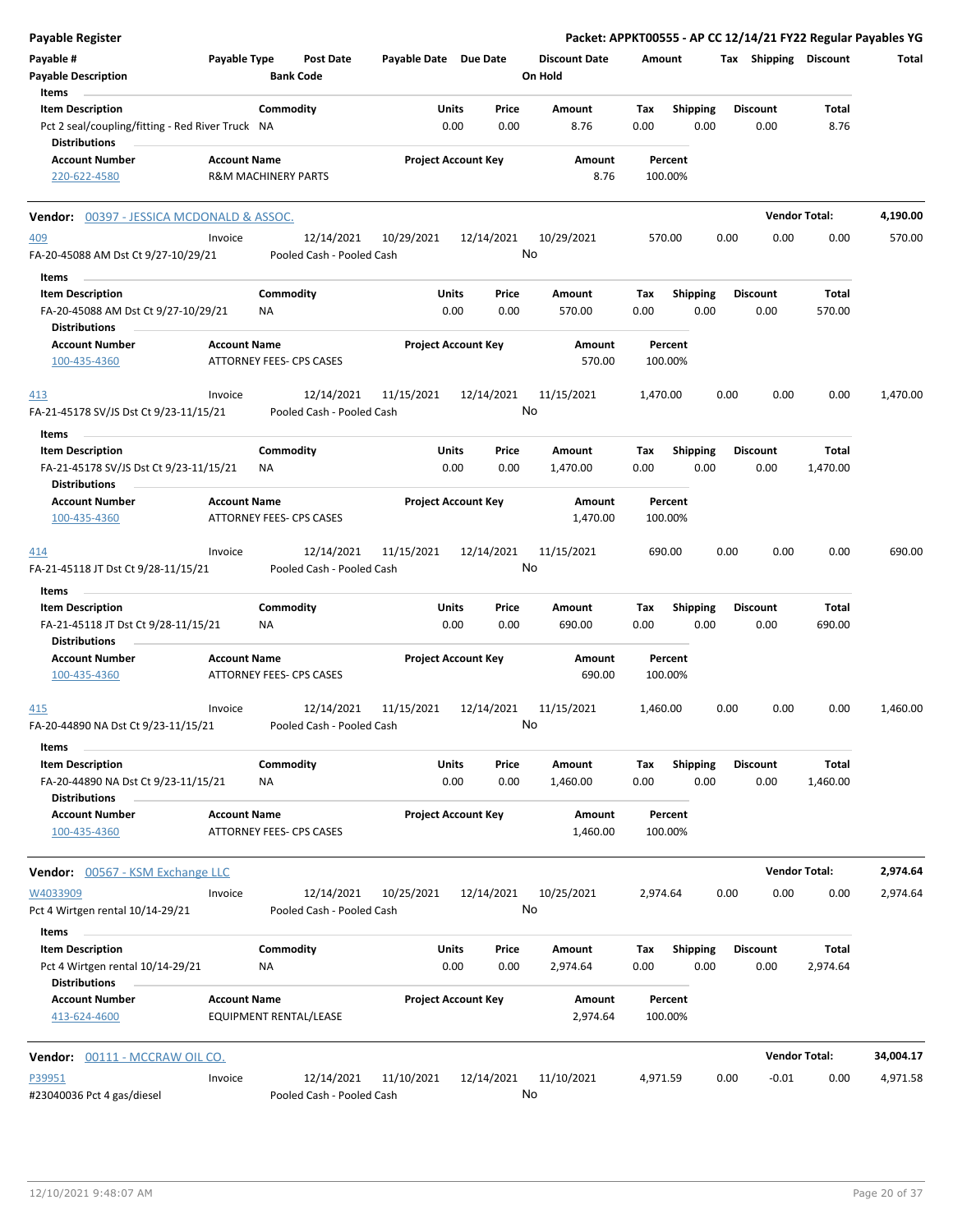#### **Payable Register Packet: APPKT00555 - AP CC 12/14/21 FY22 Regular Payables YG**

| Payable #<br><b>Payable Description</b>            | Payable Type                                   | <b>Post Date</b><br><b>Bank Code</b>    | Payable Date Due Date |                            | <b>Discount Date</b><br>On Hold | Amount             |                         | Tax<br>Shipping         | <b>Discount</b>          | Total    |
|----------------------------------------------------|------------------------------------------------|-----------------------------------------|-----------------------|----------------------------|---------------------------------|--------------------|-------------------------|-------------------------|--------------------------|----------|
| Items                                              |                                                |                                         |                       |                            |                                 |                    |                         |                         |                          |          |
| <b>Item Description</b><br>#23040036 Pct 4 gas     | Fuel                                           | Commodity                               | Units<br>493.00       | Price<br>2.77              | Amount<br>1,363.19              | Tax<br>0.00        | <b>Shipping</b><br>0.00 | <b>Discount</b><br>0.00 | Total<br>1,363.19        |          |
| Distributions                                      |                                                |                                         |                       |                            |                                 |                    |                         |                         |                          |          |
| <b>Account Number</b><br>240-624-4570              | <b>Account Name</b><br>R&M MACHINERY GAS & OIL |                                         |                       | <b>Project Account Key</b> | Amount<br>1,363.19              | Percent<br>100.00% |                         |                         |                          |          |
| Items                                              |                                                |                                         |                       |                            |                                 |                    |                         |                         |                          |          |
| <b>Item Description</b>                            |                                                | Commodity                               | Units                 | Price                      | Amount                          | Tax                | <b>Shipping</b>         | <b>Discount</b>         | <b>Total</b>             |          |
| #23040036 Pct 4 diesel                             | Fuel                                           |                                         | 461.00                | 2.80                       | 1,291.40                        | 0.00               | $-0.01$                 | 0.00                    | 1,291.39                 |          |
| Distributions                                      |                                                |                                         |                       |                            |                                 |                    |                         |                         |                          |          |
| <b>Account Number</b>                              | <b>Account Name</b>                            |                                         |                       | <b>Project Account Key</b> | Amount                          | Percent            |                         |                         |                          |          |
| 240-624-4570                                       | R&M MACHINERY GAS & OIL                        |                                         |                       |                            | 1,291.39                        | 100.00%            |                         |                         |                          |          |
| Items                                              |                                                |                                         |                       |                            |                                 |                    |                         |                         |                          |          |
| <b>Item Description</b>                            |                                                | Commodity                               | Units                 | Price                      | Amount                          | Tax                | <b>Shipping</b>         | <b>Discount</b>         | Total                    |          |
| #23040036 Pct 4 diesel                             | Fuel                                           |                                         | 889.00                | 2.61                       | 2,317.00                        | 0.00               | 0.00                    | 0.00                    | 2,317.00                 |          |
| <b>Distributions</b>                               |                                                |                                         |                       |                            |                                 |                    |                         |                         |                          |          |
| <b>Account Number</b><br>240-624-4570              | <b>Account Name</b><br>R&M MACHINERY GAS & OIL |                                         |                       | <b>Project Account Key</b> | Amount<br>2,317.00              | Percent<br>100.00% |                         |                         |                          |          |
| P39978                                             | Invoice                                        | 12/14/2021                              | 11/4/2021             | 12/14/2021                 | 11/4/2021                       | 2,327.47           |                         | 0.00<br>0.00            | 0.00                     | 2,327.47 |
| #23040045 Sheriff auto gas                         |                                                | Pooled Cash - Pooled Cash               |                       |                            | No                              |                    |                         |                         |                          |          |
| Items                                              |                                                |                                         |                       |                            |                                 |                    |                         |                         |                          |          |
| <b>Item Description</b>                            |                                                | Commodity                               | Units                 | Price                      | Amount                          | Tax                | <b>Shipping</b>         | <b>Discount</b>         | Total                    |          |
| #23040045 Sheriff gas                              | Fuel                                           |                                         | 840.00                | 2.77                       | 2,327.47                        | 0.00               | 0.00                    | 0.00                    | 2,327.47                 |          |
| <b>Distributions</b>                               |                                                |                                         |                       |                            |                                 |                    |                         |                         |                          |          |
| <b>Account Number</b>                              | <b>Account Name</b>                            |                                         |                       | <b>Project Account Key</b> | Amount                          | Percent            |                         |                         |                          |          |
| 100-560-3300                                       | AUTO EXPENSE GAS & OIL                         |                                         |                       |                            | 2,327.47                        | 100.00%            |                         |                         |                          |          |
| <u>P39994</u>                                      | Invoice                                        | 12/14/2021                              | 11/4/2021             | 12/14/2021                 | 11/4/2021                       | 5,775.46           |                         | 0.00<br>$-0.04$         | 0.00                     | 5,775.42 |
| #23040034 Pct 3 gas/diesel                         |                                                | Pooled Cash - Pooled Cash               |                       |                            | No                              |                    |                         |                         |                          |          |
| Items                                              |                                                |                                         |                       |                            |                                 |                    |                         |                         |                          |          |
| <b>Item Description</b>                            |                                                | Commodity                               | Units                 | Price                      | Amount                          | Tax                | <b>Shipping</b>         | <b>Discount</b>         | Total                    |          |
| #23040034 Pct 3 gas<br><b>Distributions</b>        | Fuel                                           |                                         | 237.00                | 2.77                       | 656.68                          | 0.00               | 0.01                    | 0.00                    | 656.69                   |          |
| <b>Account Number</b>                              | <b>Account Name</b>                            |                                         |                       | <b>Project Account Key</b> | Amount                          | Percent            |                         |                         |                          |          |
| 230-623-4570                                       | R&M MACHINERY GAS & OIL                        |                                         |                       |                            | 656.69                          | 100.00%            |                         |                         |                          |          |
| Items                                              |                                                |                                         |                       |                            |                                 |                    |                         |                         |                          |          |
| <b>Item Description</b>                            |                                                | Commodity                               | Units                 | Price                      | Amount                          | Тах                | Shipping                | Discount                | Total                    |          |
| #23040034 Pct 3 diesel                             | Fuel                                           |                                         | 1,347.00              | 2.76                       | 3,723.65                        | 0.00               | $-0.07$                 | 0.00                    | 3,723.58                 |          |
| <b>Distributions</b><br><b>Account Number</b>      | <b>Account Name</b>                            |                                         |                       |                            |                                 |                    |                         |                         |                          |          |
| 230-623-4570                                       | R&M MACHINERY GAS & OIL                        |                                         |                       | <b>Project Account Key</b> | Amount<br>3,723.58              | Percent<br>100.00% |                         |                         |                          |          |
| Items                                              |                                                |                                         |                       |                            |                                 |                    |                         |                         |                          |          |
| <b>Item Description</b><br>#23040034 Pct 3 diesel  | Fuel                                           | Commodity                               | Units<br>543.00       | Price<br>2.57              | Amount<br>1,395.13              | Tax<br>0.00        | <b>Shipping</b><br>0.02 | Discount<br>0.00        | <b>Total</b><br>1,395.15 |          |
| <b>Distributions</b>                               |                                                |                                         |                       |                            |                                 |                    |                         |                         |                          |          |
| <b>Account Number</b><br>230-623-4570              | <b>Account Name</b><br>R&M MACHINERY GAS & OIL |                                         |                       | <b>Project Account Key</b> | Amount<br>1,395.15              | Percent<br>100.00% |                         |                         |                          |          |
| P40021                                             | Invoice                                        | 12/14/2021                              | 11/11/2021            | 12/14/2021                 | 11/11/2021                      | 1,499.74           |                         | 0.00<br>$-0.01$         | 0.00                     | 1,499.73 |
| #23040045 Sheriff auto gas                         |                                                | Pooled Cash - Pooled Cash               |                       |                            | No                              |                    |                         |                         |                          |          |
| Items                                              |                                                |                                         |                       |                            |                                 |                    |                         |                         |                          |          |
| <b>Item Description</b>                            |                                                | Commodity                               | Units                 | Price                      | Amount                          | Тах                | Shipping                | <b>Discount</b>         | Total                    |          |
| #23040045 Sheriff auto gas<br><b>Distributions</b> | Fuel                                           |                                         | 558.00                | 2.69                       | 1,499.74                        | 0.00               | $-0.01$                 | 0.00                    | 1,499.73                 |          |
| <b>Account Number</b>                              | <b>Account Name</b>                            |                                         |                       | <b>Project Account Key</b> | Amount                          | Percent            |                         |                         |                          |          |
| 100-560-3300                                       | AUTO EXPENSE GAS & OIL                         |                                         |                       |                            | 1,499.73                        | 100.00%            |                         |                         |                          |          |
| P40066-1<br>#23040045 Sheriff auto gas             | Invoice                                        | 12/14/2021<br>Pooled Cash - Pooled Cash | 11/18/2021            | 12/14/2021                 | 11/18/2021<br>No                | 1,984.83           |                         | 0.00<br>$-0.01$         | 0.00                     | 1,984.82 |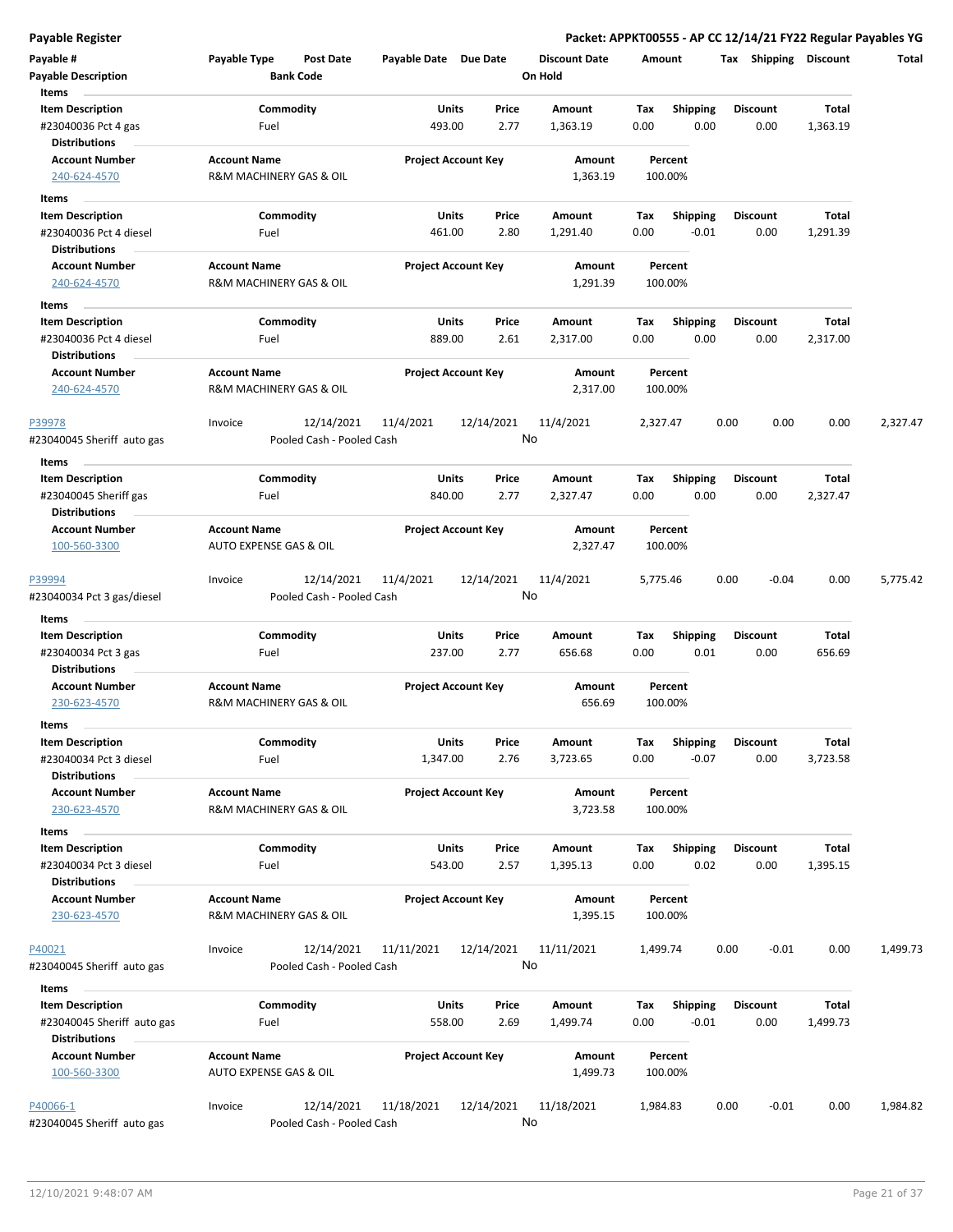| <b>Payable Register</b>                                                                |                                                      |                            |               |                                 |             |                            | Packet: APPKT00555 - AP CC 12/14/21 FY22 Regular Payables YG |                          |          |
|----------------------------------------------------------------------------------------|------------------------------------------------------|----------------------------|---------------|---------------------------------|-------------|----------------------------|--------------------------------------------------------------|--------------------------|----------|
| Payable #<br><b>Payable Description</b>                                                | Payable Type<br><b>Post Date</b><br><b>Bank Code</b> | Payable Date Due Date      |               | <b>Discount Date</b><br>On Hold | Amount      |                            | Tax Shipping Discount                                        |                          | Total    |
| Items<br><b>Item Description</b><br>#23040045 Sheriff auto gas<br><b>Distributions</b> | Commodity<br>Fuel                                    | Units<br>745.00            | Price<br>2.66 | Amount<br>1,984.83              | Tax<br>0.00 | <b>Shipping</b><br>$-0.01$ | <b>Discount</b><br>0.00                                      | <b>Total</b><br>1,984.82 |          |
| <b>Account Number</b><br>100-560-3300                                                  | <b>Account Name</b><br>AUTO EXPENSE GAS & OIL        | <b>Project Account Key</b> |               | Amount<br>1,984.82              | 100.00%     | Percent                    |                                                              |                          |          |
| P40174R<br>#23040023 Pct1 diesel                                                       | 12/14/2021<br>Invoice<br>Pooled Cash - Pooled Cash   | 11/29/2021                 | 12/14/2021    | 11/29/2021<br>No                | 3,081.45    |                            | 0.00<br>0.00                                                 | 0.00                     | 3,081.45 |
| Items<br><b>Item Description</b><br>#23040023 Pct1 diesel<br><b>Distributions</b>      | Commodity<br>Fuel                                    | <b>Units</b><br>345.00     | Price<br>2.68 | Amount<br>923.15                | Tax<br>0.00 | <b>Shipping</b><br>0.00    | <b>Discount</b><br>0.00                                      | Total<br>923.15          |          |
| <b>Account Number</b><br>210-621-4570                                                  | <b>Account Name</b><br>R&M MACHINERY GAS & OIL       | <b>Project Account Key</b> |               | Amount<br>923.15                | 100.00%     | Percent                    |                                                              |                          |          |
| Items<br><b>Item Description</b><br>#23040023 Pct1 diesel<br><b>Distributions</b>      | Commodity<br>Fuel                                    | Units<br>870.00            | Price<br>2.48 | Amount<br>2,158.30              | Tax<br>0.00 | <b>Shipping</b><br>0.00    | <b>Discount</b><br>0.00                                      | Total<br>2,158.30        |          |
| <b>Account Number</b><br>210-621-4570                                                  | <b>Account Name</b><br>R&M MACHINERY GAS & OIL       | <b>Project Account Key</b> |               | Amount<br>2,158.30              | 100.00%     | Percent                    |                                                              |                          |          |
| P40184-1<br>#23040045 Sheriff auto gas                                                 | 12/14/2021<br>Invoice<br>Pooled Cash - Pooled Cash   | 11/26/2021                 | 12/14/2021    | 11/26/2021<br>No                | 2,229.57    |                            | 0.00<br>0.00                                                 | 0.00                     | 2,229.57 |
| Items                                                                                  |                                                      |                            |               |                                 |             |                            |                                                              |                          |          |
| <b>Item Description</b><br>#23040045 Sheriff auto gas<br><b>Distributions</b>          | Commodity<br>Fuel                                    | Units<br>813.00            | Price<br>2.74 | Amount<br>2,229.57              | Tax<br>0.00 | <b>Shipping</b><br>0.00    | <b>Discount</b><br>0.00                                      | Total<br>2,229.57        |          |
| <b>Account Number</b><br>100-560-3300                                                  | <b>Account Name</b><br>AUTO EXPENSE GAS & OIL        | <b>Project Account Key</b> |               | Amount<br>2,229.57              | 100.00%     | Percent                    |                                                              |                          |          |
| P40189-1<br>#23040025 Pct 2 gas/diesel                                                 | 12/14/2021<br>Invoice<br>Pooled Cash - Pooled Cash   | 11/29/2021                 | 12/14/2021    | 11/29/2021<br>No                | 5,947.88    |                            | 0.00<br>0.00                                                 | 0.00                     | 5,947.88 |
| Items<br><b>Item Description</b>                                                       | Commodity                                            | Units                      | Price         | Amount                          | Tax         | <b>Shipping</b>            | <b>Discount</b>                                              | Total                    |          |
| #23040025 Pct 2 gas<br><b>Distributions</b>                                            | Fuel                                                 | 315.00                     | 2.74          | 863.86                          | 0.00        | 0.00                       | 0.00                                                         | 863.86                   |          |
| <b>Account Number</b><br>220-622-4570                                                  | <b>Account Name</b><br>R&M MACHINERY GAS & OIL       | <b>Project Account Key</b> |               | Amount<br>863.86                | 100.00%     | Percent                    |                                                              |                          |          |
| Items<br><b>Item Description</b><br>#23040025 Pct 2 diesel<br><b>Distributions</b>     | Commodity<br>Fuel                                    | Units<br>1,900.00          | Price<br>2.68 | Amount<br>5,084.02              | Tax<br>0.00 | Shipping<br>0.00           | <b>Discount</b><br>0.00                                      | <b>Total</b><br>5,084.02 |          |
| <b>Account Number</b><br>220-622-4570                                                  | <b>Account Name</b><br>R&M MACHINERY GAS & OIL       | <b>Project Account Key</b> |               | <b>Amount</b><br>5,084.02       | 100.00%     | Percent                    |                                                              |                          |          |
| P40191-1<br>#23040034 Pct 3 gas/diesel                                                 | 12/14/2021<br>Invoice<br>Pooled Cash - Pooled Cash   | 11/29/2021                 | 12/14/2021    | 11/29/2021<br>No                | 6,186.24    |                            | 0.00<br>0.01                                                 | 0.00                     | 6,186.25 |
| Items                                                                                  |                                                      |                            |               |                                 |             |                            |                                                              |                          |          |
| <b>Item Description</b><br>#23040034 Pct 3 gas<br><b>Distributions</b>                 | Commodity<br>Fuel                                    | <b>Units</b><br>252.00     | Price<br>2.74 | Amount<br>691.08                | Tax<br>0.00 | Shipping<br>0.01           | <b>Discount</b><br>0.00                                      | Total<br>691.09          |          |
| <b>Account Number</b><br>230-623-4570                                                  | <b>Account Name</b><br>R&M MACHINERY GAS & OIL       | <b>Project Account Key</b> |               | Amount<br>691.09                | 100.00%     | Percent                    |                                                              |                          |          |
| Items                                                                                  |                                                      |                            |               |                                 |             |                            |                                                              |                          |          |
| <b>Item Description</b><br>#23040034 Pct 3 diesel<br><b>Distributions</b>              | Commodity<br>Fuel                                    | Units<br>1,464.00          | Price<br>2.68 | Amount<br>3,917.37              | Tax<br>0.00 | <b>Shipping</b><br>0.00    | <b>Discount</b><br>0.00                                      | Total<br>3,917.37        |          |
| <b>Account Number</b><br>230-623-4570                                                  | <b>Account Name</b><br>R&M MACHINERY GAS & OIL       | <b>Project Account Key</b> |               | Amount<br>3,917.37              | 100.00%     | Percent                    |                                                              |                          |          |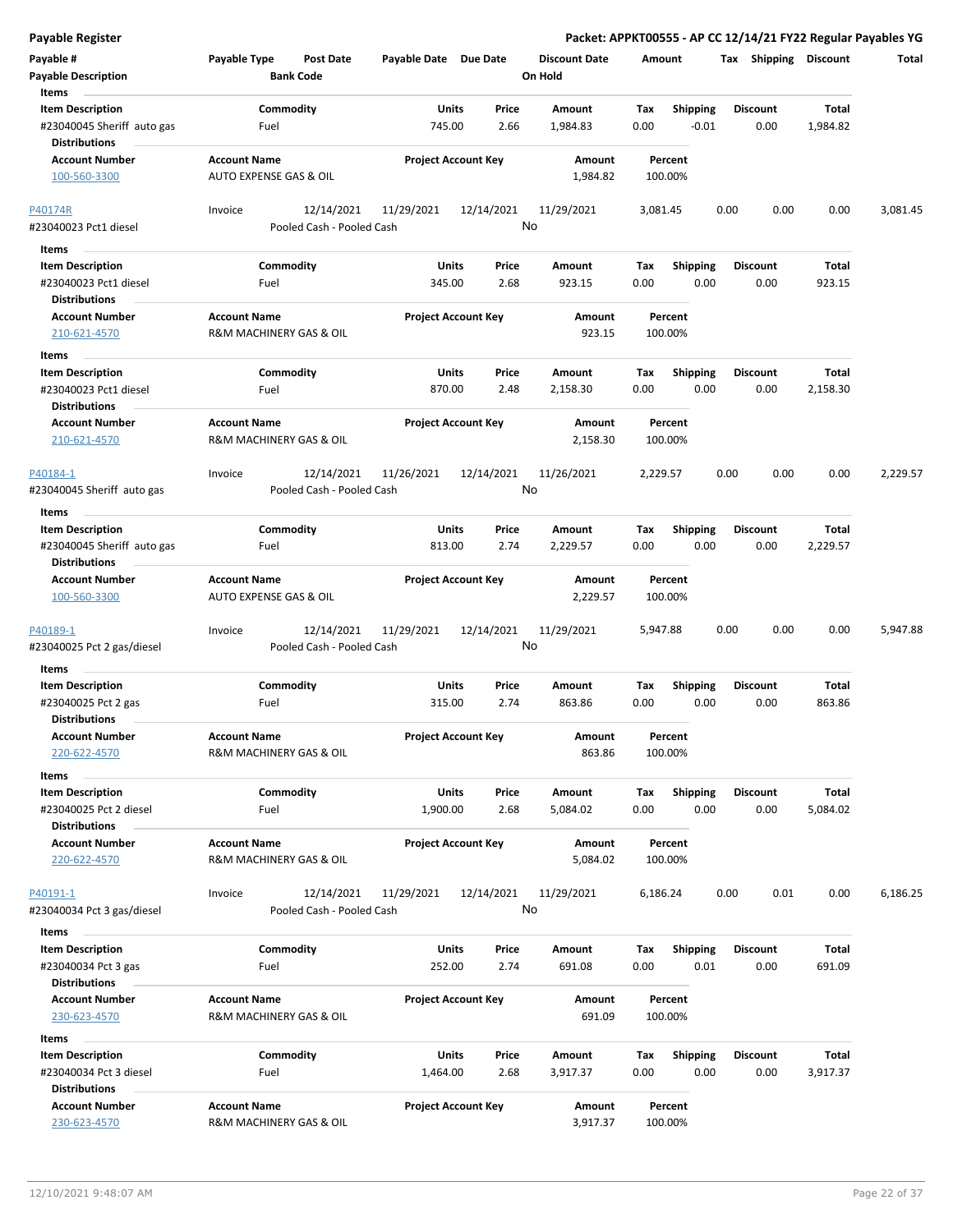| <b>Payable Register</b>                                                                       |                                                      |                            |               |                                 | Packet: APPKT00555 - AP CC 12/14/21 FY22 Regular Payables YG |                         |                      |          |
|-----------------------------------------------------------------------------------------------|------------------------------------------------------|----------------------------|---------------|---------------------------------|--------------------------------------------------------------|-------------------------|----------------------|----------|
| Payable #<br><b>Payable Description</b>                                                       | Payable Type<br><b>Post Date</b><br><b>Bank Code</b> | Payable Date Due Date      |               | <b>Discount Date</b><br>On Hold | Amount                                                       | Tax Shipping Discount   |                      | Total    |
| Items<br><b>Item Description</b><br>#23040034 Pct 3 diesel<br><b>Distributions</b>            | Commodity<br>Fuel                                    | Units<br>636.00            | Price<br>2.48 | Amount<br>1,577.79              | <b>Shipping</b><br>Tax<br>0.00<br>0.00                       | <b>Discount</b><br>0.00 | Total<br>1,577.79    |          |
| <b>Account Number</b><br>230-623-4570                                                         | <b>Account Name</b><br>R&M MACHINERY GAS & OIL       | <b>Project Account Key</b> |               | Amount<br>1,577.79              | Percent<br>100.00%                                           |                         |                      |          |
| <b>Vendor:</b> VEN02793 - Merryman, Thomas Wayne                                              |                                                      |                            |               |                                 |                                                              |                         | <b>Vendor Total:</b> | 24.00    |
| <b>INV0003886</b><br>12/1-2/21 transport meals                                                | Invoice<br>12/14/2021<br>Pooled Cash - Pooled Cash   | 12/7/2021                  | 12/14/2021    | 12/7/2021<br>No                 | 24.00                                                        | 0.00<br>0.00            | 0.00                 | 24.00    |
| Items<br><b>Item Description</b><br>12/1-2/21 transport meals<br><b>Distributions</b>         | Commodity<br>ΝA                                      | Units<br>0.00              | Price<br>0.00 | Amount<br>24.00                 | <b>Shipping</b><br>Tax<br>0.00<br>0.00                       | <b>Discount</b><br>0.00 | Total<br>24.00       |          |
| <b>Account Number</b><br>100-560-4280                                                         | <b>Account Name</b><br>PRISONER TRANSPORT            | <b>Project Account Key</b> |               | Amount<br>24.00                 | Percent<br>100.00%                                           |                         |                      |          |
| <b>Vendor:</b> 00337 - MIEARS, STEVEN R.                                                      |                                                      |                            |               |                                 |                                                              |                         | <b>Vendor Total:</b> | 2,400.00 |
| <b>INV0003895</b><br>FA-20-45019 WD Dst Ct 10/15-22/21                                        | 12/14/2021<br>Invoice<br>Pooled Cash - Pooled Cash   | 10/22/2021                 | 12/14/2021    | 10/22/2021<br>No                | 2,400.00                                                     | 0.00<br>0.00            | 0.00                 | 2,400.00 |
| Items<br><b>Item Description</b><br>FA-20-45019 WD Dst Ct 10/15-22/21<br><b>Distributions</b> | Commodity<br>ΝA                                      | Units<br>0.00              | Price<br>0.00 | Amount<br>2,400.00              | <b>Shipping</b><br>Tax<br>0.00<br>0.00                       | <b>Discount</b><br>0.00 | Total<br>2,400.00    |          |
| <b>Account Number</b><br>100-435-4360                                                         | <b>Account Name</b><br>ATTORNEY FEES- CPS CASES      | <b>Project Account Key</b> |               | Amount<br>2,400.00              | Percent<br>100.00%                                           |                         |                      |          |
| <b>Vendor:</b> VEN02620 - Moore, J. Randy                                                     |                                                      |                            |               |                                 |                                                              |                         | <b>Vendor Total:</b> | 57.68    |
| <b>INV0003840</b><br>12/2/21 miles                                                            | 12/14/2021<br>Invoice<br>Pooled Cash - Pooled Cash   | 12/2/2021                  | 12/14/2021    | 12/2/2021<br>No                 | 57.68                                                        | 0.00<br>0.00            | 0.00                 | 57.68    |
| Items<br><b>Item Description</b><br>12/2/21 miles                                             | Commodity<br>Mileage                                 | Units<br>103.00            | Price<br>0.56 | Amount<br>57.68                 | Shipping<br>Tax<br>0.00<br>0.00                              | <b>Discount</b><br>0.00 | Total<br>57.68       |          |
| <b>Distributions</b><br><b>Account Number</b><br>100-400-4270                                 | <b>Account Name</b><br>OUT OF COUNTY TRAVEL/TRAINING | <b>Project Account Key</b> |               | Amount<br>57.68                 | Percent<br>100.00%                                           |                         |                      |          |
| Vendor: 00420 - NOBLE RESOURCES PEST CONTROL                                                  |                                                      |                            |               |                                 |                                                              |                         | <b>Vendor Total:</b> | 332.00   |
| 1568035<br>800 E 2nd Pest control                                                             | 12/14/2021<br>Invoice<br>Pooled Cash - Pooled Cash   | 12/2/2021                  | 12/14/2021    | 12/2/2021<br>No                 | 90.00                                                        | 0.00<br>0.00            | 0.00                 | 90.00    |
| Items<br><b>Item Description</b><br>800 E 2nd Pest control<br><b>Distributions</b>            | Commodity<br>ΝA                                      | Units<br>0.00              | Price<br>0.00 | Amount<br>90.00                 | <b>Shipping</b><br>Tax<br>0.00<br>0.00                       | <b>Discount</b><br>0.00 | Total<br>90.00       |          |
| <b>Account Number</b><br>100-518-4501                                                         | <b>Account Name</b><br>PEST CONTROL                  | <b>Project Account Key</b> |               | Amount<br>90.00                 | Percent<br>100.00%                                           |                         |                      |          |
| 3787<br>S Annex 210 S Main pest control<br>Items                                              | 12/14/2021<br>Invoice<br>Pooled Cash - Pooled Cash   | 12/3/2021                  | 12/14/2021    | 12/3/2021<br>No                 | 95.00                                                        | 0.00<br>0.00            | 0.00                 | 95.00    |
| <b>Item Description</b><br>S Annex 210 S Main pest control<br><b>Distributions</b>            | Commodity<br>NA                                      | Units<br>0.00              | Price<br>0.00 | Amount<br>95.00                 | Tax<br><b>Shipping</b><br>0.00<br>0.00                       | <b>Discount</b><br>0.00 | Total<br>95.00       |          |
| <b>Account Number</b><br>100-513-4501                                                         | <b>Account Name</b><br>PEST CONTROL                  | <b>Project Account Key</b> |               | Amount<br>95.00                 | Percent<br>100.00%                                           |                         |                      |          |
| 3788<br>E Annex 1203 Sam Rayburn Pest control                                                 | 12/14/2021<br>Invoice<br>Pooled Cash - Pooled Cash   | 12/3/2021                  | 12/14/2021    | 12/3/2021<br>No                 | 67.00                                                        | 0.00<br>0.00            | 0.00                 | 67.00    |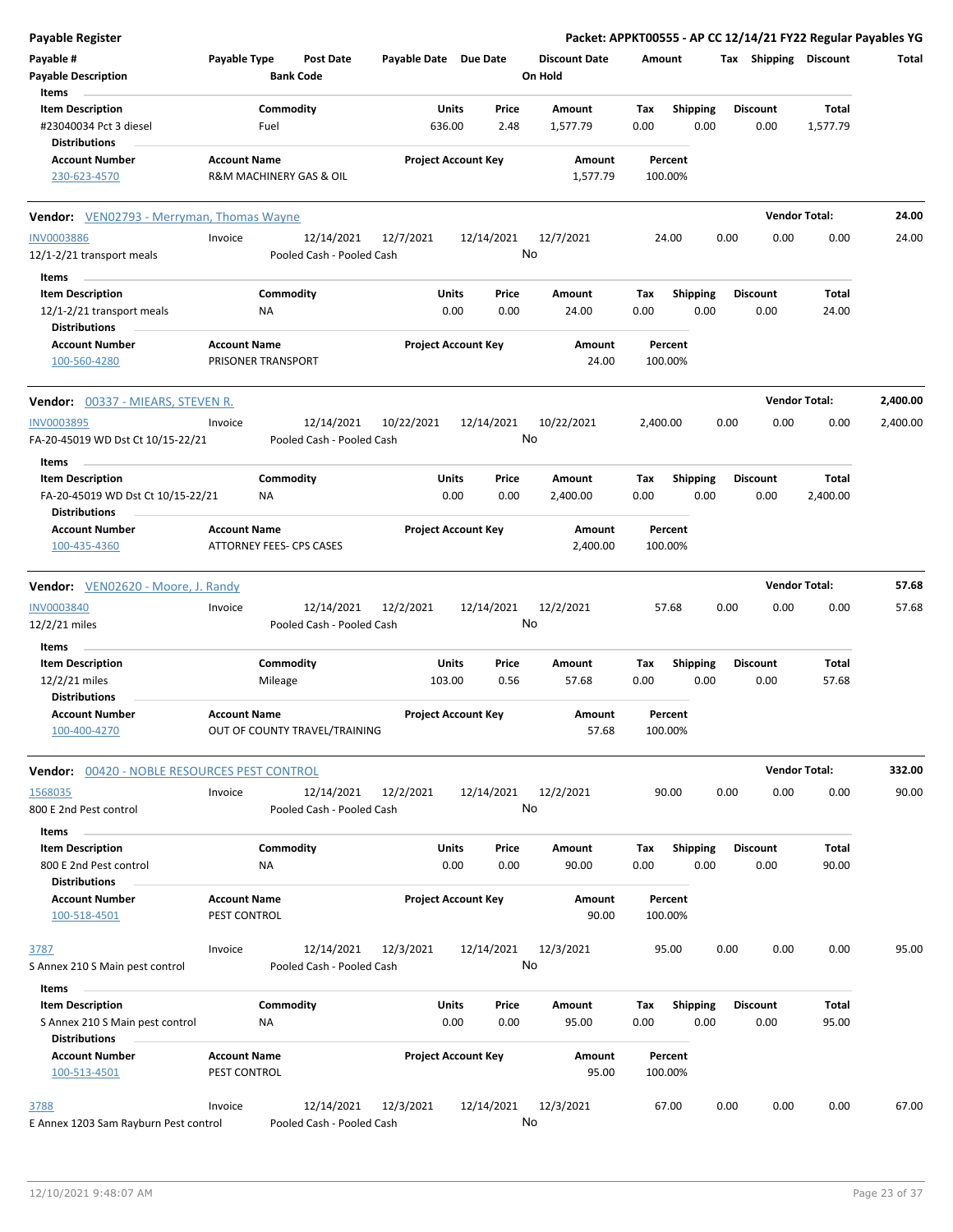| <b>Payable Register</b>                                                                           |                                                       |                                         |                       |                                  |                                 | Packet: APPKT00555 - AP CC 12/14/21 FY22 Regular Payables YG |      |                         |                      |        |
|---------------------------------------------------------------------------------------------------|-------------------------------------------------------|-----------------------------------------|-----------------------|----------------------------------|---------------------------------|--------------------------------------------------------------|------|-------------------------|----------------------|--------|
| Payable #<br><b>Payable Description</b>                                                           | Payable Type                                          | <b>Post Date</b><br><b>Bank Code</b>    | Payable Date Due Date |                                  | <b>Discount Date</b><br>On Hold | Amount                                                       |      | Tax Shipping Discount   |                      | Total  |
| Items<br><b>Item Description</b><br>E Annex 1203 Sam Rayburn Pest control<br><b>Distributions</b> | Commodity<br>ΝA                                       |                                         |                       | Units<br>Price<br>0.00<br>0.00   | Amount<br>67.00                 | <b>Shipping</b><br>Tax<br>0.00                               | 0.00 | <b>Discount</b><br>0.00 | Total<br>67.00       |        |
| <b>Account Number</b><br>100-511-4501                                                             | <b>Account Name</b><br>PEST CONTROL                   |                                         |                       | <b>Project Account Key</b>       | Amount<br>67.00                 | Percent<br>100.00%                                           |      |                         |                      |        |
| 3792<br>Sheriff pest control                                                                      | Invoice                                               | 12/14/2021<br>Pooled Cash - Pooled Cash | 12/2/2021             | 12/14/2021                       | 12/2/2021<br>No                 | 80.00                                                        | 0.00 | 0.00                    | 0.00                 | 80.00  |
| Items                                                                                             |                                                       |                                         |                       |                                  |                                 |                                                              |      |                         |                      |        |
| <b>Item Description</b><br>Sheriff pest control<br><b>Distributions</b>                           | Commodity<br>ΝA                                       |                                         |                       | Units<br>Price<br>0.00<br>0.00   | Amount<br>80.00                 | <b>Shipping</b><br>Tax<br>0.00                               | 0.00 | <b>Discount</b><br>0.00 | Total<br>80.00       |        |
| <b>Account Number</b><br>100-560-4501                                                             | <b>Account Name</b><br>PEST CONTROL                   |                                         |                       | <b>Project Account Key</b>       | Amount<br>80.00                 | Percent<br>100.00%                                           |      |                         |                      |        |
| <b>Vendor: 00440 - O'REILLY AUTOMOTIVE, INC.</b>                                                  |                                                       |                                         |                       |                                  |                                 |                                                              |      |                         | <b>Vendor Total:</b> | 659.30 |
| 0361-398451<br>#163525 Pct 4 battery                                                              | Invoice                                               | 12/14/2021<br>Pooled Cash - Pooled Cash | 11/1/2021             | 12/14/2021                       | 11/1/2021<br>No                 | 123.28                                                       | 0.00 | 0.00                    | 0.00                 | 123.28 |
| Items                                                                                             |                                                       |                                         |                       |                                  |                                 |                                                              |      |                         |                      |        |
| <b>Item Description</b><br>#163525 Pct 4 battery                                                  | Commodity<br>Goods                                    |                                         |                       | Units<br>Price<br>1.00<br>123.28 | Amount<br>123.28                | <b>Shipping</b><br>Tax<br>0.00                               | 0.00 | <b>Discount</b><br>0.00 | Total<br>123.28      |        |
| <b>Distributions</b><br><b>Account Number</b><br>240-624-4580                                     | <b>Account Name</b><br><b>R&amp;M MACHINERY PARTS</b> |                                         |                       | <b>Project Account Key</b>       | Amount<br>123.28                | Percent<br>100.00%                                           |      |                         |                      |        |
| 0361-398646<br>#163525 Pct 4 truck belt                                                           | Invoice                                               | 12/14/2021<br>Pooled Cash - Pooled Cash | 11/2/2021             | 12/14/2021                       | 11/2/2021<br>No                 | 20.61                                                        | 0.00 | 0.00                    | 0.00                 | 20.61  |
| Items                                                                                             |                                                       |                                         |                       |                                  |                                 |                                                              |      |                         |                      |        |
| <b>Item Description</b><br>#163525 Pct 4 truck belt<br><b>Distributions</b>                       | Commodity<br>Goods                                    |                                         | Units                 | Price<br>1.00<br>20.61           | Amount<br>20.61                 | Tax<br><b>Shipping</b><br>0.00                               | 0.00 | <b>Discount</b><br>0.00 | Total<br>20.61       |        |
| <b>Account Number</b><br>240-624-4580                                                             | <b>Account Name</b><br><b>R&amp;M MACHINERY PARTS</b> |                                         |                       | <b>Project Account Key</b>       | Amount<br>20.61                 | Percent<br>100.00%                                           |      |                         |                      |        |
| 0361-398720<br>#163525 Pct 4 rust penetrant                                                       | Invoice                                               | 12/14/2021<br>Pooled Cash - Pooled Cash | 11/2/2021             | 12/14/2021                       | 11/2/2021<br>No                 | 22.47                                                        | 0.00 | 0.00                    | 0.00                 | 22.47  |
| Items<br><b>Item Description</b><br>#163525 Pct 4 rust penetrant                                  | Commodity<br>Goods                                    |                                         |                       | Units<br>Price<br>3.00<br>7.49   | Amount<br>22.47                 | Shipping<br>Tax<br>0.00                                      | 0.00 | <b>Discount</b><br>0.00 | Total<br>22.47       |        |
| <b>Distributions</b><br><b>Account Number</b><br>240-624-3400                                     | <b>Account Name</b><br><b>SHOP SUPPLIES</b>           |                                         |                       | <b>Project Account Key</b>       | Amount<br>22.47                 | Percent<br>100.00%                                           |      |                         |                      |        |
| 0361-398721<br>#163525 Pct 4 PB Blaster                                                           | Invoice                                               | 12/14/2021<br>Pooled Cash - Pooled Cash | 11/2/2021             | 12/14/2021                       | 11/2/2021<br>No                 | 7.99                                                         | 0.00 | 0.00                    | 0.00                 | 7.99   |
| Items                                                                                             |                                                       |                                         |                       |                                  |                                 |                                                              |      |                         |                      |        |
| <b>Item Description</b><br>#163525 Pct 4 PB Blaster<br><b>Distributions</b>                       | Commodity<br>Goods                                    |                                         |                       | Units<br>Price<br>1.00<br>7.99   | Amount<br>7.99                  | <b>Shipping</b><br>Tax<br>0.00                               | 0.00 | <b>Discount</b><br>0.00 | Total<br>7.99        |        |
| <b>Account Number</b><br>240-624-3400                                                             | <b>Account Name</b><br><b>SHOP SUPPLIES</b>           |                                         |                       | <b>Project Account Key</b>       | Amount<br>7.99                  | Percent<br>100.00%                                           |      |                         |                      |        |
| 0361-399094<br>#163524 Pct 3 wiper blades                                                         | Invoice                                               | 12/14/2021<br>Pooled Cash - Pooled Cash | 11/4/2021             | 12/14/2021                       | 11/4/2021<br>No                 | 70.28                                                        | 0.00 | 0.00                    | 0.00                 | 70.28  |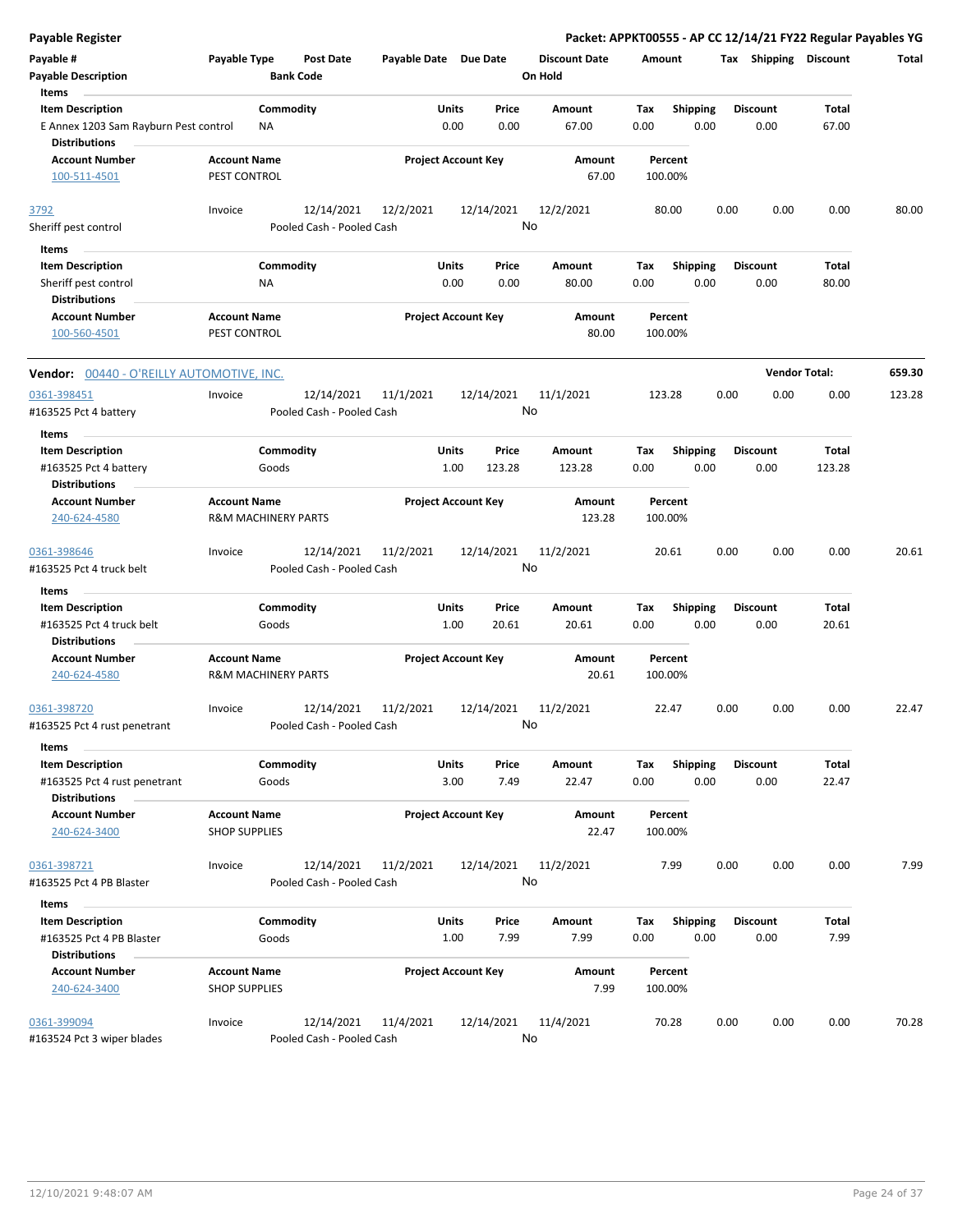| <b>Payable Register</b>                                |                                             |                                         |                       |                                |                      |             |                         |      |                         |                      | Packet: APPKT00555 - AP CC 12/14/21 FY22 Regular Payables YG |
|--------------------------------------------------------|---------------------------------------------|-----------------------------------------|-----------------------|--------------------------------|----------------------|-------------|-------------------------|------|-------------------------|----------------------|--------------------------------------------------------------|
| Payable #                                              | <b>Payable Type</b>                         | <b>Post Date</b>                        | Payable Date Due Date |                                | <b>Discount Date</b> | Amount      |                         |      | Tax Shipping Discount   |                      | Total                                                        |
| <b>Payable Description</b>                             |                                             | <b>Bank Code</b>                        |                       |                                | On Hold              |             |                         |      |                         |                      |                                                              |
| Items                                                  |                                             |                                         |                       |                                |                      |             |                         |      |                         |                      |                                                              |
| <b>Item Description</b>                                | Commodity                                   |                                         |                       | Price<br>Units                 | Amount               | Tax         | <b>Shipping</b>         |      | <b>Discount</b>         | Total                |                                                              |
| #163524 Pct 3 wiper blades<br><b>Distributions</b>     | Goods                                       |                                         |                       | 2.00<br>35.14                  | 70.28                | 0.00        | 0.00                    |      | 0.00                    | 70.28                |                                                              |
| <b>Account Number</b>                                  | <b>Account Name</b>                         |                                         |                       | <b>Project Account Key</b>     | Amount               |             | Percent                 |      |                         |                      |                                                              |
| 230-623-4580                                           | <b>R&amp;M MACHINERY PARTS</b>              |                                         |                       |                                | 70.28                |             | 100.00%                 |      |                         |                      |                                                              |
| 0361-399126                                            | Invoice                                     | 12/14/2021                              | 11/4/2021             | 12/14/2021                     | 11/4/2021            |             | 14.98                   | 0.00 | 0.00                    | 0.00                 | 14.98                                                        |
| #152888 Pct 1 gear lube                                |                                             | Pooled Cash - Pooled Cash               |                       |                                | No                   |             |                         |      |                         |                      |                                                              |
| Items                                                  |                                             |                                         |                       |                                |                      |             |                         |      |                         |                      |                                                              |
| <b>Item Description</b><br>#152888 Pct 1 gear lube     | Commodity<br>Goods                          |                                         |                       | Units<br>Price<br>2.00<br>7.49 | Amount<br>14.98      | Tax<br>0.00 | <b>Shipping</b><br>0.00 |      | <b>Discount</b><br>0.00 | Total<br>14.98       |                                                              |
| <b>Distributions</b><br><b>Account Number</b>          | <b>Account Name</b>                         |                                         |                       |                                |                      |             |                         |      |                         |                      |                                                              |
| 210-621-3400                                           | <b>SHOP SUPPLIES</b>                        |                                         |                       | <b>Project Account Key</b>     | Amount<br>14.98      |             | Percent<br>100.00%      |      |                         |                      |                                                              |
| 0361-399162                                            | Invoice                                     | 12/14/2021                              | 11/4/2021             | 12/14/2021                     | 11/4/2021            |             | 45.82                   | 0.00 | 0.00                    | 0.00                 | 45.82                                                        |
| #152888 Pc t 1 oi/fuel filters                         |                                             | Pooled Cash - Pooled Cash               |                       |                                | No                   |             |                         |      |                         |                      |                                                              |
| Items                                                  |                                             |                                         |                       |                                |                      |             |                         |      |                         |                      |                                                              |
| <b>Item Description</b>                                | Commodity                                   |                                         |                       | Units<br>Price                 | Amount               | Tax         | <b>Shipping</b>         |      | <b>Discount</b>         | Total                |                                                              |
| #152888 Pc t 1 oi/fuel filters<br><b>Distributions</b> | NA                                          |                                         |                       | 0.00<br>0.00                   | 45.82                | 0.00        | 0.00                    |      | 0.00                    | 45.82                |                                                              |
| <b>Account Number</b>                                  | <b>Account Name</b>                         |                                         |                       | <b>Project Account Key</b>     | Amount               |             | Percent                 |      |                         |                      |                                                              |
| 210-621-4580                                           | <b>R&amp;M MACHINERY PARTS</b>              |                                         |                       |                                | 45.82                |             | 100.00%                 |      |                         |                      |                                                              |
| 0361-400313                                            | Invoice                                     | 12/14/2021                              | 11/10/2021            | 12/14/2021                     | 11/10/2021           |             | 223.96                  | 0.00 | 0.00                    | 0.00                 | 223.96                                                       |
| #163525 Pct 4 oil/air/fuel filters                     |                                             | Pooled Cash - Pooled Cash               |                       |                                | No                   |             |                         |      |                         |                      |                                                              |
| Items                                                  |                                             |                                         |                       |                                |                      |             |                         |      |                         |                      |                                                              |
| <b>Item Description</b>                                | Commodity                                   |                                         |                       | Units<br>Price                 | Amount               | Tax         | <b>Shipping</b>         |      | <b>Discount</b>         | Total                |                                                              |
| #163525 Pct 4 oil/air/fuel filters                     | NA                                          |                                         |                       | 0.00<br>0.00                   | 223.96               | 0.00        | 0.00                    |      | 0.00                    | 223.96               |                                                              |
| <b>Distributions</b>                                   |                                             |                                         |                       |                                |                      |             |                         |      |                         |                      |                                                              |
| <b>Account Number</b>                                  | <b>Account Name</b>                         |                                         |                       | <b>Project Account Key</b>     | Amount               |             | Percent                 |      |                         |                      |                                                              |
| 240-624-4580                                           | <b>R&amp;M MACHINERY PARTS</b>              |                                         |                       |                                | 223.96               |             | 100.00%                 |      |                         |                      |                                                              |
| 0361-401445<br>#163523 Pct 2 antifreeze/hose           | Invoice                                     | 12/14/2021<br>Pooled Cash - Pooled Cash | 11/16/2021            | 12/14/2021                     | 11/16/2021<br>No     |             | 112.92                  | 0.00 | 0.00                    | 0.00                 | 112.92                                                       |
| Items                                                  |                                             |                                         |                       |                                |                      |             |                         |      |                         |                      |                                                              |
| <b>Item Description</b>                                | Commodity                                   |                                         |                       | Price<br>Units                 | Amount               | Tax         | Shipping                |      | <b>Discount</b>         | Total                |                                                              |
| #163523 Pct 2 antifreeze/hose                          | NA                                          |                                         |                       | 0.00<br>0.00                   | 112.92               | 0.00        | 0.00                    |      | 0.00                    | 112.92               |                                                              |
| <b>Distributions</b>                                   |                                             |                                         |                       |                                |                      |             |                         |      |                         |                      |                                                              |
| <b>Account Number</b>                                  | <b>Account Name</b>                         |                                         |                       | <b>Project Account Key</b>     | Amount               |             | Percent                 |      |                         |                      |                                                              |
| 220-622-4580                                           | <b>R&amp;M MACHINERY PARTS</b>              |                                         |                       |                                | 112.92               |             | 100.00%                 |      |                         |                      |                                                              |
| 5900-198399                                            | Invoice                                     | 12/14/2021                              | 11/9/2021             | 12/14/2021                     | 11/9/2021            |             | 16.99                   | 0.00 | 0.00                    | 0.00                 | 16.99                                                        |
| #163523 Pct 2 Pliers                                   |                                             | Pooled Cash - Pooled Cash               |                       |                                | No                   |             |                         |      |                         |                      |                                                              |
| Items                                                  |                                             |                                         |                       |                                |                      |             |                         |      |                         |                      |                                                              |
| <b>Item Description</b>                                | Commodity                                   |                                         |                       | Units<br>Price                 | Amount               | Tax         | <b>Shipping</b>         |      | <b>Discount</b>         | Total                |                                                              |
| #163523 Pct 2 Pliers                                   | Goods                                       |                                         |                       | 1.00<br>16.99                  | 16.99                | 0.00        | 0.00                    |      | 0.00                    | 16.99                |                                                              |
| <b>Distributions</b>                                   |                                             |                                         |                       |                                |                      |             |                         |      |                         |                      |                                                              |
| <b>Account Number</b><br>220-622-3400                  | <b>Account Name</b><br><b>SHOP SUPPLIES</b> |                                         |                       | <b>Project Account Key</b>     | Amount<br>16.99      |             | Percent<br>100.00%      |      |                         |                      |                                                              |
| Vendor: 00267 - PARIS CHEVROLET                        |                                             |                                         |                       |                                |                      |             |                         |      |                         | <b>Vendor Total:</b> | 2,593.51                                                     |
| 6048428                                                | Invoice                                     | 12/14/2021                              | 11/18/2021            | 12/14/2021                     | 11/18/2021           | 2,593.51    |                         | 0.00 | 0.00                    | 0.00                 | 2,593.51                                                     |
| Pct 3 2013 Chev #2511 repair                           |                                             | Pooled Cash - Pooled Cash               |                       |                                | No                   |             |                         |      |                         |                      |                                                              |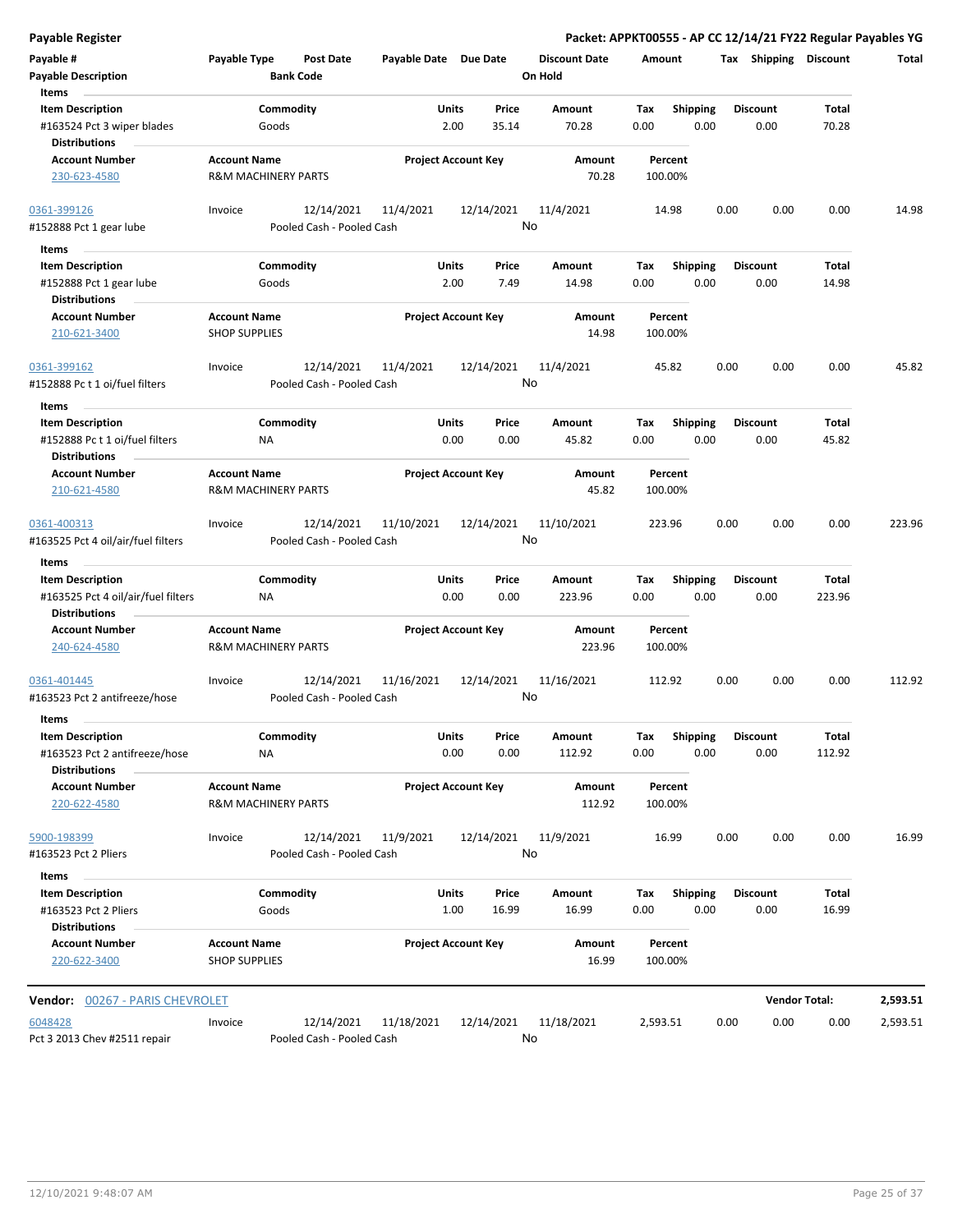| Payable Register                                                                       |                     |                                         |                       |                            |                                 | Packet: APPKT00555 - AP CC 12/14/21 FY22 Regular Payables YG |      |                         |                      |          |
|----------------------------------------------------------------------------------------|---------------------|-----------------------------------------|-----------------------|----------------------------|---------------------------------|--------------------------------------------------------------|------|-------------------------|----------------------|----------|
| Payable #<br><b>Payable Description</b>                                                | Payable Type        | Post Date<br><b>Bank Code</b>           | Payable Date Due Date |                            | <b>Discount Date</b><br>On Hold | Amount                                                       |      | Tax Shipping Discount   |                      | Total    |
| Items                                                                                  |                     |                                         |                       |                            |                                 |                                                              |      |                         |                      |          |
| <b>Item Description</b><br>Pct 3 2013 Chev #2511 repair<br><b>Distributions</b>        |                     | Commodity<br>ΝA                         | Units                 | Price<br>0.00<br>0.00      | Amount<br>2,593.51              | <b>Shipping</b><br>Tax<br>0.00<br>0.00                       |      | <b>Discount</b><br>0.00 | Total<br>2,593.51    |          |
| <b>Account Number</b><br>230-623-4580                                                  | <b>Account Name</b> | <b>R&amp;M MACHINERY PARTS</b>          |                       | <b>Project Account Key</b> | Amount<br>2,593.51              | Percent<br>100.00%                                           |      |                         |                      |          |
| Vendor: 00006 - PARKER TIRE                                                            |                     |                                         |                       |                            |                                 |                                                              |      |                         | <b>Vendor Total:</b> | 170.00   |
| 13786                                                                                  | Invoice             | 12/14/2021                              | 12/1/2021             | 12/14/2021                 | 12/1/2021                       | 155.00                                                       | 0.00 | 0.00                    | 0.00                 | 155.00   |
| Pct 4 change out/flat repair                                                           |                     | Pooled Cash - Pooled Cash               |                       |                            | No                              |                                                              |      |                         |                      |          |
| Items                                                                                  |                     |                                         |                       |                            |                                 |                                                              |      |                         |                      |          |
| <b>Item Description</b>                                                                |                     | Commodity                               | Units                 | Price                      | Amount                          | Tax<br><b>Shipping</b>                                       |      | <b>Discount</b>         | Total                |          |
| Pct 4 change out/flat repair<br><b>Distributions</b>                                   |                     | <b>NA</b>                               |                       | 0.00<br>0.00               | 155.00                          | 0.00<br>0.00                                                 |      | 0.00                    | 155.00               |          |
| <b>Account Number</b><br>240-624-4590                                                  | <b>Account Name</b> | R&M MACH. TIRES & TUBES                 |                       | <b>Project Account Key</b> | Amount<br>155.00                | Percent<br>100.00%                                           |      |                         |                      |          |
| 13814                                                                                  | Invoice             | 12/14/2021                              | 12/7/2021             | 12/14/2021                 | 12/7/2021                       | 15.00                                                        | 0.00 | 0.00                    | 0.00                 | 15.00    |
| Pct 2 tire repair                                                                      |                     | Pooled Cash - Pooled Cash               |                       |                            | No                              |                                                              |      |                         |                      |          |
| Items                                                                                  |                     |                                         |                       |                            |                                 |                                                              |      |                         |                      |          |
| <b>Item Description</b><br>Pct 2 tire repair                                           |                     | Commodity<br><b>NA</b>                  | Units                 | Price<br>0.00<br>0.00      | Amount<br>15.00                 | <b>Shipping</b><br>Tax<br>0.00<br>0.00                       |      | <b>Discount</b><br>0.00 | Total<br>15.00       |          |
| <b>Distributions</b><br><b>Account Number</b><br>220-622-4590                          | <b>Account Name</b> | R&M MACH. TIRES & TUBES                 |                       | <b>Project Account Key</b> | Amount<br>15.00                 | Percent<br>100.00%                                           |      |                         |                      |          |
|                                                                                        |                     |                                         |                       |                            |                                 |                                                              |      |                         | <b>Vendor Total:</b> | 891.00   |
| Vendor: 00589 - PERKINS, J. DANIEL                                                     |                     |                                         |                       |                            |                                 |                                                              |      |                         |                      |          |
| INV0003891<br>FA-20-44880 MH Dst Ct 10/11-11/6/21                                      | Invoice             | 12/14/2021<br>Pooled Cash - Pooled Cash | 11/6/2021             | 12/14/2021                 | 11/6/2021<br>No                 | 72.00                                                        | 0.00 | 0.00                    | 0.00                 | 72.00    |
| Items                                                                                  |                     |                                         |                       |                            |                                 |                                                              |      |                         |                      |          |
| <b>Item Description</b><br>FA-20-44880 MH Dst Ct 10/11-11/6/21                         |                     | Commodity<br><b>NA</b>                  | Units                 | Price<br>0.00<br>0.00      | Amount<br>72.00                 | <b>Shipping</b><br>Tax<br>0.00<br>0.00                       |      | <b>Discount</b><br>0.00 | Total<br>72.00       |          |
| <b>Distributions</b><br><b>Account Number</b>                                          | <b>Account Name</b> |                                         |                       | <b>Project Account Key</b> | Amount                          | Percent                                                      |      |                         |                      |          |
| 100-435-4360                                                                           |                     | <b>ATTORNEY FEES- CPS CASES</b>         |                       |                            | 72.00                           | 100.00%                                                      |      |                         |                      |          |
| INV0003892<br>FA-15-42456 AG/PNJ Dst Ct 10/6-11/6/21                                   | Invoice             | 12/14/2021<br>Pooled Cash - Pooled Cash | 11/6/2021             | 12/14/2021                 | 11/6/2021<br>No                 | 270.00                                                       | 0.00 | 0.00                    | 0.00                 | 270.00   |
| Items                                                                                  |                     |                                         |                       |                            |                                 |                                                              |      |                         |                      |          |
| <b>Item Description</b><br>FA-15-42456 AG/PNJ Dst Ct 10/6-11/6/21                      |                     | Commodity<br>ΝA                         | Units                 | Price<br>0.00<br>0.00      | Amount<br>270.00                | <b>Shipping</b><br>Tax<br>0.00<br>0.00                       |      | <b>Discount</b><br>0.00 | Total<br>270.00      |          |
| <b>Distributions</b><br><b>Account Number</b><br>100-435-4360                          | <b>Account Name</b> | ATTORNEY FEES- CPS CASES                |                       | <b>Project Account Key</b> | Amount<br>270.00                | Percent<br>100.00%                                           |      |                         |                      |          |
|                                                                                        |                     |                                         |                       |                            |                                 |                                                              |      |                         |                      |          |
| <b>INV0003893</b><br>FA-20-45001 MN Dst Ct 10/18-12/3/21                               | Invoice             | 12/14/2021<br>Pooled Cash - Pooled Cash | 12/3/2021             | 12/14/2021                 | 12/3/2021<br>No                 | 549.00                                                       | 0.00 | 0.00                    | 0.00                 | 549.00   |
| Items                                                                                  |                     |                                         |                       |                            |                                 |                                                              |      |                         |                      |          |
| <b>Item Description</b><br>FA-20-45001 MN Dst Ct 10/18-12/3/21<br><b>Distributions</b> |                     | Commodity<br>NA                         | Units                 | Price<br>0.00<br>0.00      | Amount<br>549.00                | <b>Shipping</b><br>Тах<br>0.00<br>0.00                       |      | <b>Discount</b><br>0.00 | Total<br>549.00      |          |
| <b>Account Number</b><br>100-435-4360                                                  | <b>Account Name</b> | ATTORNEY FEES- CPS CASES                |                       | <b>Project Account Key</b> | Amount<br>549.00                | Percent<br>100.00%                                           |      |                         |                      |          |
| Vendor: 00353 - RDO EQUIPMENT CO                                                       |                     |                                         |                       |                            |                                 |                                                              |      |                         | <b>Vendor Total:</b> | 2,001.56 |
| W8237624                                                                               | Invoice             | 12/14/2021                              | 12/7/2021             | 12/14/2021                 | 12/7/2021                       | 886.19                                                       | 0.00 | 0.00                    | 0.00                 | 886.19   |
| #7451001 Pct 2 Grader G930B repair                                                     |                     | Pooled Cash - Pooled Cash               |                       |                            | No                              |                                                              |      |                         |                      |          |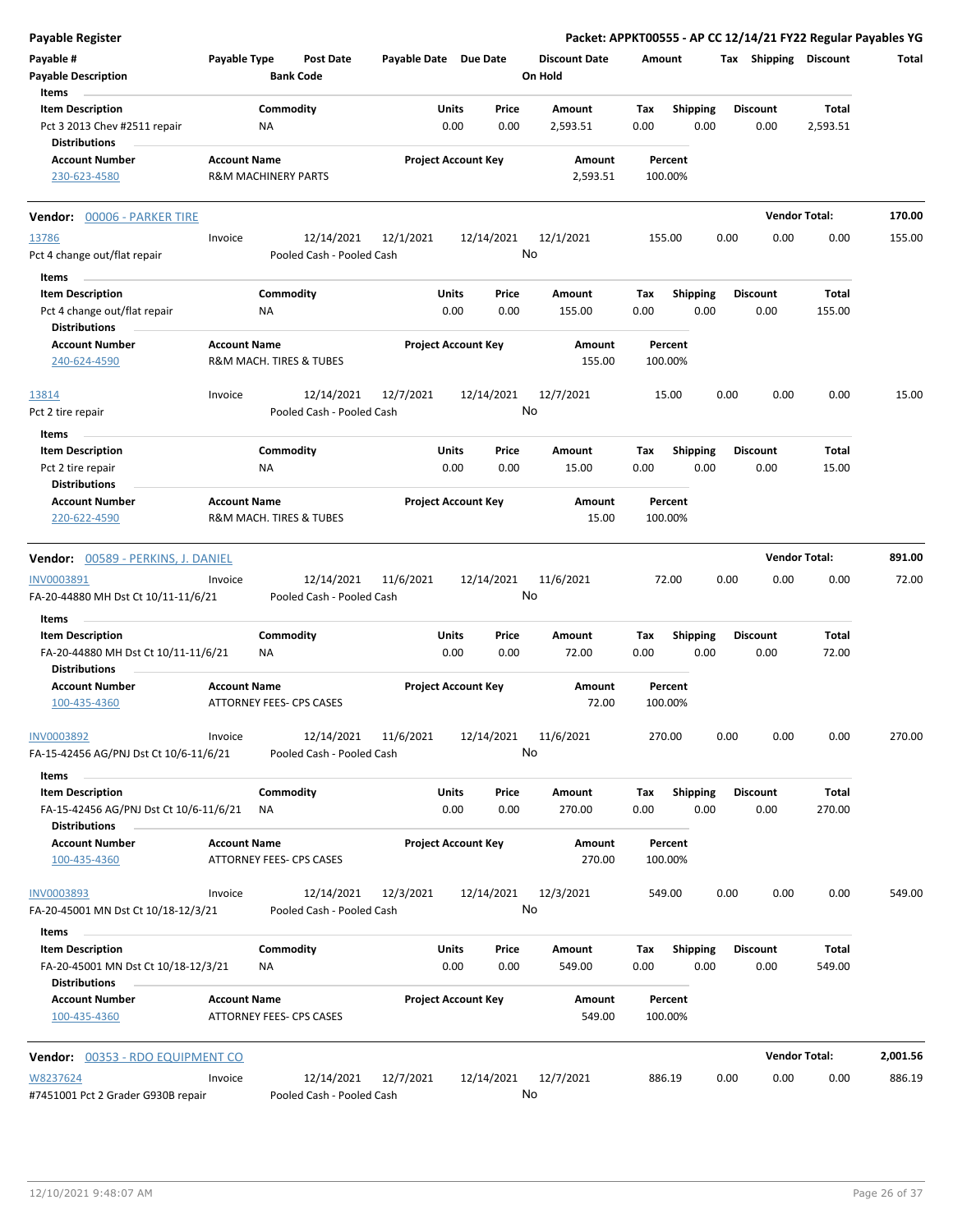| <b>Payable Register</b>                                                                        |                                                       |                                         |                       |                            |                                 |             |                         |                         | Packet: APPKT00555 - AP CC 12/14/21 FY22 Regular Payables YG |             |
|------------------------------------------------------------------------------------------------|-------------------------------------------------------|-----------------------------------------|-----------------------|----------------------------|---------------------------------|-------------|-------------------------|-------------------------|--------------------------------------------------------------|-------------|
| Payable #<br><b>Payable Description</b>                                                        | Payable Type                                          | <b>Post Date</b><br><b>Bank Code</b>    | Payable Date Due Date |                            | <b>Discount Date</b><br>On Hold | Amount      |                         |                         | Tax Shipping Discount                                        | Total       |
| Items<br><b>Item Description</b><br>#7451001 Pct 2 Grader G930B repair<br><b>Distributions</b> | NA                                                    | Commodity                               | Units                 | Price<br>0.00<br>0.00      | Amount<br>886.19                | Tax<br>0.00 | <b>Shipping</b><br>0.00 | <b>Discount</b><br>0.00 | <b>Total</b><br>886.19                                       |             |
| <b>Account Number</b><br>220-622-4580                                                          | <b>Account Name</b><br>R&M MACHINERY PARTS            |                                         |                       | <b>Project Account Key</b> | Amount<br>886.19                |             | Percent<br>100.00%      |                         |                                                              |             |
| W8244824<br>#7451001 Pct 2 tractor 6430H repair                                                | Invoice                                               | 12/14/2021<br>Pooled Cash - Pooled Cash | 12/2/2021             | 12/14/2021                 | 12/2/2021<br>No                 | 1,115.37    |                         | 0.00<br>0.00            | 0.00                                                         | 1,115.37    |
| Items                                                                                          |                                                       |                                         |                       |                            |                                 |             |                         |                         |                                                              |             |
| <b>Item Description</b><br>#7451001 Pct 2 tractor 6430H repair                                 | <b>NA</b>                                             | Commodity                               | Units                 | Price<br>0.00<br>0.00      | Amount<br>1,115.37              | Tax<br>0.00 | <b>Shipping</b><br>0.00 | <b>Discount</b><br>0.00 | Total<br>1,115.37                                            |             |
| <b>Distributions</b>                                                                           | <b>Account Name</b>                                   |                                         |                       |                            |                                 |             |                         |                         |                                                              |             |
| <b>Account Number</b><br>220-622-4580                                                          | R&M MACHINERY PARTS                                   |                                         |                       | <b>Project Account Key</b> | Amount<br>1,115.37              |             | Percent<br>100.00%      |                         |                                                              |             |
| <b>Vendor: 00319 - RED RIVER TRUCK REPAIR</b>                                                  |                                                       |                                         |                       |                            |                                 |             |                         |                         | <b>Vendor Total:</b>                                         | 17.00       |
| 869641<br>Pct 1 R&M Parts                                                                      | Invoice                                               | 12/14/2021<br>Pooled Cash - Pooled Cash | 11/4/2021             | 12/14/2021                 | 11/4/2021<br>No                 |             | 17.00                   | 0.00<br>0.00            | 0.00                                                         | 17.00       |
| Items                                                                                          |                                                       | Commodity                               | Units                 | Price                      | Amount                          | Tax         |                         | <b>Discount</b>         | <b>Total</b>                                                 |             |
| <b>Item Description</b><br>Pct 1 R&M Parts<br><b>Distributions</b>                             | <b>NA</b>                                             |                                         |                       | 0.00<br>0.00               | 17.00                           | 0.00        | Shipping<br>0.00        | 0.00                    | 17.00                                                        |             |
| <b>Account Number</b><br>210-621-4580                                                          | <b>Account Name</b><br><b>R&amp;M MACHINERY PARTS</b> |                                         |                       | <b>Project Account Key</b> | Amount<br>17.00                 |             | Percent<br>100.00%      |                         |                                                              |             |
| <b>Vendor:</b> VEN02294 - Richards, Jessica                                                    |                                                       |                                         |                       |                            |                                 |             |                         |                         | <b>Vendor Total:</b>                                         | 337.12      |
| <b>INV0003887</b>                                                                              | Invoice                                               | 12/14/2021                              | 12/7/2021             | 12/14/2021                 | 12/7/2021                       |             | 337.12                  | 0.00<br>0.00            | 0.00                                                         | 337.12      |
| Oct-Nov 2021 mileage-602<br>Items                                                              |                                                       | Pooled Cash - Pooled Cash               |                       |                            | No                              |             |                         |                         |                                                              |             |
| <b>Item Description</b>                                                                        |                                                       | Commodity                               | Units                 | Price                      | Amount                          | Tax         | <b>Shipping</b>         | <b>Discount</b>         | <b>Total</b>                                                 |             |
| Oct-Nov 2021 mileage-602<br><b>Distributions</b>                                               | Mileage                                               |                                         | 602.00                | 0.56                       | 337.12                          | 0.00        | 0.00                    | 0.00                    | 337.12                                                       |             |
| <b>Account Number</b><br>100-665-4290                                                          | <b>Account Name</b><br>IN/OUT CO.TRAVEL/TRAINING-4-H  |                                         |                       | <b>Project Account Key</b> | Amount<br>337.12                |             | Percent<br>100.00%      |                         |                                                              |             |
| Vendor: 00269 - ROMCO EQUIPMENT CO.                                                            |                                                       |                                         |                       |                            |                                 |             |                         |                         | <b>Vendor Total:</b>                                         | 7,551.08    |
| 101135030<br>Pct 2 Grader G930B parts                                                          | Invoice                                               | 12/14/2021<br>Pooled Cash - Pooled Cash | 12/6/2021             | 12/14/2021                 | 12/6/2021<br>No                 | 4,451.17    |                         | 0.00<br>0.00            | 0.00                                                         | 4,451.17    |
| Items<br><b>Item Description</b><br>Pct 2 Grader G930B parts                                   | ΝA                                                    | Commodity                               | Units                 | Price<br>0.00<br>0.00      | Amount<br>4,451.17              | Tax<br>0.00 | <b>Shipping</b><br>0.00 | <b>Discount</b><br>0.00 | Total<br>4,451.17                                            |             |
| <b>Distributions</b><br><b>Account Number</b><br>220-622-4580                                  | <b>Account Name</b><br>R&M MACHINERY PARTS            |                                         |                       | <b>Project Account Key</b> | Amount<br>4,451.17              |             | Percent<br>100.00%      |                         |                                                              |             |
| 101135128<br>Pct 2 grader G930B cooler credit                                                  | Credit Memo                                           | 12/14/2021<br>Pooled Cash - Pooled Cash | 12/9/2021             | 12/9/2021                  | 12/9/2021<br>No                 | $-2,847.48$ |                         | 0.00<br>0.00            | 0.00                                                         | $-2,847.48$ |
| Items                                                                                          |                                                       |                                         |                       |                            |                                 |             |                         |                         |                                                              |             |
| <b>Item Description</b><br>Pct 2 grader G930B cooler credit<br><b>Distributions</b>            | NA                                                    | Commodity                               | Units                 | Price<br>0.00<br>0.00      | Amount<br>$-2,847.48$           | Tax<br>0.00 | <b>Shipping</b><br>0.00 | <b>Discount</b><br>0.00 | <b>Total</b><br>$-2,847.48$                                  |             |
| <b>Account Number</b><br>220-622-4580                                                          | <b>Account Name</b><br>R&M MACHINERY PARTS            |                                         |                       | <b>Project Account Key</b> | Amount<br>$-2,847.48$           |             | Percent<br>100.00%      |                         |                                                              |             |
| 101135129<br>Pct 2 Grader G930B cooler kit                                                     | Invoice                                               | 12/14/2021<br>Pooled Cash - Pooled Cash | 12/9/2021             | 12/14/2021                 | 12/9/2021<br>No                 | 5,947.39    |                         | 0.00<br>0.00            | 0.00                                                         | 5,947.39    |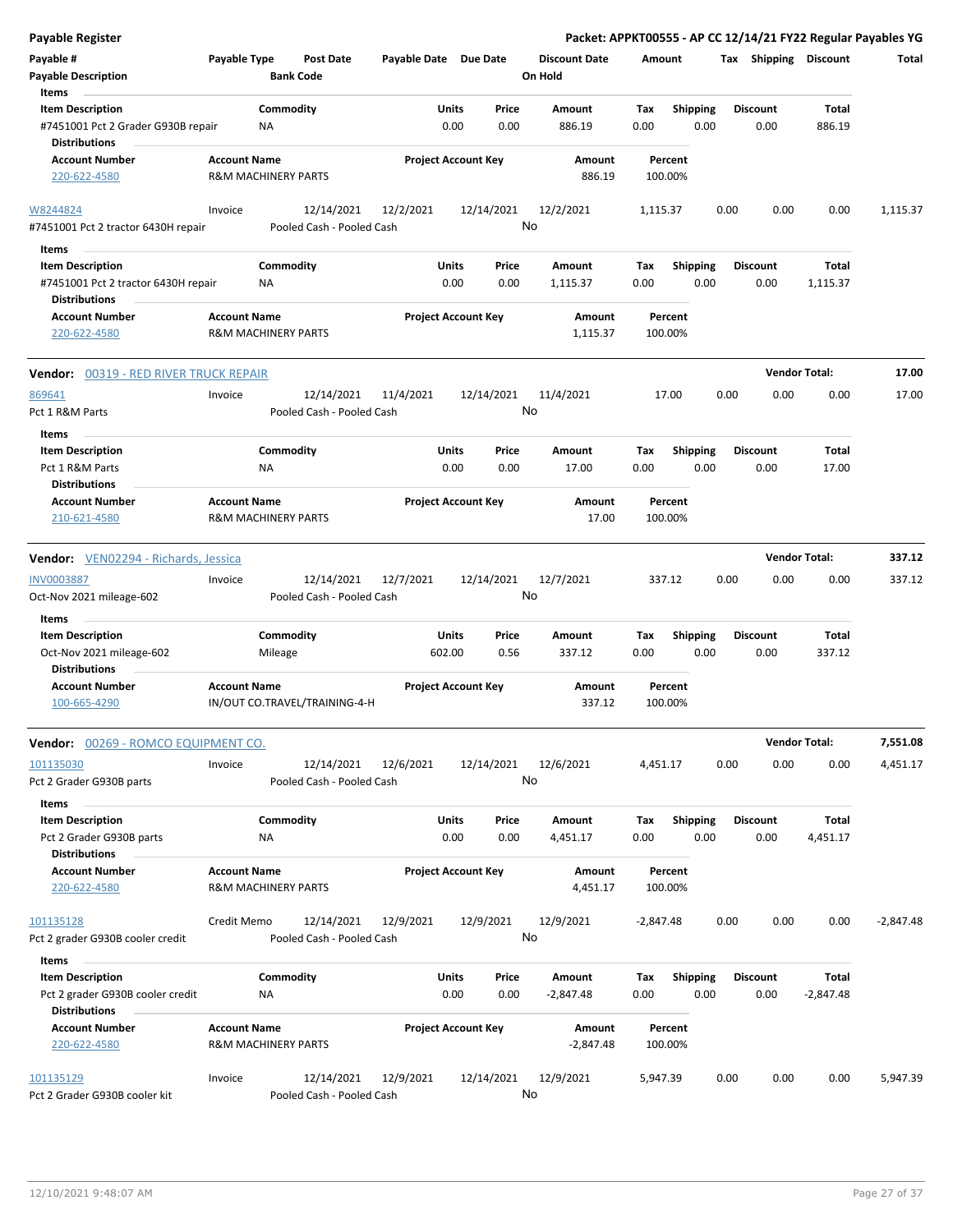| <b>Payable Register</b>                                                                     |                     |                                         |                       |                                |                                 |                    |                    |                         |      |                         |                        | Packet: APPKT00555 - AP CC 12/14/21 FY22 Regular Payables YG |
|---------------------------------------------------------------------------------------------|---------------------|-----------------------------------------|-----------------------|--------------------------------|---------------------------------|--------------------|--------------------|-------------------------|------|-------------------------|------------------------|--------------------------------------------------------------|
| Payable #<br><b>Payable Description</b>                                                     | Payable Type        | <b>Post Date</b><br><b>Bank Code</b>    | Payable Date Due Date |                                | <b>Discount Date</b><br>On Hold |                    | Amount             |                         |      | Tax Shipping Discount   |                        | Total                                                        |
| Items<br><b>Item Description</b><br>Pct 2 Grader G930B cooler kit                           |                     | Commodity<br>NA                         |                       | Units<br>Price<br>0.00<br>0.00 | Amount<br>5,947.39              |                    | Tax<br>0.00        | <b>Shipping</b><br>0.00 |      | <b>Discount</b><br>0.00 | Total<br>5,947.39      |                                                              |
| <b>Distributions</b><br><b>Account Number</b><br>220-622-4580                               | <b>Account Name</b> | <b>R&amp;M MACHINERY PARTS</b>          |                       | <b>Project Account Key</b>     |                                 | Amount<br>5,947.39 | Percent<br>100.00% |                         |      |                         |                        |                                                              |
| <b>Vendor: 00191 - SANSOM TRUCK PARTS</b>                                                   |                     |                                         |                       |                                |                                 |                    |                    |                         |      |                         | <b>Vendor Total:</b>   | 4,401.31                                                     |
| 2515<br>Pct 3 Intl. #307 DOT inspection                                                     | Invoice             | 12/14/2021<br>Pooled Cash - Pooled Cash | 10/27/2021            | 12/1/2021                      | 10/27/2021<br>No                |                    | 40.00              |                         | 0.00 | 0.00                    | 0.00                   | 40.00                                                        |
| Items<br><b>Item Description</b><br>Pct 3 Intl. #307 DOT inspection                         |                     | Commodity<br>ΝA                         |                       | Units<br>Price<br>0.00<br>0.00 | Amount                          | 40.00              | Tax<br>0.00        | <b>Shipping</b><br>0.00 |      | <b>Discount</b><br>0.00 | Total<br>40.00         |                                                              |
| <b>Distributions</b><br><b>Account Number</b><br>230-623-4580                               | <b>Account Name</b> | <b>R&amp;M MACHINERY PARTS</b>          |                       | <b>Project Account Key</b>     |                                 | Amount<br>40.00    | Percent<br>100.00% |                         |      |                         |                        |                                                              |
| 2795<br>Pct 3 2000 Intl #216 oil pan                                                        | Invoice             | 12/14/2021<br>Pooled Cash - Pooled Cash | 11/12/2021            | 12/14/2021                     | 11/12/2021<br>No                |                    | 925.60             |                         | 0.00 | 0.00                    | 0.00                   | 925.60                                                       |
| Items<br><b>Item Description</b><br>Pct 3 2000 Intl #216 oil pan<br>Distributions           |                     | Commodity<br>ΝA                         |                       | Units<br>Price<br>0.00<br>0.00 | Amount<br>925.60                |                    | Tax<br>0.00        | <b>Shipping</b><br>0.00 |      | <b>Discount</b><br>0.00 | <b>Total</b><br>925.60 |                                                              |
| <b>Account Number</b><br>230-623-4580                                                       | <b>Account Name</b> | <b>R&amp;M MACHINERY PARTS</b>          |                       | <b>Project Account Key</b>     |                                 | Amount<br>925.60   | Percent<br>100.00% |                         |      |                         |                        |                                                              |
| 62866<br>Pct 3 #306 brake light repair                                                      | Invoice             | 12/14/2021<br>Pooled Cash - Pooled Cash | 11/1/2021             | 12/14/2021                     | 11/1/2021<br>No                 |                    | 136.45             |                         | 0.00 | 0.00                    | 0.00                   | 136.45                                                       |
| Items<br><b>Item Description</b>                                                            |                     | Commodity                               |                       | Units<br>Price                 | Amount                          |                    | Tax                | <b>Shipping</b>         |      | <b>Discount</b>         | Total                  |                                                              |
| Pct 3 #306 brake light repair<br><b>Distributions</b>                                       |                     | ΝA                                      |                       | 0.00<br>0.00                   | 136.45                          |                    | 0.00               | 0.00                    |      | 0.00                    | 136.45                 |                                                              |
| <b>Account Number</b><br>230-623-4580                                                       | <b>Account Name</b> | <b>R&amp;M MACHINERY PARTS</b>          |                       | <b>Project Account Key</b>     |                                 | Amount<br>136.45   | Percent<br>100.00% |                         |      |                         |                        |                                                              |
| 62880<br>Pct 3 Pete #306 repair air leak                                                    | Invoice             | 12/14/2021<br>Pooled Cash - Pooled Cash | 11/4/2021             | 12/14/2021                     | 11/4/2021<br>No                 |                    | 70.50              |                         | 0.00 | 0.00                    | 0.00                   | 70.50                                                        |
| Items<br><b>Item Description</b><br>Pct 3 Pete #306 repair air leak<br><b>Distributions</b> |                     | Commodity<br>ΝA                         |                       | Units<br>Price<br>0.00<br>0.00 | Amount                          | 70.50              | Tax<br>0.00        | <b>Shipping</b><br>0.00 |      | <b>Discount</b><br>0.00 | Total<br>70.50         |                                                              |
| <b>Account Number</b><br>230-623-4580                                                       | <b>Account Name</b> | <b>R&amp;M MACHINERY PARTS</b>          |                       | <b>Project Account Key</b>     |                                 | Amount<br>70.50    | Percent<br>100.00% |                         |      |                         |                        |                                                              |
| 62884<br>Pct 3 Intl oil pan repair                                                          | Invoice             | 12/14/2021<br>Pooled Cash - Pooled Cash | 11/5/2021             | 12/14/2021                     | 11/5/2021<br>No                 |                    | 1,998.14           |                         | 0.00 | 0.00                    | 0.00                   | 1,998.14                                                     |
| Items<br><b>Item Description</b><br>Pct 3 Intl oil pan repair<br><b>Distributions</b>       |                     | Commodity<br>NA                         |                       | Units<br>Price<br>0.00<br>0.00 | Amount<br>1,998.14              |                    | Tax<br>0.00        | <b>Shipping</b><br>0.00 |      | <b>Discount</b><br>0.00 | Total<br>1,998.14      |                                                              |
| <b>Account Number</b><br>230-623-4580                                                       | <b>Account Name</b> | <b>R&amp;M MACHINERY PARTS</b>          |                       | <b>Project Account Key</b>     |                                 | Amount<br>1,998.14 | Percent<br>100.00% |                         |      |                         |                        |                                                              |
| 62887<br>Pct 1/3 #316 repair oil leak                                                       | Invoice             | 12/14/2021<br>Pooled Cash - Pooled Cash | 11/5/2021             | 12/14/2021                     | 11/5/2021<br>No                 |                    | 736.67             |                         | 0.00 | 0.00                    | 0.00                   | 736.67                                                       |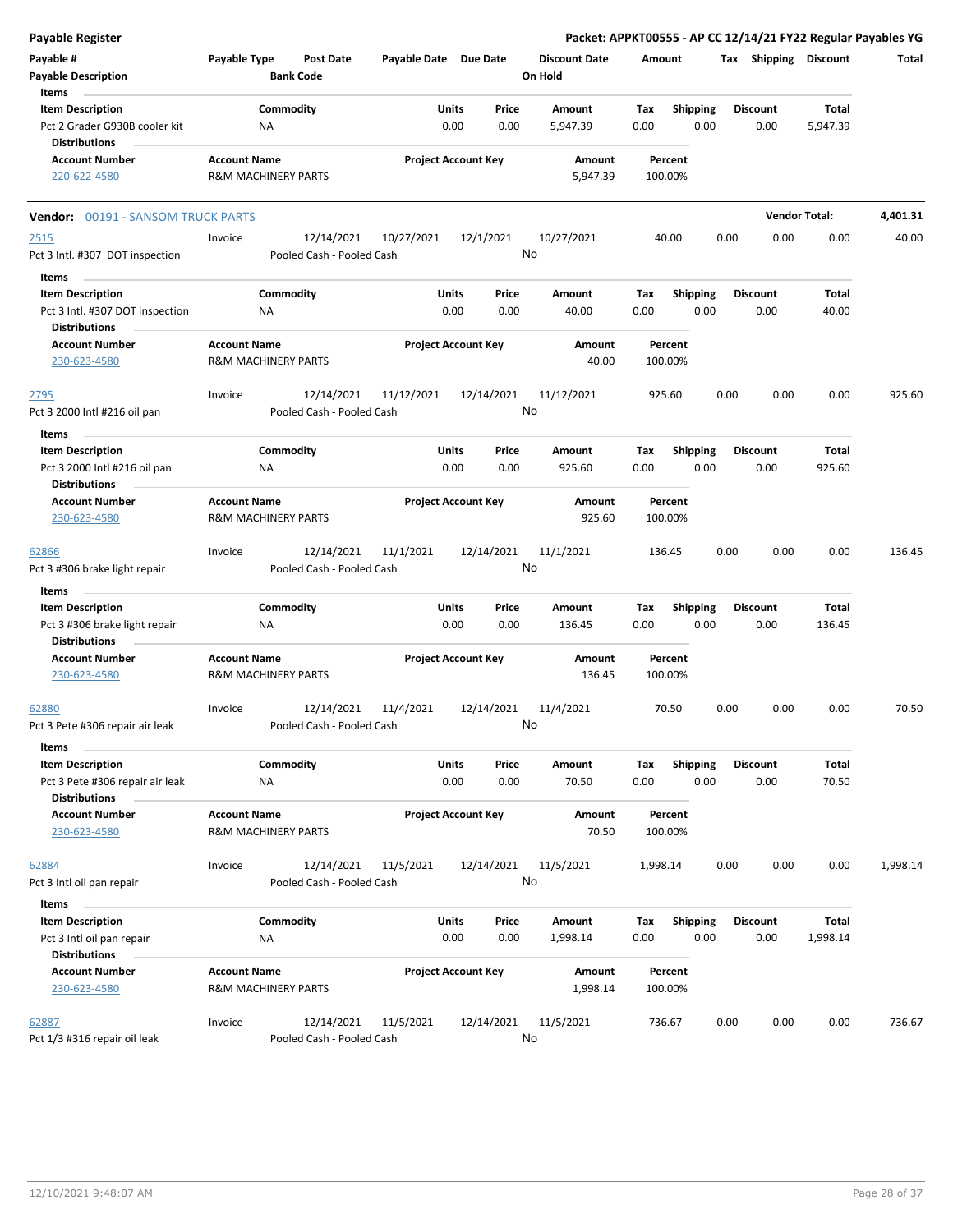| Payable Register                                                      |                                  |                       |                            |                      |          |                 | Packet: APPKT00555 - AP CC 12/14/21 FY22 Regular Payables YG |                      |          |
|-----------------------------------------------------------------------|----------------------------------|-----------------------|----------------------------|----------------------|----------|-----------------|--------------------------------------------------------------|----------------------|----------|
| Payable #                                                             | Payable Type<br><b>Post Date</b> | Payable Date Due Date |                            | <b>Discount Date</b> | Amount   |                 | Tax Shipping Discount                                        |                      | Total    |
| <b>Payable Description</b>                                            | <b>Bank Code</b>                 |                       |                            | On Hold              |          |                 |                                                              |                      |          |
| <b>Items</b>                                                          |                                  |                       |                            |                      |          |                 |                                                              |                      |          |
| <b>Item Description</b>                                               | Commodity                        | Units                 | Price                      | Amount               | Tax      | Shipping        | <b>Discount</b>                                              | Total                |          |
| Pct 1/3 #316 repair oil leak<br><b>Distributions</b>                  | ΝA                               |                       | 0.00<br>0.00               | 736.67               | 0.00     | 0.00            | 0.00                                                         | 736.67               |          |
|                                                                       |                                  |                       |                            |                      |          |                 |                                                              |                      |          |
| <b>Account Number</b>                                                 | <b>Account Name</b>              |                       | <b>Project Account Key</b> | Amount               | Percent  |                 |                                                              |                      |          |
| 210-621-4580                                                          | <b>R&amp;M MACHINERY PARTS</b>   |                       |                            | 368.34               | 50.00%   |                 |                                                              |                      |          |
| 230-623-4580                                                          | <b>R&amp;M MACHINERY PARTS</b>   |                       |                            | 368.33               | 50.00%   |                 |                                                              |                      |          |
| 62897                                                                 | 12/14/2021<br>Invoice            | 11/10/2021            | 12/14/2021                 | 11/10/2021           | 493.95   |                 | 0.00<br>0.00                                                 | 0.00                 | 493.95   |
| Pct 3 #326 Pete repair sensor/mirror                                  | Pooled Cash - Pooled Cash        |                       |                            | No                   |          |                 |                                                              |                      |          |
| Items                                                                 |                                  |                       |                            |                      |          |                 |                                                              |                      |          |
| <b>Item Description</b>                                               | Commodity                        | Units                 | Price                      | Amount               | Tax      | <b>Shipping</b> | <b>Discount</b>                                              | Total                |          |
| Pct 3 #326 Pete repair sensor/mirror                                  | ΝA                               |                       | 0.00<br>0.00               | 493.95               | 0.00     | 0.00            | 0.00                                                         | 493.95               |          |
| <b>Distributions</b>                                                  |                                  |                       |                            |                      |          |                 |                                                              |                      |          |
| <b>Account Number</b>                                                 | <b>Account Name</b>              |                       | <b>Project Account Key</b> | Amount               | Percent  |                 |                                                              |                      |          |
| 230-623-4580                                                          | <b>R&amp;M MACHINERY PARTS</b>   |                       |                            | 493.95               | 100.00%  |                 |                                                              |                      |          |
|                                                                       |                                  |                       |                            |                      |          |                 |                                                              |                      |          |
| <b>Vendor:</b> VEN02612 - Securitas Security Services USA, Inc.       |                                  |                       |                            |                      |          |                 |                                                              | <b>Vendor Total:</b> | 4,554.88 |
| 10616274                                                              | 12/14/2021<br>Invoice            | 11/30/2021            | 12/30/2021                 | 11/30/2021           | 4,554.88 |                 | 0.00<br>0.00                                                 | 0.00                 | 4,554.88 |
| Nov 2021 Security officer-J Davidson                                  | Pooled Cash - Pooled Cash        |                       |                            | No                   |          |                 |                                                              |                      |          |
| Items                                                                 |                                  |                       |                            |                      |          |                 |                                                              |                      |          |
| <b>Item Description</b>                                               | Commodity                        | Units                 | Price                      | Amount               | Tax      | <b>Shipping</b> | <b>Discount</b>                                              | Total                |          |
| Nov 2021 Security officer-J Davidson                                  | NA                               |                       | 0.00<br>0.00               | 4,554.88             | 0.00     | 0.00            | 0.00                                                         | 4,554.88             |          |
| <b>Distributions</b>                                                  |                                  |                       |                            |                      |          |                 |                                                              |                      |          |
| <b>Account Number</b>                                                 | <b>Account Name</b>              |                       | <b>Project Account Key</b> | Amount               | Percent  |                 |                                                              |                      |          |
| 110-541-1070                                                          | SALARY PART-TIME                 |                       |                            | 4,554.88             | 100.00%  |                 |                                                              |                      |          |
|                                                                       |                                  |                       |                            |                      |          |                 |                                                              |                      |          |
| Vendor: 00801 - SOLOMON, AMANDA                                       |                                  |                       |                            |                      |          |                 |                                                              | <b>Vendor Total:</b> | 3,496.00 |
| INV0003888                                                            | 12/14/2021<br>Invoice            | 12/3/2021             | 12/14/2021                 | 12/3/2021            | 1,482.00 |                 | 0.00<br>0.00                                                 | 0.00                 | 1,482.00 |
| FA-21-45534 MJ Dst Ct 10/8-12/3/21                                    | Pooled Cash - Pooled Cash        |                       |                            | No                   |          |                 |                                                              |                      |          |
| Items                                                                 |                                  |                       |                            |                      |          |                 |                                                              |                      |          |
| <b>Item Description</b>                                               | Commodity                        | Units                 | Price                      | Amount               | Tax      | <b>Shipping</b> | <b>Discount</b>                                              | Total                |          |
| FA-21-45534 MJ Dst Ct 10/8-12/3/21                                    | ΝA                               |                       | 0.00<br>0.00               | 1,482.00             | 0.00     | 0.00            | 0.00                                                         | 1,482.00             |          |
| <b>Distributions</b>                                                  |                                  |                       |                            |                      |          |                 |                                                              |                      |          |
| <b>Account Number</b>                                                 | <b>Account Name</b>              |                       | <b>Project Account Key</b> | Amount               | Percent  |                 |                                                              |                      |          |
| 100-435-4360                                                          | ATTORNEY FEES- CPS CASES         |                       |                            | 1,482.00             | 100.00%  |                 |                                                              |                      |          |
|                                                                       |                                  |                       |                            |                      |          |                 |                                                              |                      |          |
| <b>INV0003889</b>                                                     | 12/14/2021<br>Invoice            | 11/1/2021             | 12/14/2021                 | 11/1/2021            | 484.50   |                 | 0.00<br>0.00                                                 | 0.00                 | 484.50   |
| FA-20-44800 GW/MW/SW Dst Ct 10/1-11/1/21    Pooled Cash - Pooled Cash |                                  |                       |                            | No                   |          |                 |                                                              |                      |          |
| Items                                                                 |                                  |                       |                            |                      |          |                 |                                                              |                      |          |
| <b>Item Description</b>                                               | Commodity                        | Units                 | Price                      | Amount               | Tax      | Shipping        | <b>Discount</b>                                              | <b>Total</b>         |          |
| FA-20-44800 GW/MW/SW Dst Ct 10/1-11 NA                                |                                  |                       | 0.00<br>0.00               | 484.50               | 0.00     | 0.00            | 0.00                                                         | 484.50               |          |
| <b>Distributions</b>                                                  |                                  |                       |                            |                      |          |                 |                                                              |                      |          |
| <b>Account Number</b>                                                 | <b>Account Name</b>              |                       | <b>Project Account Key</b> | <b>Amount</b>        | Percent  |                 |                                                              |                      |          |
| 100-435-4360                                                          | <b>ATTORNEY FEES- CPS CASES</b>  |                       |                            | 484.50               | 100.00%  |                 |                                                              |                      |          |
|                                                                       |                                  |                       |                            |                      |          |                 |                                                              |                      |          |
| <b>INV0003890</b>                                                     | 12/14/2021<br>Invoice            | 11/4/2021             | 12/14/2021                 | 11/4/2021            | 1,529.50 |                 | 0.00<br>0.00                                                 | 0.00                 | 1,529.50 |
| FA-21-45178 VS Dst Ct 10/6-11/4/21                                    | Pooled Cash - Pooled Cash        |                       |                            | No                   |          |                 |                                                              |                      |          |
| <b>Items</b>                                                          |                                  |                       |                            |                      |          |                 |                                                              |                      |          |
| <b>Item Description</b>                                               | Commodity                        | Units                 | Price                      | Amount               | Tax      | <b>Shipping</b> | <b>Discount</b>                                              | Total                |          |
| FA-21-45178 VS Dst Ct 10/6-11/4/21                                    | NA                               |                       | 0.00<br>0.00               | 1,529.50             | 0.00     | 0.00            | 0.00                                                         | 1,529.50             |          |
| <b>Distributions</b>                                                  |                                  |                       |                            |                      |          |                 |                                                              |                      |          |
| <b>Account Number</b>                                                 | <b>Account Name</b>              |                       | <b>Project Account Key</b> | Amount               | Percent  |                 |                                                              |                      |          |
| 100-435-4360                                                          | <b>ATTORNEY FEES- CPS CASES</b>  |                       |                            | 1,529.50             | 100.00%  |                 |                                                              |                      |          |
|                                                                       |                                  |                       |                            |                      |          |                 |                                                              |                      |          |
| <b>Vendor:</b> VEN02325 - Texas Assoc. of Elections Administrators    |                                  |                       |                            |                      |          |                 |                                                              | <b>Vendor Total:</b> | 1,050.00 |
| <b>INV0003835</b>                                                     | Invoice<br>12/14/2021            | 12/7/2021             | 12/14/2021                 | 12/7/2021            | 350.00   |                 | 0.00<br>0.00                                                 | 0.00                 | 350.00   |
| 2022 dues/conference regist. fee - T Biggar                           | Pooled Cash - Pooled Cash        |                       |                            | No                   |          |                 |                                                              |                      |          |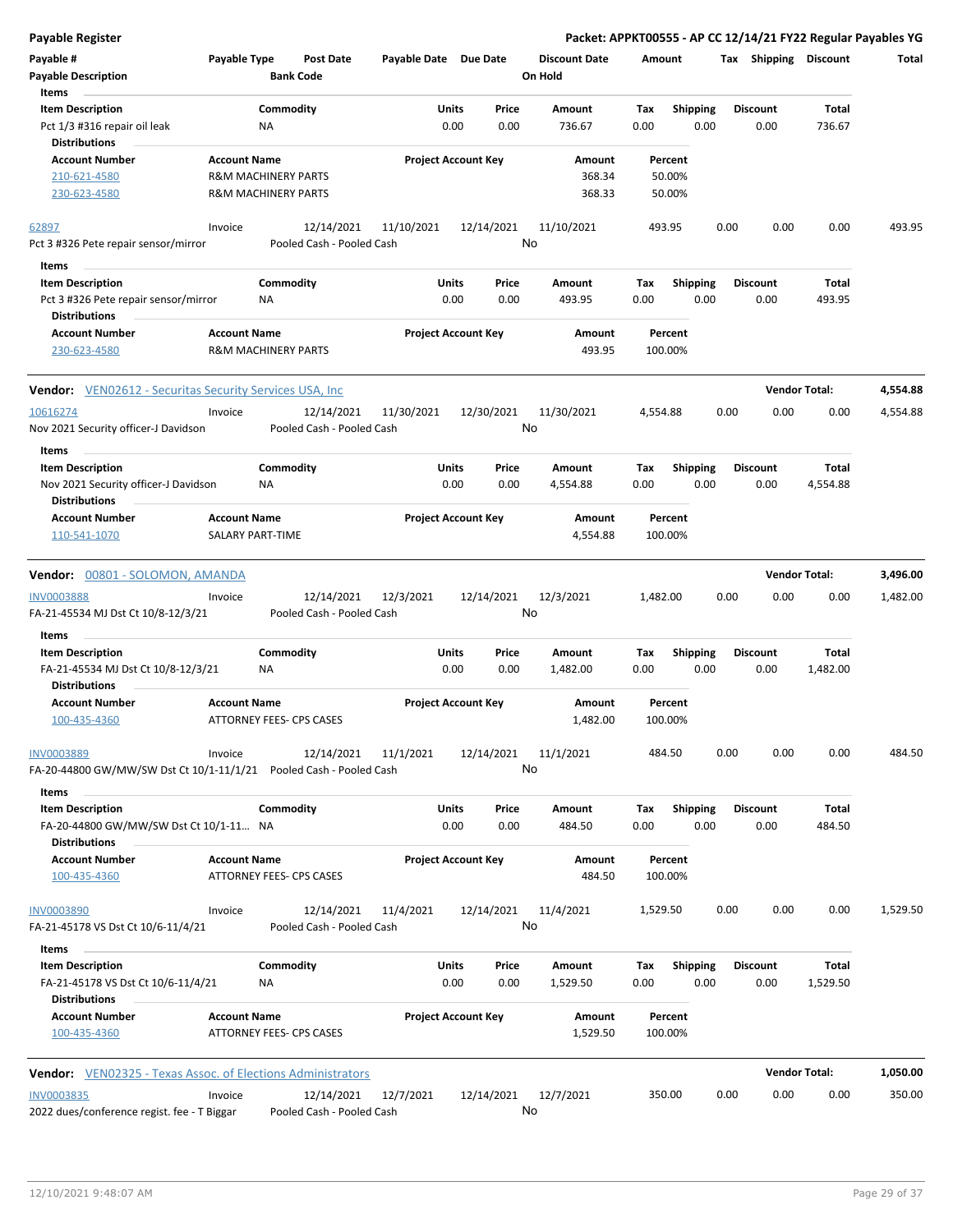| Payable Register                                                   |                                    |                                                                |                            |                            |                      |        |                    |      |                       | Packet: APPKT00555 - AP CC 12/14/21 FY22 Regular Payables YG |        |
|--------------------------------------------------------------------|------------------------------------|----------------------------------------------------------------|----------------------------|----------------------------|----------------------|--------|--------------------|------|-----------------------|--------------------------------------------------------------|--------|
| Payable #                                                          | Payable Type                       | <b>Post Date</b>                                               | Payable Date Due Date      |                            | <b>Discount Date</b> | Amount |                    |      | Tax Shipping Discount |                                                              | Total  |
| <b>Payable Description</b>                                         |                                    | <b>Bank Code</b>                                               |                            |                            | On Hold              |        |                    |      |                       |                                                              |        |
| Items                                                              |                                    |                                                                |                            |                            |                      |        |                    |      |                       |                                                              |        |
| <b>Item Description</b>                                            |                                    | Commodity                                                      | Units                      | Price                      | Amount               | Tax    | <b>Shipping</b>    |      | <b>Discount</b>       | Total                                                        |        |
| 2022 dues/conference regist. fee - T Biggar NA                     |                                    |                                                                | 0.00                       | 0.00                       | 350.00               | 0.00   | 0.00               |      | 0.00                  | 350.00                                                       |        |
| <b>Distributions</b>                                               |                                    |                                                                |                            |                            |                      |        |                    |      |                       |                                                              |        |
| <b>Account Number</b>                                              | <b>Account Name</b>                |                                                                | <b>Project Account Key</b> |                            | Amount               |        | Percent            |      |                       |                                                              |        |
| 100-403-4270                                                       |                                    | OUT OF COUNTY TRAVEL/TRAINING                                  |                            |                            | 100.00               |        | 28.57%             |      |                       |                                                              |        |
| 122-403-4270                                                       |                                    | OUT OF COUNTY TRAVEL/TRAINING                                  |                            |                            | 250.00               |        | 71.43%             |      |                       |                                                              |        |
| <b>INV0003836</b>                                                  | Invoice                            | 12/14/2021                                                     | 12/7/2021                  | 12/14/2021                 | 12/7/2021            |        | 350.00             | 0.00 | 0.00                  | 0.00                                                         | 350.00 |
| 2022 dues/conference regist. fee - J Ressler                       |                                    | Pooled Cash - Pooled Cash                                      |                            |                            | No                   |        |                    |      |                       |                                                              |        |
| Items                                                              |                                    |                                                                |                            |                            |                      |        |                    |      |                       |                                                              |        |
| <b>Item Description</b>                                            |                                    | Commodity                                                      | Units                      | Price                      | Amount               | Tax    | Shipping           |      | <b>Discount</b>       | Total                                                        |        |
| 2022 dues/conference regist. fee - J Ressler NA                    |                                    |                                                                | 0.00                       | 0.00                       | 350.00               | 0.00   | 0.00               |      | 0.00                  | 350.00                                                       |        |
| <b>Distributions</b>                                               |                                    |                                                                |                            |                            |                      |        |                    |      |                       |                                                              |        |
| <b>Account Number</b>                                              | <b>Account Name</b>                |                                                                | <b>Project Account Key</b> |                            | Amount               |        | Percent            |      |                       |                                                              |        |
| 100-403-4270                                                       |                                    | OUT OF COUNTY TRAVEL/TRAINING                                  |                            |                            | 100.00               |        | 28.57%             |      |                       |                                                              |        |
| 122-403-4270                                                       |                                    | OUT OF COUNTY TRAVEL/TRAINING                                  |                            |                            | 250.00               |        | 71.43%             |      |                       |                                                              |        |
| <b>INV0003837</b><br>2022 dues/conference regist. fee - J Martinez | Invoice                            | 12/14/2021<br>Pooled Cash - Pooled Cash                        | 12/7/2021                  | 12/14/2021                 | 12/7/2021<br>No      |        | 350.00             | 0.00 | 0.00                  | 0.00                                                         | 350.00 |
|                                                                    |                                    |                                                                |                            |                            |                      |        |                    |      |                       |                                                              |        |
| <b>Items</b>                                                       |                                    |                                                                |                            |                            |                      |        |                    |      |                       |                                                              |        |
| <b>Item Description</b>                                            |                                    | Commodity                                                      | Units                      | Price                      | Amount               | Tax    | <b>Shipping</b>    |      | <b>Discount</b>       | Total                                                        |        |
| 2022 dues/conference regist. fee - J Marti NA                      |                                    |                                                                | 0.00                       | 0.00                       | 350.00               | 0.00   | 0.00               |      | 0.00                  | 350.00                                                       |        |
| <b>Distributions</b>                                               |                                    |                                                                |                            |                            |                      |        |                    |      |                       |                                                              |        |
| <b>Account Number</b>                                              | <b>Account Name</b>                |                                                                |                            | <b>Project Account Key</b> | Amount               |        | Percent            |      |                       |                                                              |        |
| 100-403-4270<br>122-403-4270                                       |                                    | OUT OF COUNTY TRAVEL/TRAINING<br>OUT OF COUNTY TRAVEL/TRAINING |                            |                            | 100.00<br>250.00     |        | 28.57%<br>71.43%   |      |                       |                                                              |        |
|                                                                    |                                    |                                                                |                            |                            |                      |        |                    |      |                       |                                                              |        |
| <b>Vendor:</b> VEN02221 - Texas Bar College                        |                                    |                                                                |                            |                            |                      |        |                    |      |                       | <b>Vendor Total:</b>                                         | 150.00 |
|                                                                    |                                    |                                                                |                            |                            |                      |        |                    |      |                       |                                                              |        |
| INV0003832                                                         | Invoice                            | 12/14/2021                                                     | 11/7/2021                  | 12/14/2021                 | 11/7/2021<br>No      |        | 75.00              | 0.00 | 0.00                  | 0.00                                                         | 75.00  |
| #24093532 S Hazelton membership dues                               |                                    | Pooled Cash - Pooled Cash                                      |                            |                            |                      |        |                    |      |                       |                                                              |        |
| Items                                                              |                                    |                                                                |                            |                            |                      |        |                    |      |                       |                                                              |        |
| <b>Item Description</b>                                            |                                    | Commodity                                                      | Units                      | Price                      | Amount               | Tax    | <b>Shipping</b>    |      | <b>Discount</b>       | Total                                                        |        |
| #24093532 S Hazelton membership dues                               |                                    | ΝA                                                             | 0.00                       | 0.00                       | 75.00                | 0.00   | 0.00               |      | 0.00                  | 75.00                                                        |        |
| <b>Distributions</b>                                               |                                    |                                                                |                            |                            |                      |        |                    |      |                       |                                                              |        |
| <b>Account Number</b><br>100-475-4810                              | <b>Account Name</b><br><b>DUES</b> |                                                                | <b>Project Account Key</b> |                            | Amount<br>75.00      |        | Percent<br>100.00% |      |                       |                                                              |        |
|                                                                    |                                    |                                                                |                            |                            |                      |        |                    |      |                       |                                                              |        |
| <b>INV0003923</b>                                                  | Invoice                            | 12/14/2021                                                     | 12/8/2021                  | 12/14/2021                 | 12/8/2021<br>No      |        | 75.00              | 0.00 | 0.00                  | 0.00                                                         | 75.00  |
| #8000000 membership dues R Glaser                                  |                                    | Pooled Cash - Pooled Cash                                      |                            |                            |                      |        |                    |      |                       |                                                              |        |
| Items                                                              |                                    |                                                                |                            |                            |                      |        |                    |      |                       |                                                              |        |
| <b>Item Description</b>                                            |                                    | Commodity                                                      | Units                      | Price                      | Amount               | Tax    | <b>Shipping</b>    |      | <b>Discount</b>       | Total                                                        |        |
| #8000000 membership dues R Glaser                                  |                                    | ΝA                                                             | 0.00                       | 0.00                       | 75.00                | 0.00   | 0.00               |      | 0.00                  | 75.00                                                        |        |
| <b>Distributions</b><br><b>Account Number</b>                      | <b>Account Name</b>                |                                                                | <b>Project Account Key</b> |                            |                      |        | Percent            |      |                       |                                                              |        |
| 100-475-4810                                                       | <b>DUES</b>                        |                                                                |                            |                            | Amount<br>75.00      |        | 100.00%            |      |                       |                                                              |        |
|                                                                    |                                    |                                                                |                            |                            |                      |        |                    |      |                       |                                                              |        |
| <b>Vendor:</b> VEN02086 - Texas Department of Motor Vehicles       |                                    |                                                                |                            |                            |                      |        |                    |      |                       | <b>Vendor Total:</b>                                         | 810.00 |
| INV0003839                                                         | Invoice                            | 12/14/2021                                                     | 12/8/2021                  | 12/14/2021                 | 12/8/2021            |        | 810.00             | 0.00 | 0.00                  | 0.00                                                         | 810.00 |
| #212740 Pct 3 over weight permits                                  |                                    | Pooled Cash - Pooled Cash                                      |                            |                            | No                   |        |                    |      |                       |                                                              |        |
| Items                                                              |                                    |                                                                |                            |                            |                      |        |                    |      |                       |                                                              |        |
| <b>Item Description</b>                                            |                                    | Commodity                                                      | Units                      | Price                      | Amount               | Tax    | Shipping           |      | <b>Discount</b>       | Total                                                        |        |
| #212740 Pct 3 over weight permits                                  |                                    | <b>NA</b>                                                      | 0.00                       | 0.00                       | 810.00               | 0.00   | 0.00               |      | 0.00                  | 810.00                                                       |        |
| <b>Distributions</b>                                               |                                    |                                                                |                            |                            |                      |        |                    |      |                       |                                                              |        |
| <b>Account Number</b>                                              | <b>Account Name</b>                |                                                                | <b>Project Account Key</b> |                            | Amount               |        | Percent            |      |                       |                                                              |        |
| 230-623-4300                                                       |                                    | <b>BIDS, NOTICES &amp; PERMITS</b>                             |                            |                            | 810.00               |        | 100.00%            |      |                       |                                                              |        |
|                                                                    |                                    |                                                                |                            |                            |                      |        |                    |      |                       |                                                              |        |

**Vendor:** 00344 - TEXAS STATE UNIVERSITY **Vendor Total: 835.00**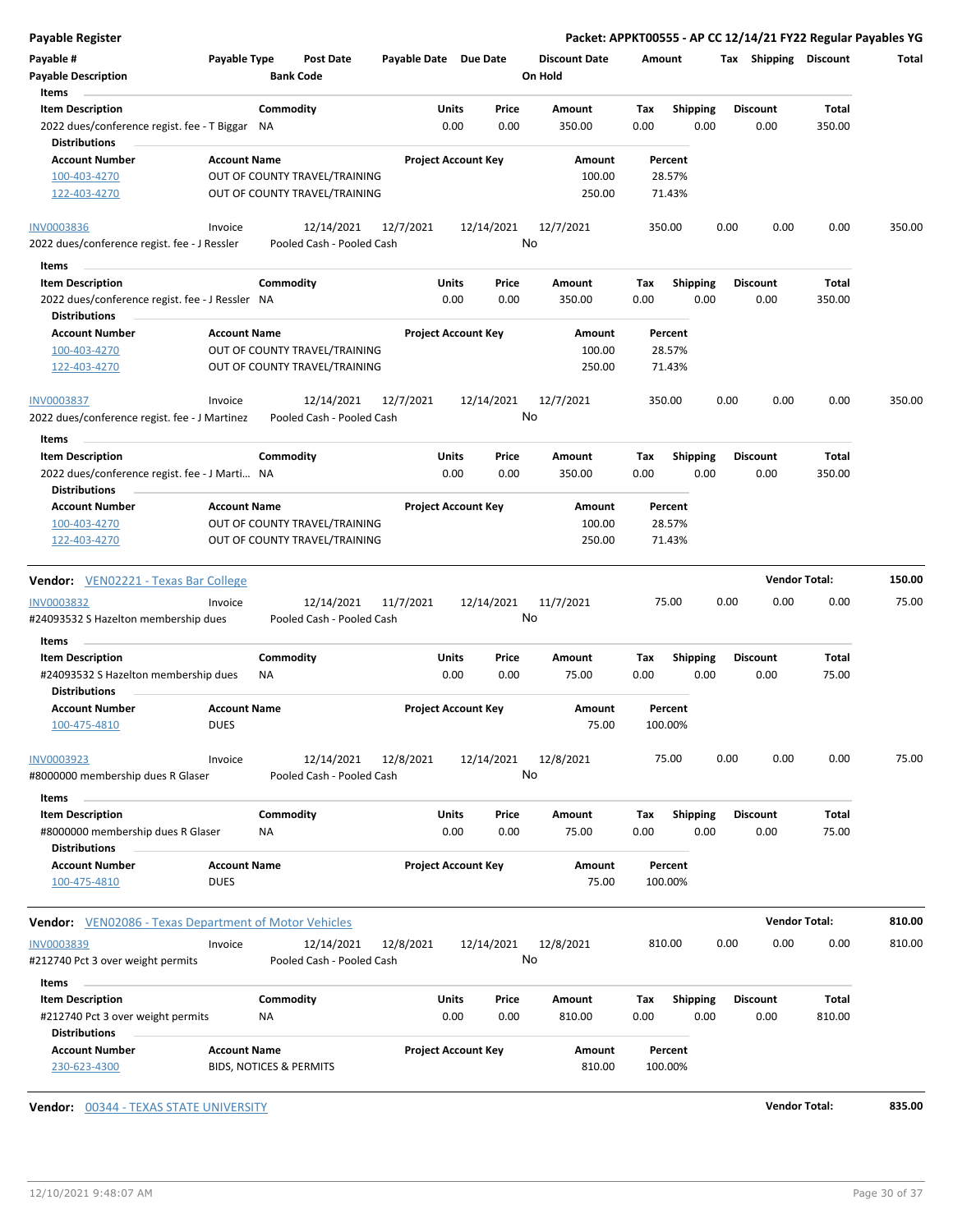| <b>Payable Register</b>                                                  |                     |                        |                               |                       |                            |               |                      |             |                         |      |                         |                           | Packet: APPKT00555 - AP CC 12/14/21 FY22 Regular Payables YG |
|--------------------------------------------------------------------------|---------------------|------------------------|-------------------------------|-----------------------|----------------------------|---------------|----------------------|-------------|-------------------------|------|-------------------------|---------------------------|--------------------------------------------------------------|
| Payable #                                                                | Payable Type        |                        | <b>Post Date</b>              | Payable Date Due Date |                            |               | <b>Discount Date</b> |             | Amount                  |      | Tax Shipping Discount   |                           | Total                                                        |
| <b>Payable Description</b>                                               |                     | <b>Bank Code</b>       |                               |                       |                            |               | On Hold              |             |                         |      |                         |                           |                                                              |
| 58832                                                                    | Invoice             |                        | 12/14/2021                    | 12/6/2021             |                            | 12/14/2021    | 12/6/2021            |             | 185.00                  | 0.00 | 0.00                    | 0.00                      | 185.00                                                       |
| 5/8/22 JP Core Curriculum B Clemons                                      |                     |                        | Pooled Cash - Pooled Cash     |                       |                            |               | No                   |             |                         |      |                         |                           |                                                              |
| Items                                                                    |                     |                        |                               |                       |                            |               |                      |             |                         |      |                         |                           |                                                              |
| <b>Item Description</b>                                                  |                     | Commodity              |                               |                       | Units                      | Price         | Amount               | Tax         | <b>Shipping</b>         |      | <b>Discount</b>         | <b>Total</b>              |                                                              |
| 5/8/22 JP Core Curriculum B Clemons                                      |                     | ΝA                     |                               |                       | 0.00                       | 0.00          | 185.00               | 0.00        | 0.00                    |      | 0.00                    | 185.00                    |                                                              |
| <b>Distributions</b>                                                     |                     |                        |                               |                       |                            |               |                      |             |                         |      |                         |                           |                                                              |
| <b>Account Number</b>                                                    | <b>Account Name</b> |                        |                               |                       | <b>Project Account Key</b> |               | Amount               |             | Percent                 |      |                         |                           |                                                              |
| 100-456-4270                                                             |                     |                        | OUT OF COUNTY TRAVEL/TRAINING |                       |                            |               | 185.00               |             | 100.00%                 |      |                         |                           |                                                              |
| 58833                                                                    | Invoice             |                        | 12/14/2021                    | 12/6/2021             |                            | 12/14/2021    | 12/6/2021            |             | 130.00                  | 0.00 | 0.00                    | 0.00                      | 130.00                                                       |
| 5/10/22 Magistration workshop B. Clemons                                 |                     |                        | Pooled Cash - Pooled Cash     |                       |                            |               | No                   |             |                         |      |                         |                           |                                                              |
| Items                                                                    |                     |                        |                               |                       |                            |               |                      |             |                         |      |                         |                           |                                                              |
| <b>Item Description</b>                                                  |                     | Commodity              |                               |                       | Units                      | Price         | Amount               | Tax         | Shipping                |      | <b>Discount</b>         | Total                     |                                                              |
| 5/10/22 Magistration workshop B. Clemo NA<br><b>Distributions</b>        |                     |                        |                               |                       | 0.00                       | 0.00          | 130.00               | 0.00        | 0.00                    |      | 0.00                    | 130.00                    |                                                              |
| <b>Account Number</b>                                                    | <b>Account Name</b> |                        |                               |                       | <b>Project Account Key</b> |               | Amount               |             | Percent                 |      |                         |                           |                                                              |
| 100-456-4270                                                             |                     |                        | OUT OF COUNTY TRAVEL/TRAINING |                       |                            |               | 130.00               |             | 100.00%                 |      |                         |                           |                                                              |
| 59386                                                                    | Invoice             |                        | 12/14/2021                    | 12/6/2021             |                            | 12/14/2021    | 12/6/2021            |             | 260.00                  | 0.00 | 0.00                    | 0.00                      | 260.00                                                       |
| 3/21/22 Court Personnel regist. K Smith                                  |                     |                        | Pooled Cash - Pooled Cash     |                       |                            |               | No                   |             |                         |      |                         |                           |                                                              |
| Items                                                                    |                     |                        |                               |                       |                            |               |                      |             |                         |      |                         |                           |                                                              |
| <b>Item Description</b>                                                  |                     | Commodity              |                               |                       | Units                      | Price         | Amount               | Tax         | <b>Shipping</b>         |      | <b>Discount</b>         | Total                     |                                                              |
| 3/21/22 Court Personnel regist. K Smith<br><b>Distributions</b>          |                     | ΝA                     |                               |                       | 0.00                       | 0.00          | 260.00               | 0.00        | 0.00                    |      | 0.00                    | 260.00                    |                                                              |
| <b>Account Number</b>                                                    | <b>Account Name</b> |                        |                               |                       | <b>Project Account Key</b> |               | Amount               |             | Percent                 |      |                         |                           |                                                              |
| 100-456-4270                                                             |                     |                        | OUT OF COUNTY TRAVEL/TRAINING |                       |                            |               | 260.00               |             | 100.00%                 |      |                         |                           |                                                              |
| 59590                                                                    | Invoice             |                        | 12/14/2021                    | 11/10/2021            |                            | 12/14/2021    | 11/10/2021           |             | 260.00                  | 0.00 | 0.00                    | 0.00                      | 260.00                                                       |
| 3/21/22 Court Personnel regist. K Richards                               |                     |                        | Pooled Cash - Pooled Cash     |                       |                            |               | No                   |             |                         |      |                         |                           |                                                              |
| Items                                                                    |                     |                        |                               |                       |                            |               |                      |             |                         |      |                         |                           |                                                              |
| <b>Item Description</b><br>3/21/22 Court Personnel regist. K Richards NA |                     | Commodity              |                               |                       | Units<br>0.00              | Price<br>0.00 | Amount<br>260.00     | Tax<br>0.00 | <b>Shipping</b><br>0.00 |      | <b>Discount</b><br>0.00 | Total<br>260.00           |                                                              |
| <b>Distributions</b>                                                     |                     |                        |                               |                       |                            |               |                      |             |                         |      |                         |                           |                                                              |
| <b>Account Number</b><br>100-455-4270                                    | <b>Account Name</b> |                        | OUT OF COUNTY TRAVEL/TRAINING |                       | <b>Project Account Key</b> |               | Amount<br>260.00     |             | Percent<br>100.00%      |      |                         |                           |                                                              |
|                                                                          |                     |                        |                               |                       |                            |               |                      |             |                         |      |                         |                           |                                                              |
| <b>Vendor:</b> 00265 - TEXHOMA LIMESTONE, INC.                           |                     |                        |                               |                       |                            |               |                      |             |                         |      |                         | <b>Vendor Total:</b>      | 917.23                                                       |
| 8645                                                                     | Invoice             |                        | 12/14/2021                    | 12/7/2021             |                            | 12/14/2021    | 12/7/2021            |             | 917.24                  | 0.00 | $-0.01$                 | 0.00                      | 917.23                                                       |
| Pct 4 Rock & Gravel-hauling 11/29-12/4/21                                |                     |                        | Pooled Cash - Pooled Cash     |                       |                            |               | No                   |             |                         |      |                         |                           |                                                              |
| Items                                                                    |                     |                        |                               |                       |                            |               |                      |             |                         |      |                         |                           |                                                              |
| <b>Item Description</b>                                                  |                     | Commodity              |                               |                       | Units                      | Price         | Amount               | Tax         | Shipping                |      | <b>Discount</b>         | Total                     |                                                              |
| Pct 4 Rock & Gravel-hauling 11/29-12/4/21 Rock-H                         |                     |                        |                               |                       | 81.75                      | 11.22         | 917.24               | 0.00        | $-0.01$                 |      | 0.00                    | 917.23                    |                                                              |
| Distributions                                                            |                     |                        |                               |                       |                            |               |                      |             |                         |      |                         |                           |                                                              |
| <b>Account Number</b>                                                    | <b>Account Name</b> |                        |                               |                       | <b>Project Account Key</b> |               | Amount               |             | Percent                 |      |                         |                           |                                                              |
| 240-624-3410                                                             |                     | R&B MAT. ROCK & GRAVEL |                               |                       |                            |               | 917.23               |             | 100.00%                 |      |                         |                           |                                                              |
| Vendor: 00279 - TEXOMA COUNCIL OF GOVERNMENTS                            |                     |                        |                               |                       |                            |               |                      |             |                         |      |                         | <b>Vendor Total:</b>      | 23,000.00                                                    |
| <b>INV0003838</b>                                                        | Invoice             |                        | 12/14/2021                    | 11/23/2021            |                            | 12/14/2021    | 11/23/2021           | 23,000.00   |                         | 0.00 | 0.00                    | 0.00                      | 23,000.00                                                    |
| FY22 Interlocal agreement/GIS services                                   |                     |                        | Pooled Cash - Pooled Cash     |                       |                            |               | No                   |             |                         |      |                         |                           |                                                              |
| Items                                                                    |                     |                        |                               |                       |                            |               |                      |             |                         |      |                         |                           |                                                              |
| <b>Item Description</b><br>FY22 Interlocal agreement/GIS services        |                     | Commodity<br>ΝA        |                               |                       | Units<br>0.00              | Price<br>0.00 | Amount<br>23,000.00  | Tax<br>0.00 | <b>Shipping</b><br>0.00 |      | <b>Discount</b><br>0.00 | <b>Total</b><br>23,000.00 |                                                              |
| <b>Distributions</b>                                                     |                     |                        |                               |                       |                            |               |                      |             |                         |      |                         |                           |                                                              |
| <b>Account Number</b>                                                    | <b>Account Name</b> |                        |                               |                       | <b>Project Account Key</b> |               | Amount               |             | Percent                 |      |                         |                           |                                                              |
| 100-401-4030                                                             |                     | TCOG RURAL ADDRESSING  |                               |                       |                            |               | 23,000.00            |             | 100.00%                 |      |                         |                           |                                                              |
|                                                                          |                     |                        |                               |                       |                            |               |                      |             |                         |      |                         |                           |                                                              |
| <b>Vendor: 00627 - THE FANNIN COUNTY LEADER</b>                          |                     |                        |                               |                       |                            |               |                      |             |                         |      |                         | <b>Vendor Total:</b>      | 320.04                                                       |
| <b>INV0003930</b>                                                        | Invoice             |                        | 12/14/2021                    | 11/30/2021            |                            | 12/14/2021    | 11/30/2021           |             | 320.04                  | 0.00 | 0.00                    | 0.00                      | 320.04                                                       |
| Nov 2021 notices-employment/redistricting                                |                     |                        | Pooled Cash - Pooled Cash     |                       |                            |               | No                   |             |                         |      |                         |                           |                                                              |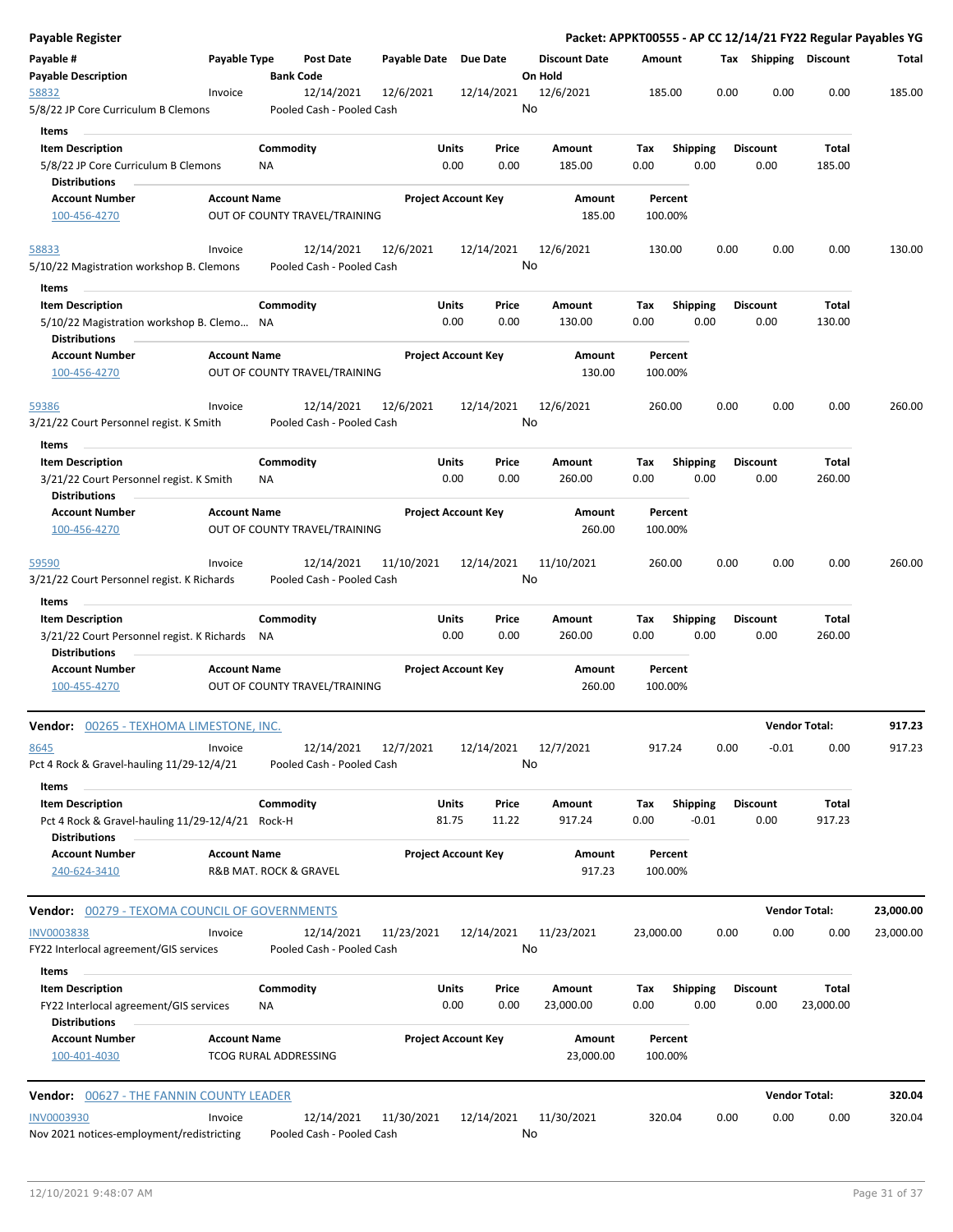**Payable Register Packet: APPKT00555 - AP CC 12/14/21 FY22 Regular Payables YG**

| Payable #<br><b>Payable Description</b>                                                                | Payable Type                                                                                                      | Post Date<br><b>Bank Code</b>           | Payable Date Due Date      |               |               | <b>Discount Date</b><br>On Hold     | Amount      |                                       |      |                         | Tax Shipping Discount | Total     |
|--------------------------------------------------------------------------------------------------------|-------------------------------------------------------------------------------------------------------------------|-----------------------------------------|----------------------------|---------------|---------------|-------------------------------------|-------------|---------------------------------------|------|-------------------------|-----------------------|-----------|
| Items<br><b>Item Description</b><br>Nov 2021 notices-employment/redistricti NA<br><b>Distributions</b> |                                                                                                                   | Commodity                               |                            | Units<br>0.00 | Price<br>0.00 | Amount<br>320.04                    | Тах<br>0.00 | <b>Shipping</b><br>0.00               |      | <b>Discount</b><br>0.00 | Total<br>320.04       |           |
| <b>Account Number</b><br>100-409-4300<br>220-622-4300<br>230-623-4300                                  | <b>Account Name</b><br><b>BIDS &amp; NOTICES</b><br>BIDS, NOTICES & PERMITS<br><b>BIDS, NOTICES &amp; PERMITS</b> |                                         | <b>Project Account Key</b> |               |               | Amount<br>154.86<br>123.90<br>41.28 |             | Percent<br>48.39%<br>38.71%<br>12.90% |      |                         |                       |           |
| <b>Vendor:</b> VEN02917 - The Roof Doctor                                                              |                                                                                                                   |                                         |                            |               |               |                                     |             |                                       |      |                         | <b>Vendor Total:</b>  | 17,040.00 |
| <b>INV0003883</b>                                                                                      | Invoice                                                                                                           | 12/14/2021                              | 11/29/2021                 | 12/14/2021    |               | 11/29/2021                          | 17,040.00   |                                       | 0.00 | 0.00                    | 0.00                  | 17,040.00 |
| S Annex roof replacement                                                                               |                                                                                                                   | Pooled Cash - Pooled Cash               |                            |               | No            |                                     |             |                                       |      |                         |                       |           |
| Items<br><b>Item Description</b><br>S Annex roof replacement<br><b>Distributions</b>                   | ΝA                                                                                                                | Commodity                               |                            | Units<br>0.00 | Price<br>0.00 | Amount<br>17,040.00                 | Tax<br>0.00 | <b>Shipping</b><br>0.00               |      | <b>Discount</b><br>0.00 | Total<br>17,040.00    |           |
| <b>Account Number</b><br>100-513-4500                                                                  | <b>Account Name</b><br><b>R&amp;M BUILDING</b>                                                                    |                                         | <b>Project Account Key</b> |               |               | Amount<br>17,040.00                 | 100.00%     | Percent                               |      |                         |                       |           |
| <b>Vendor:</b> 00245 - THE WAREHOUSE                                                                   |                                                                                                                   |                                         |                            |               |               |                                     |             |                                       |      |                         | <b>Vendor Total:</b>  | 7.95      |
| 100186<br>#1853 DA postage                                                                             | Invoice                                                                                                           | 12/14/2021<br>Pooled Cash - Pooled Cash | 11/19/2021                 | 12/14/2021    | No            | 11/19/2021                          |             | 7.95                                  | 0.00 | 0.00                    | 0.00                  | 7.95      |
| Items<br><b>Item Description</b><br>#1853 DA postage<br><b>Distributions</b>                           | NA                                                                                                                | Commodity                               |                            | Units<br>0.00 | Price<br>0.00 | Amount<br>7.95                      | Tax<br>0.00 | <b>Shipping</b><br>0.00               |      | <b>Discount</b><br>0.00 | Total<br>7.95         |           |
| <b>Account Number</b><br>100-475-3110                                                                  | <b>Account Name</b><br>POSTAGE                                                                                    |                                         | <b>Project Account Key</b> |               |               | Amount<br>7.95                      | 100.00%     | Percent                               |      |                         |                       |           |
| <b>Vendor:</b> 00180 - THOMSON REUTERS - WEST PAYMENT CTR                                              |                                                                                                                   |                                         |                            |               |               |                                     |             |                                       |      |                         | <b>Vendor Total:</b>  | 390.99    |
| 845492781<br>Nov 2021 DA online research subscription<br>Items                                         | Invoice                                                                                                           | 12/14/2021<br>Pooled Cash - Pooled Cash | 12/1/2021                  | 12/31/2021    | No            | 12/1/2021                           | 390.99      |                                       | 0.00 | 0.00                    | 0.00                  | 390.99    |
| <b>Item Description</b><br>Nov 2021 DA online research subscription<br><b>Distributions</b>            | ΝA                                                                                                                | Commodity                               |                            | Units<br>0.00 | Price<br>0.00 | Amount<br>390.99                    | Tax<br>0.00 | <b>Shipping</b><br>0.00               |      | <b>Discount</b><br>0.00 | Total<br>390.99       |           |
| <b>Account Number</b><br>100-475-5910                                                                  | <b>Account Name</b><br><b>ONLINE RESEARCH</b>                                                                     |                                         | <b>Project Account Key</b> |               |               | Amount<br>390.99                    | 100.00%     | Percent                               |      |                         |                       |           |
| <b>Vendor: 00456 - TOPLINE HYDRAULICS INC</b>                                                          |                                                                                                                   |                                         |                            |               |               |                                     |             |                                       |      |                         | <b>Vendor Total:</b>  | 106.02    |
| 11908<br>Pct 1 & 3 cylinder #316<br>Items                                                              | Invoice                                                                                                           | 12/14/2021<br>Pooled Cash - Pooled Cash | 11/4/2021                  | 12/14/2021    | No            | 11/4/2021                           | 106.02      |                                       | 0.00 | 0.00                    | 0.00                  | 106.02    |
| <b>Item Description</b>                                                                                |                                                                                                                   | Commodity                               |                            | Units         | Price         | Amount                              | Тах         | Shipping                              |      | <b>Discount</b>         | Total                 |           |
| Pct 1 & 3 cylinder #316<br><b>Distributions</b>                                                        |                                                                                                                   | Goods                                   |                            | 1.00          | 106.02        | 106.02                              | 0.00        | 0.00                                  |      | 0.00                    | 106.02                |           |
| <b>Account Number</b><br>210-621-4580<br>230-623-4580                                                  | <b>Account Name</b><br><b>R&amp;M MACHINERY PARTS</b><br>R&M MACHINERY PARTS                                      |                                         | <b>Project Account Key</b> |               |               | Amount<br>53.01<br>53.01            |             | Percent<br>50.00%<br>50.00%           |      |                         |                       |           |
|                                                                                                        |                                                                                                                   |                                         |                            |               |               |                                     |             |                                       |      |                         | <b>Vendor Total:</b>  | 73.50     |
| 130-124083<br>Const #DL bar code scanner maint Nov 2021-O Pooled Cash - Pooled Cash                    | Invoice                                                                                                           | 12/14/2021                              | 11/1/2021                  | 12/14/2021    | No            | 11/1/2021                           |             | 73.50                                 | 0.00 | 0.00                    | 0.00                  | 73.50     |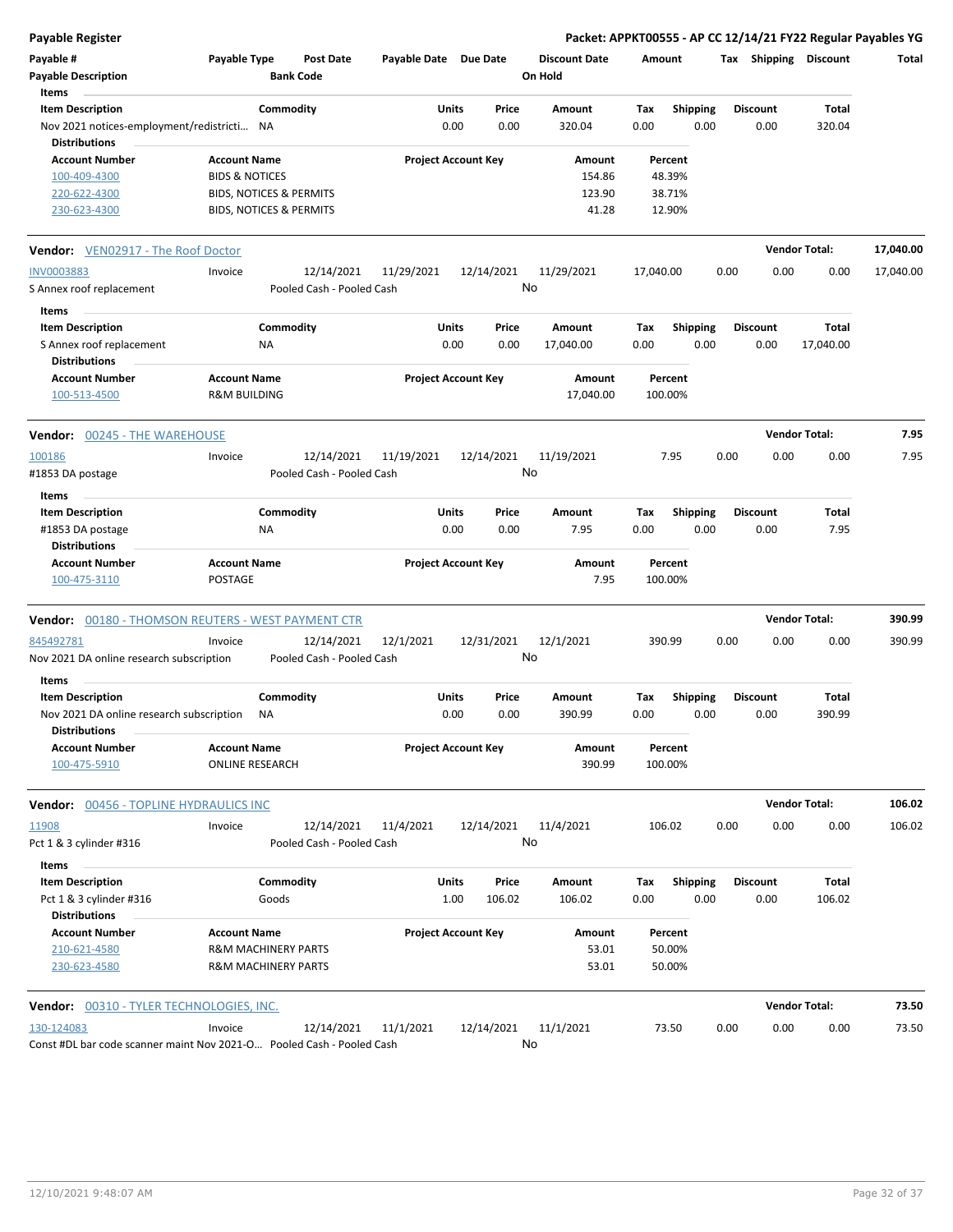| <b>Payable Register</b>                                                                       |                                                       |                                         |              |                            |               |                                 |             |                         |      |                         | Packet: APPKT00555 - AP CC 12/14/21 FY22 Regular Payables YG |        |
|-----------------------------------------------------------------------------------------------|-------------------------------------------------------|-----------------------------------------|--------------|----------------------------|---------------|---------------------------------|-------------|-------------------------|------|-------------------------|--------------------------------------------------------------|--------|
| Payable #<br><b>Payable Description</b><br><b>Items</b>                                       | Payable Type                                          | Post Date<br><b>Bank Code</b>           | Payable Date | Due Date                   |               | <b>Discount Date</b><br>On Hold | Amount      |                         | Tax  | <b>Shipping</b>         | <b>Discount</b>                                              | Total  |
| <b>Item Description</b><br>Const #DL bar code scanner maint Nov 20 NA<br><b>Distributions</b> |                                                       | Commodity                               |              | <b>Units</b><br>0.00       | Price<br>0.00 | Amount<br>73.50                 | Tax<br>0.00 | <b>Shipping</b><br>0.00 |      | <b>Discount</b><br>0.00 | <b>Total</b><br>73.50                                        |        |
| <b>Account Number</b><br>100-553-4530                                                         | <b>Account Name</b><br><b>COMPUTER SOFTWARE</b>       |                                         |              | <b>Project Account Key</b> |               | Amount<br>73.50                 |             | Percent<br>100.00%      |      |                         |                                                              |        |
| 00699 - UNITED AG & TURF<br>Vendor:                                                           |                                                       |                                         |              |                            |               |                                 |             |                         |      | <b>Vendor Total:</b>    |                                                              | 389.15 |
| 11769283<br>Pct 3 filters                                                                     | Invoice                                               | 12/14/2021<br>Pooled Cash - Pooled Cash | 11/3/2021    | 12/14/2021                 |               | 11/3/2021<br><b>No</b>          |             | 389.15                  | 0.00 | 0.00                    | 0.00                                                         | 389.15 |
| Items<br><b>Item Description</b><br>Pct 3 filters<br><b>Distributions</b>                     | <b>NA</b>                                             | Commodity                               |              | <b>Units</b><br>0.00       | Price<br>0.00 | Amount<br>389.15                | Tax<br>0.00 | Shipping<br>0.00        |      | <b>Discount</b><br>0.00 | <b>Total</b><br>389.15                                       |        |
| <b>Account Number</b><br>230-623-4580                                                         | <b>Account Name</b><br><b>R&amp;M MACHINERY PARTS</b> |                                         |              | <b>Project Account Key</b> |               | Amount<br>389.15                |             | Percent<br>100.00%      |      |                         |                                                              |        |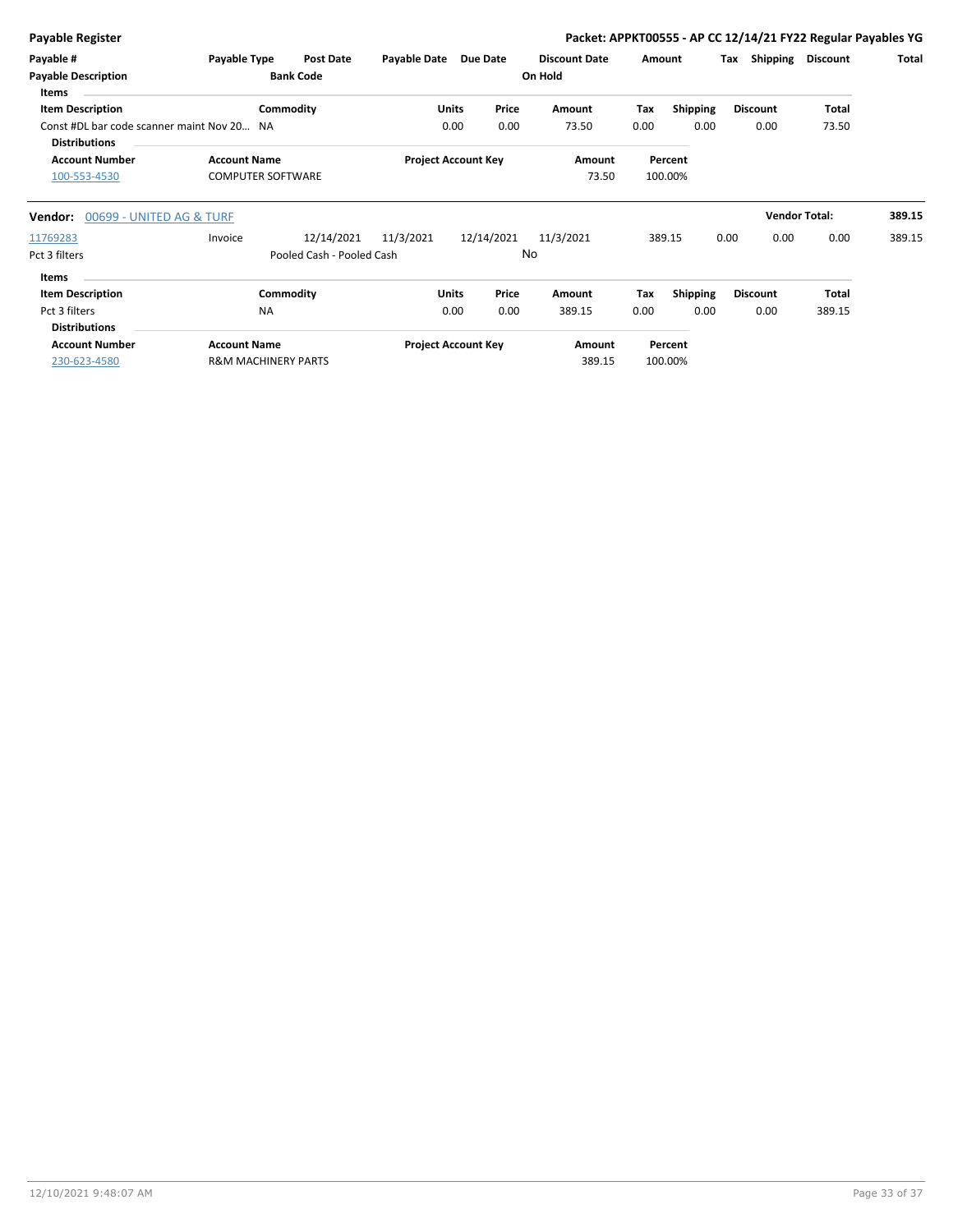## Payable Summary

| Type        | Count               | Gross       | Tax  | <b>Shipping</b> | <b>Discount</b> | Total       | <b>Manual Payment</b> | <b>Balance</b> |
|-------------|---------------------|-------------|------|-----------------|-----------------|-------------|-----------------------|----------------|
| Credit Memo |                     | $-2.847.48$ | 0.00 | 0.00            | 0.00            | $-2.847.48$ | 0.00                  | $-2,847.48$    |
| Invoice     | 188                 | 160,447.31  | 0.00 | $-0.09$         | 0.00            | 160.447.22  | 0.00                  | 160,447.22     |
|             | <b>Grand Total:</b> | 157,599.83  | 0.00 | $-0.09$         | 0.00            | 157,599.74  | 0.00                  | 157,599.74     |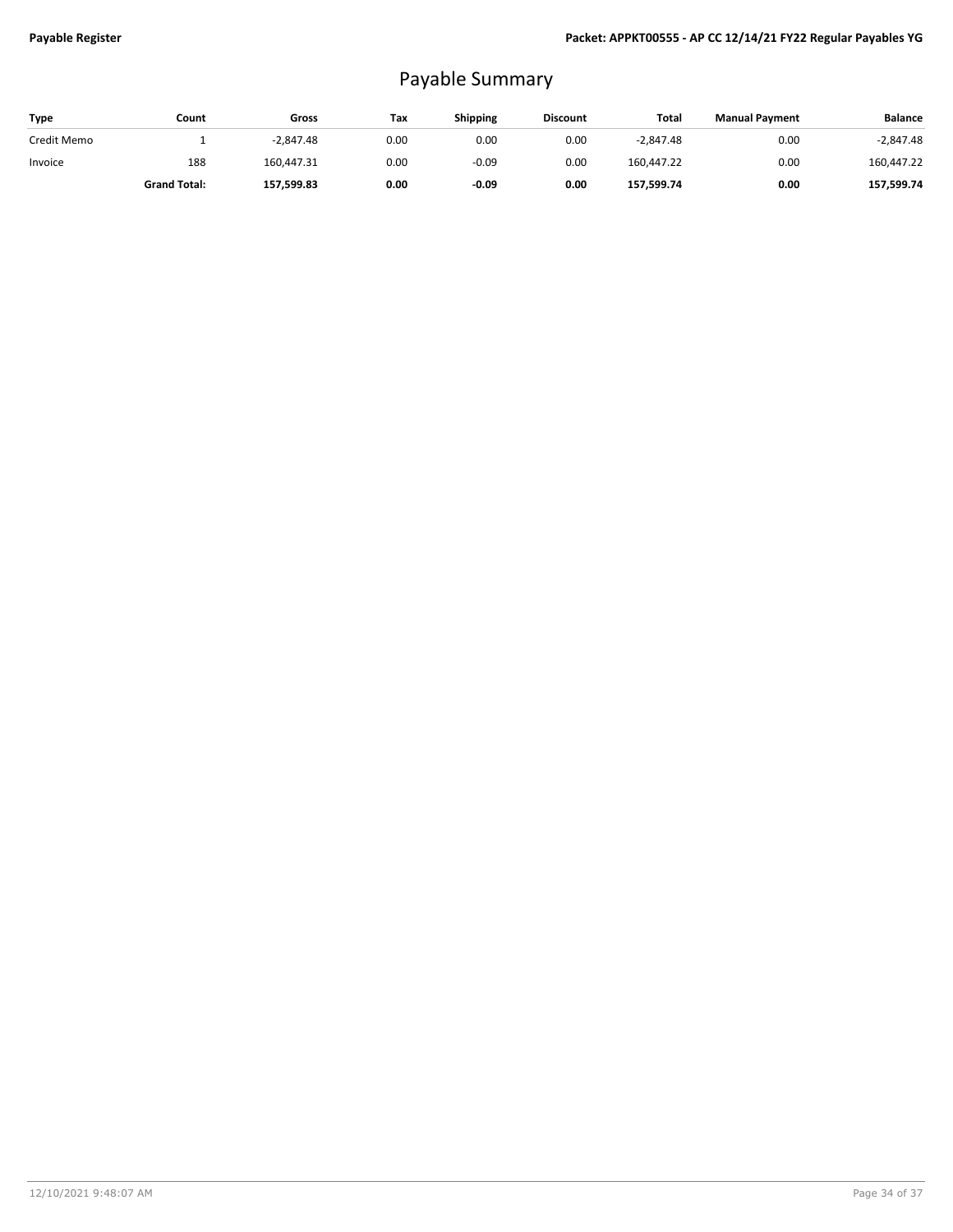## **Account Summary**

| Account                      | Name                                                  |        | Amount    |
|------------------------------|-------------------------------------------------------|--------|-----------|
| 100-400-4270                 | OUT OF COUNTY TRAVEL/TRAINING                         |        | 57.68     |
| 100-401-4030                 | <b>TCOG RURAL ADDRESSING</b>                          |        | 23,000.00 |
| 100-403-4270                 | OUT OF COUNTY TRAVEL/TRAINING                         |        | 300.00    |
| 100-409-4000                 | <b>LEGAL FEES</b>                                     |        | 7,500.00  |
| 100-409-4300                 | <b>BIDS &amp; NOTICES</b>                             |        | 154.86    |
| 100-435-4360                 | ATTORNEY FEES- CPS CASES                              |        | 13,564.00 |
| 100-435-4370                 | <b>ATTORNEY FEES</b>                                  |        | 1,906.50  |
| 100-455-4270                 | OUT OF COUNTY TRAVEL/TRAINING                         |        | 260.00    |
| 100-456-4270                 | OUT OF COUNTY TRAVEL/TRAINING                         |        | 575.00    |
| 100-475-3110                 | <b>POSTAGE</b>                                        |        | 7.95      |
| <u>100-475-3150</u>          | <b>COPIER EXPENSE</b>                                 |        | 5.02      |
| 100-475-4270                 | OUT OF COUNTY TRAVEL/TRAINING                         |        | 271.39    |
| 100-475-4810                 | <b>DUES</b>                                           |        | 150.00    |
| 100-475-5910                 | <b>ONLINE RESEARCH</b>                                |        | 390.99    |
| 100-499-3150                 | <b>COPIER EXPENSE</b>                                 |        | 4.09      |
| <u>100-503-1070</u>          | SALARY PART-TIME TECHNICIAN                           |        | 900.00    |
| 100-510-3150                 | <b>COPIER RENTAL</b>                                  |        | 97.70     |
| 100-510-4420                 | UTILITIES WATER                                       |        | 12.51     |
| 100-511-4420                 | UTILITIES WATER                                       |        | 75.59     |
| 100-511-4430                 | <b>TRASH PICK-UP SERVICE</b>                          |        | 43.78     |
| 100-511-4501                 | <b>PEST CONTROL</b>                                   |        | 67.00     |
| 100-513-3150                 | <b>COPIER RENTAL</b>                                  |        | 21.79     |
| 100-513-4420                 | UTILITIES WATER                                       |        | 184.88    |
| 100-513-4430                 | <b>TRASH PICKUP SERVICE</b>                           |        | 87.56     |
| 100-513-4500                 | <b>R&amp;M BUILDING</b>                               |        | 17,040.00 |
| <u>100-513-4501</u>          | <b>PEST CONTROL</b>                                   |        | 95.00     |
| 100-516-4420                 | UTILITIES WATER                                       |        | 63.07     |
| 100-518-4420                 | UTILITIES WATER                                       |        | 200.95    |
| 100-518-4430                 | <b>TRASH PICKUP SERVICE</b>                           |        | 116.27    |
| 100-518-4500                 | R & M BUILDING                                        |        | 7.83      |
| <u>100-518-4501</u>          | <b>PEST CONTROL</b>                                   |        | 90.00     |
| 100-553-4530                 | <b>COMPUTER SOFTWARE</b>                              |        | 73.50     |
| 100-560-3110                 | <b>POSTAGE</b>                                        |        | 102.24    |
| 100-560-3300                 | AUTO EXPENSE GAS & OIL                                |        | 8,041.59  |
| 100-560-3950                 | UNIFORMS/OTHER                                        |        | 183.92    |
| 100-560-4280                 | PRISONER TRANSPORT                                    |        | 24.00     |
| 100-560-4420                 | UTILITIES WATER                                       |        | 358.34    |
| 100-560-4430                 | SHERIFF TRASH PICKUP                                  |        | 120.84    |
| 100-560-4501                 | PEST CONTROL                                          |        | 80.00     |
| 100-560-4540                 | R & M AUTOMOBILES                                     |        | 173.50    |
| 100-575-3150                 | <b>COPIER RENTAL</b>                                  |        | 1.17      |
| 100-590-3150                 | <b>COPIER RENTAL</b>                                  |        | 1.84      |
|                              | AUTO EXPENSE GAS & OIL                                |        | 47.00     |
| 100-590-3300<br>100-590-4540 | R&M AUTO                                              |        | 15.00     |
|                              | UTILITIES WATER                                       |        | 316.10    |
| 100-640-4420                 |                                                       |        |           |
| 100-640-4430                 | TRASH PICK-UP                                         |        | 43.78     |
| 100-665-3150                 | <b>COPIER RENTAL</b><br>IN/OUT CO.TRAVEL/TRAINING-4-H |        | 10.63     |
| 100-665-4290                 |                                                       |        | 337.12    |
|                              |                                                       | Total: | 77,181.98 |

| Account      | Name                          |        | Amount   |
|--------------|-------------------------------|--------|----------|
| 110-541-1070 | <b>SALARY PART-TIME</b>       |        | 4,554.88 |
|              |                               | Total: | 4,554.88 |
| Account      | Name                          |        | Amount   |
| 122-403-4270 | OUT OF COUNTY TRAVEL/TRAINING |        | 750.00   |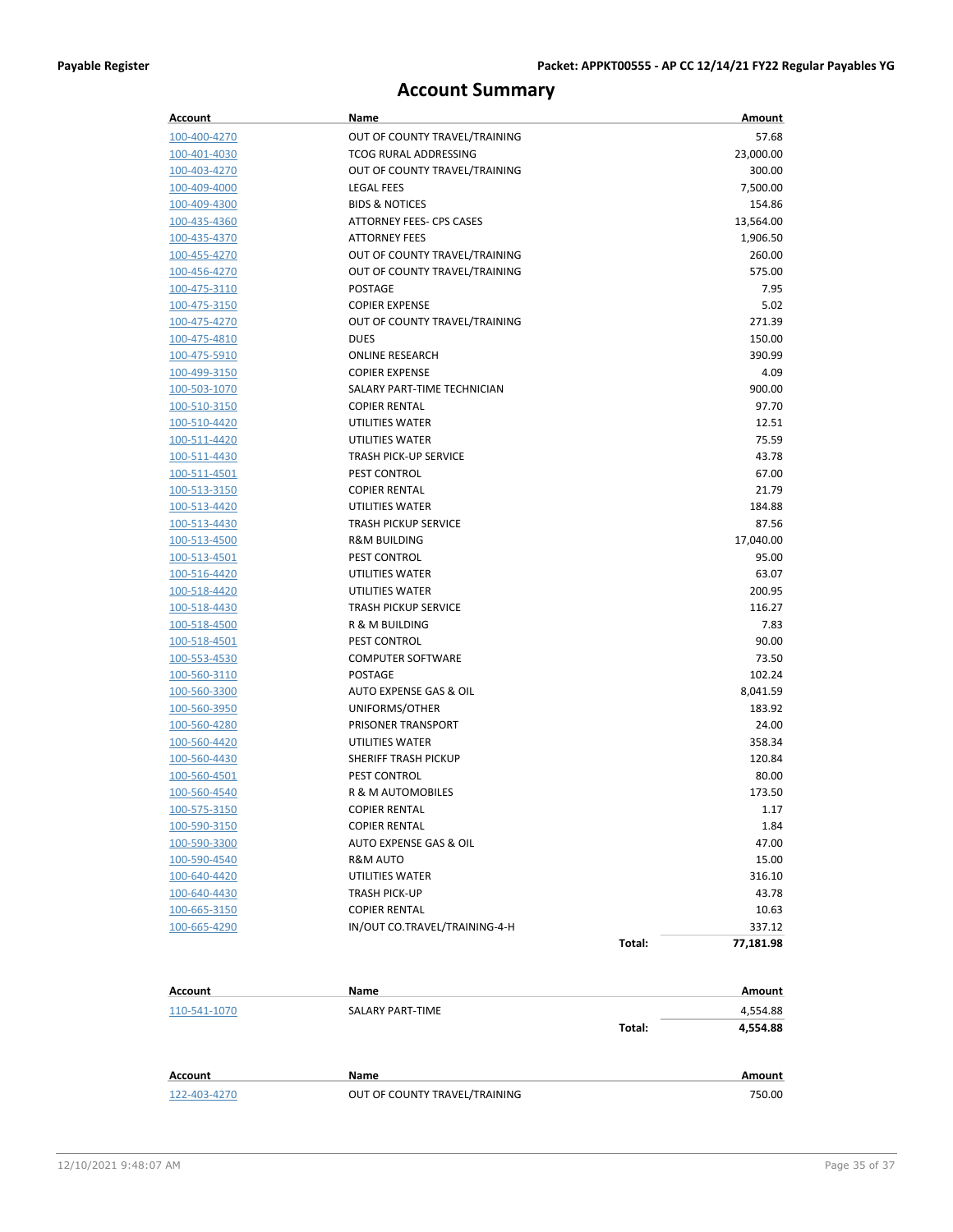| <b>Account Summary</b> |                                    |        |           |
|------------------------|------------------------------------|--------|-----------|
| <b>Account</b>         | Name                               |        | Amount    |
|                        |                                    | Total: | 750.00    |
| Account                | Name                               |        | Amount    |
| 160-452-3150           | <b>COPIER RENTAL</b>               |        | 6.80      |
|                        |                                    | Total: | 6.80      |
| Account                | Name                               |        | Amount    |
| 200-449-3500           | <b>RECORDS DISPOSAL</b>            |        | 165.00    |
|                        |                                    | Total: | 165.00    |
| Account                | Name                               |        | Amount    |
| 210-621-3400           | <b>SHOP SUPPLIES</b>               |        | 706.86    |
| 210-621-3410           | R&B MAT. ROCK & GRAVEL             |        | 2,908.32  |
| 210-621-4430           | <b>TRASH PICKUP</b>                |        | 70.00     |
| 210-621-4570           | R&M MACHINERY GAS & OIL            |        | 3,081.45  |
| 210-621-4580           | <b>R&amp;M MACHINERY PARTS</b>     |        | 3,611.62  |
|                        |                                    | Total: | 10,378.25 |
| Account                | Name                               |        | Amount    |
| <u>220-622-3400</u>    | <b>SHOP SUPPLIES</b>               |        | 23.57     |
| <u>220-622-3410</u>    | R&B MAT. ROCK & GRAVEL             |        | 10,988.66 |
| 220-622-3430           | R&B MAT. HARDWARE & LUMBER         |        | 181.44    |
| 220-622-4300           | BIDS, NOTICES & PERMITS            |        | 123.90    |
| <u>220-622-4410</u>    | UTILITY GAS                        |        | 107.08    |
| 220-622-4500           | <b>R&amp;M BUILDING</b>            |        | 204.22    |
| <u>220-622-4570</u>    | R&M MACHINERY GAS & OIL            |        | 5,947.88  |
| 220-622-4580           | <b>R&amp;M MACHINERY PARTS</b>     |        | 13,204.66 |
| 220-622-4590           | R&M MACH. TIRES & TUBES            |        | 15.00     |
|                        |                                    | Total: | 30,796.41 |
| Account                | Name                               |        | Amount    |
| 230-623-4300           | <b>BIDS, NOTICES &amp; PERMITS</b> |        | 851.28    |
| 230-623-4400           | UTILITY ELECTRICITY                |        | 152.12    |
| 230-623-4430           | <b>TRASH PICK-UP</b>               |        | 70.00     |
| 230-623-4570           | R&M MACHINERY GAS & OIL            |        | 11,961.67 |
| 230-623-4580           | <b>R&amp;M MACHINERY PARTS</b>     |        | 7,503.46  |
|                        |                                    | Total: | 20,538.53 |
| <b>Account</b>         | Name                               |        | Amount    |
| 240-624-3400           | <b>SHOP SUPPLIES</b>               |        | 183.03    |
| 240-624-3410           | R&B MAT. ROCK & GRAVEL             |        | 2,983.87  |
| 240-624-3950           | <b>UNIFORMS</b>                    |        | 140.00    |
| 240-624-4420           | UTILITY WATER                      |        | 76.49     |
| 240-624-4570           | R&M MACHINERY GAS & OIL            |        | 4,971.58  |
| 240-624-4580           | <b>R&amp;M MACHINERY PARTS</b>     |        | 427.83    |
| 240-624-4590           | R&M MACH. TIRES & TUBES            |        | 155.00    |
|                        |                                    | Total: | 8,937.80  |

#### **Account Summary**